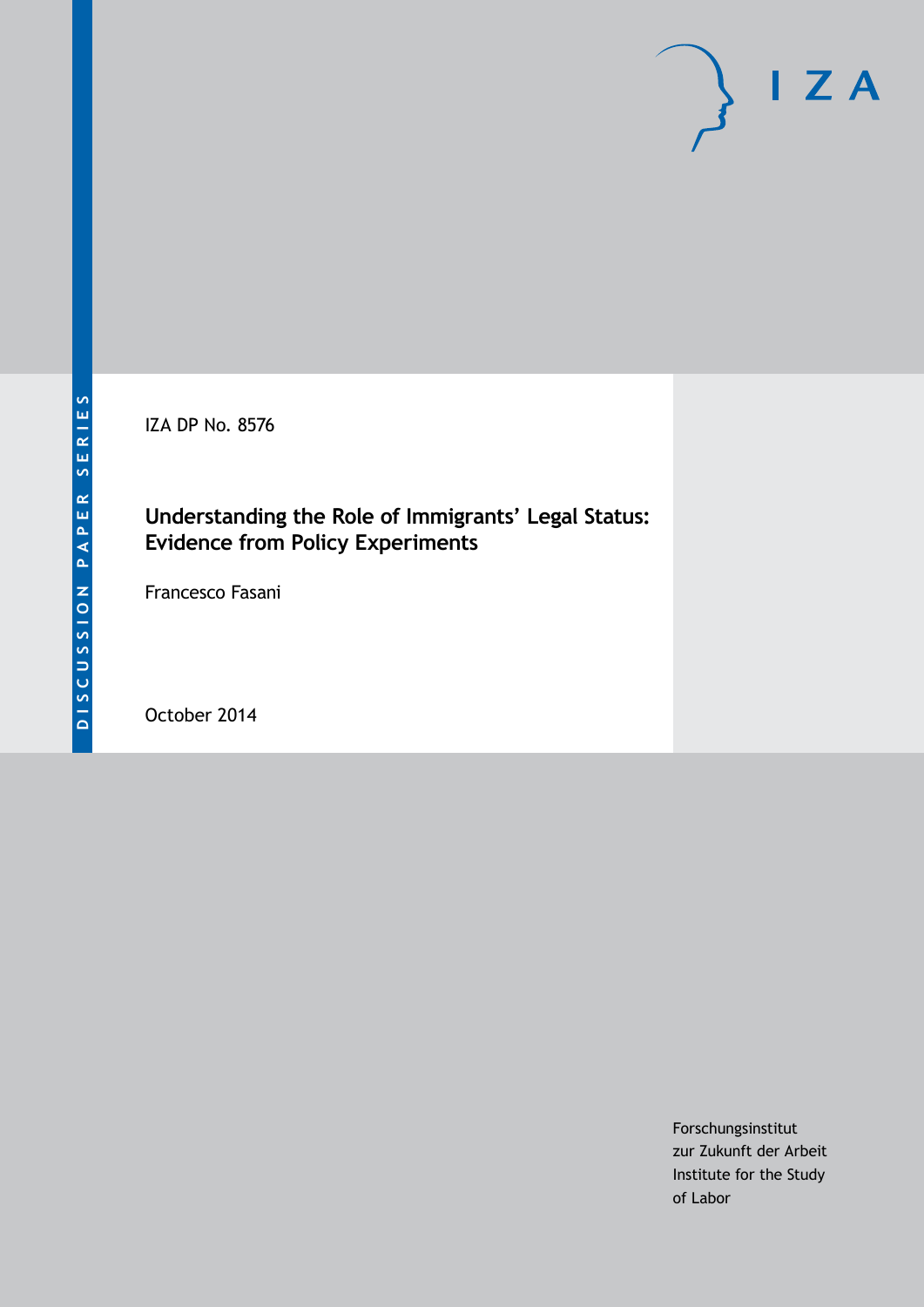# **Understanding the Role of Immigrants' Legal Status: Evidence from Policy Experiments**

**Francesco Fasani**

*Queen Mary University of London, CReAM and IZA*

Discussion Paper No. 8576 October 2014

IZA

P.O. Box 7240 53072 Bonn **Germany** 

Phone: +49-228-3894-0 Fax: +49-228-3894-180 E-mail: [iza@iza.org](mailto:iza@iza.org)

Any opinions expressed here are those of the author(s) and not those of IZA. Research published in this series may include views on policy, but the institute itself takes no institutional policy positions. The IZA research network is committed to the IZA Guiding Principles of Research Integrity.

The Institute for the Study of Labor (IZA) in Bonn is a local and virtual international research center and a place of communication between science, politics and business. IZA is an independent nonprofit organization supported by Deutsche Post Foundation. The center is associated with the University of Bonn and offers a stimulating research environment through its international network, workshops and conferences, data service, project support, research visits and doctoral program. IZA engages in (i) original and internationally competitive research in all fields of labor economics, (ii) development of policy concepts, and (iii) dissemination of research results and concepts to the interested public.

<span id="page-1-0"></span>IZA Discussion Papers often represent preliminary work and are circulated to encourage discussion. Citation of such a paper should account for its provisional character. A revised version may be available directly from the author.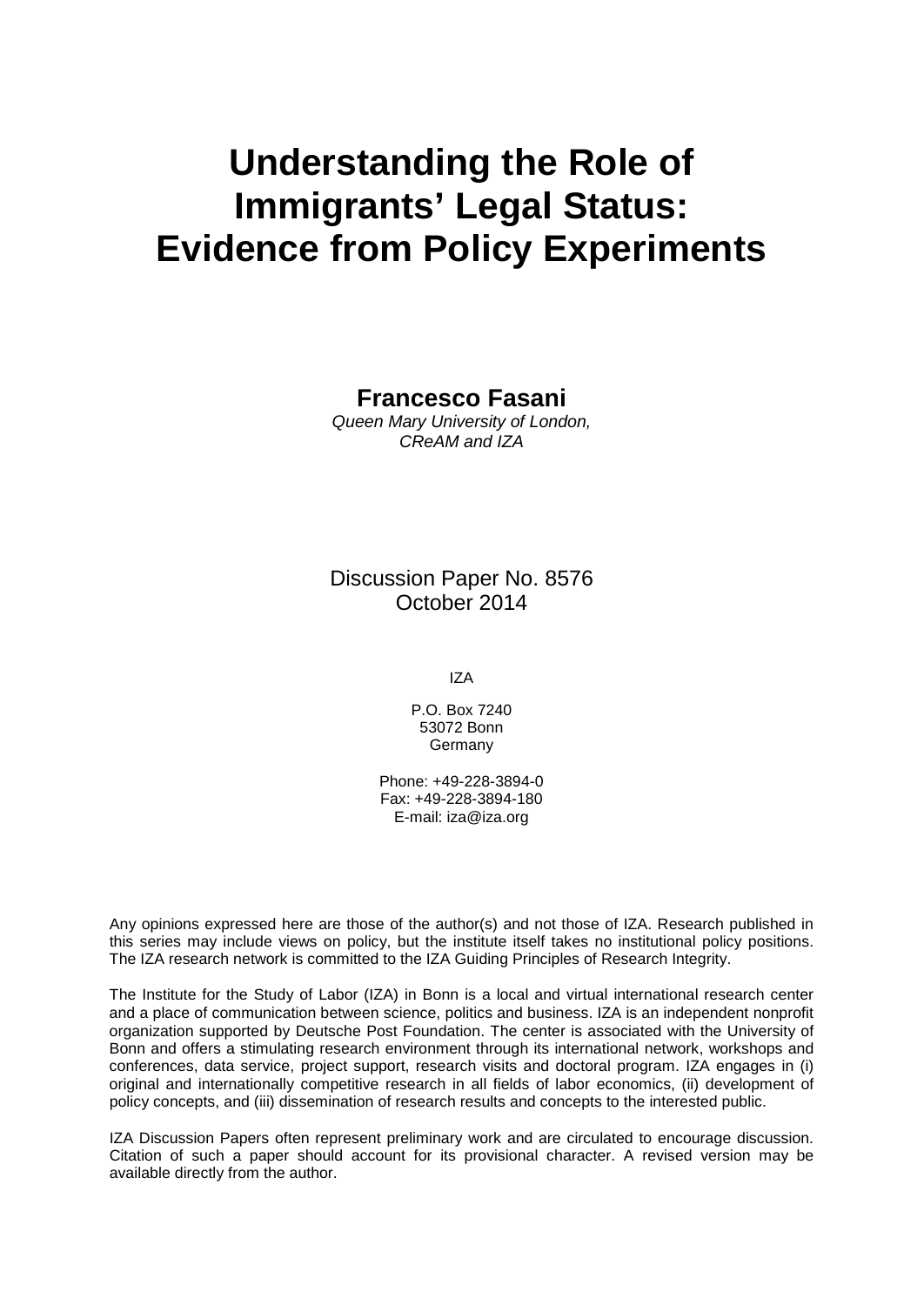IZA Discussion Paper No. 8576 October 2014

## **ABSTRACT**

## **Understanding the Role of Immigrants' Legal Status: Evidence from Policy Experiments[\\*](#page-1-0)**

Programs aimed at reducing the presence of unauthorised immigrants are often at the core of the migration policy debate in host countries. In recent years, a growing body of empirical literature has attempted to understand the effect of lacking legal status on immigrants' outcomes and behaviour. The main difficulties in this field are the scarcity of data and the identification challenge posed by endogenous selection into legal status. The vast majority of these articles have therefore used amnesty programs (or similar policy changes) to establish causal relationships. In this paper, we propose a first systematic review of the empirical literature for the US and Europe on the impact of legal status on different immigrants' outcomes. We then present some new evidence of the relationship between labour market outcomes and legal status in the Italian context. In our empirical analysis, we first provide some descriptive evidence on differences in the outcomes for groups with different residence statuses, and we then exploit a specific amnesty programme to produce causal estimates of the impact of legal status. Our results confirm previous findings in the literature and show that the design of the specific amnesty analysed matters in shaping its effects.

JEL Classification: F22, J61, K37

Keywords: illegal migration, amnesty, migration policy

Corresponding author:

Francesco Fasani Queen Mary University of London School of Economics and Finance 327 Mile End Road E1 4 NS London United Kingdom E-mail: [f.fasani@qmul.ac.uk](mailto:f.fasani@qmul.ac.uk)

\* I am especially grateful to Carlo Devillanova and Tommaso Frattini for many useful discussions and to Gian Carlo Blangiardo for providing the ISMU survey data. The usual disclaimer applies.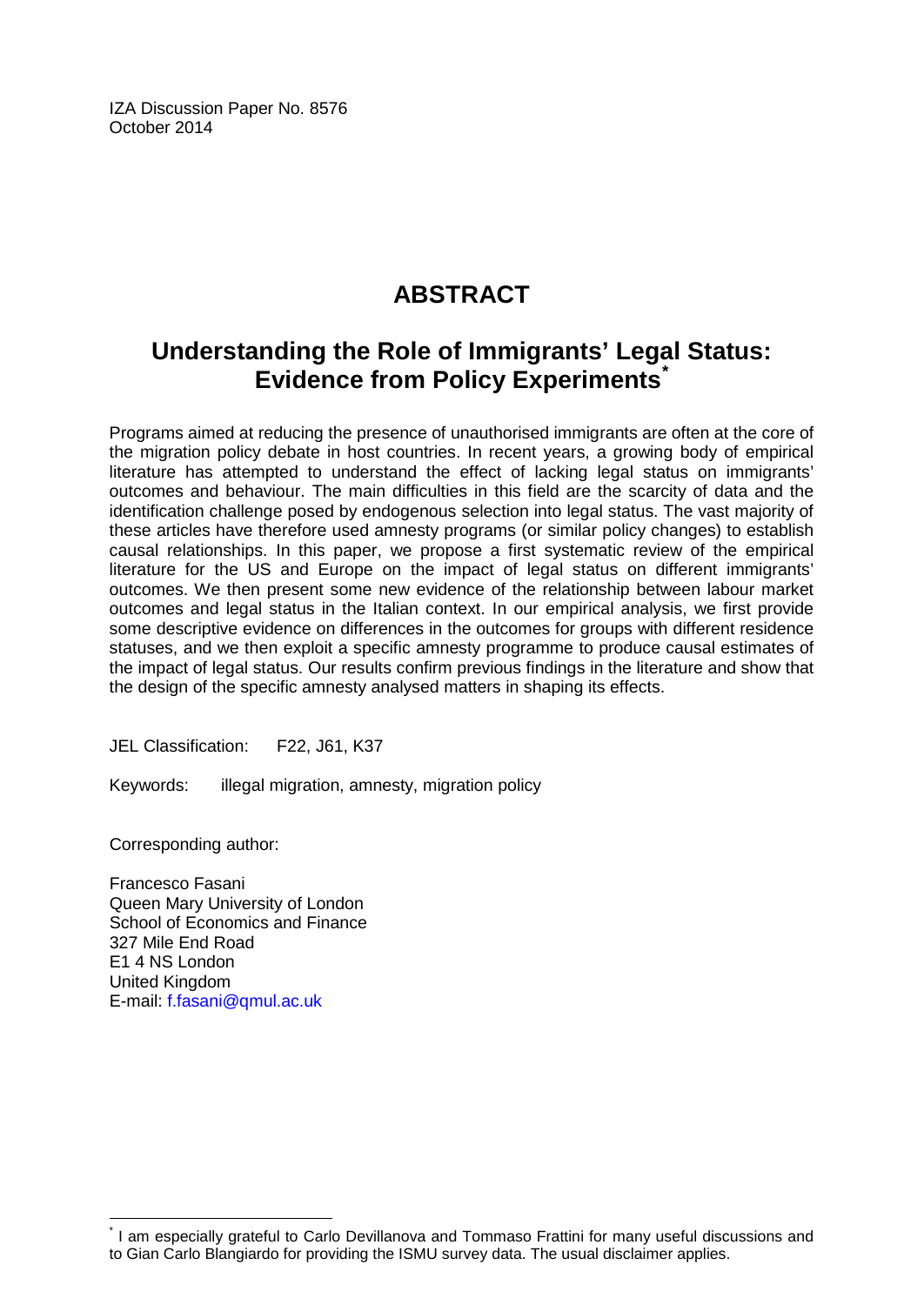## 1 Introduction

An estimated population of 11.5 million undocumented immigrants that currently reside in the US (Hoefer et al. (2012)) waits to learn what their futures will be. Are they bound to become legal permanent residents - or even citizens - in the US, or are they doomed to remain "in the shadows" of American society for years to come? Proponents of general amnesty stress the urgency of recognising the contribution provided by this population to the US economy and society: becoming full members of the US nation would allow these immigrants to enjoy the benefits (civil rights, access to the welfare state, etc.) and to bear the costs (mainly through taxation) of that membership. In the views of those that oppose amnesty, instead, such a policy would reward law-breaking behaviour, reveal the intertemporal inconsistency of the US migration policy and attract even larger inflows of undocumented immigrants in the future. A heated debate on the opportunity to establish general amnesty has continued for years in the US Congress and Senate, and it seems to remain far from a final settlement. It is indeed a politically difficult decision to make. The quality of life of millions of immigrants (and of their families abroad) is at stake, but political stances on how unauthorised immigrants should be considered - and thus treated - diverge widely.

All sides in this debate, however, share a fairly limited knowledge of the consequences of lacking legal status for immigrants' outcomes and behaviour and a relatively narrow understanding of the possible impact of general amnesty for legalised immigrants and the rest of the population. Indeed, as we discuss in this paper, this is an area in which economic research has only recently started to provide answers and in which many important aspects remain completely unexplored. For instance, there is a great deal of descriptive evidence that compares labour market outcomes of documented and undocumented immigrants, generally showing that the latter are more disadvantaged than the former. What really matters for policy, though, is understanding to what extent these observed differentials are due to a causal effect of legal status or rather to the differences in the process of self-selection into legal status. Indeed, only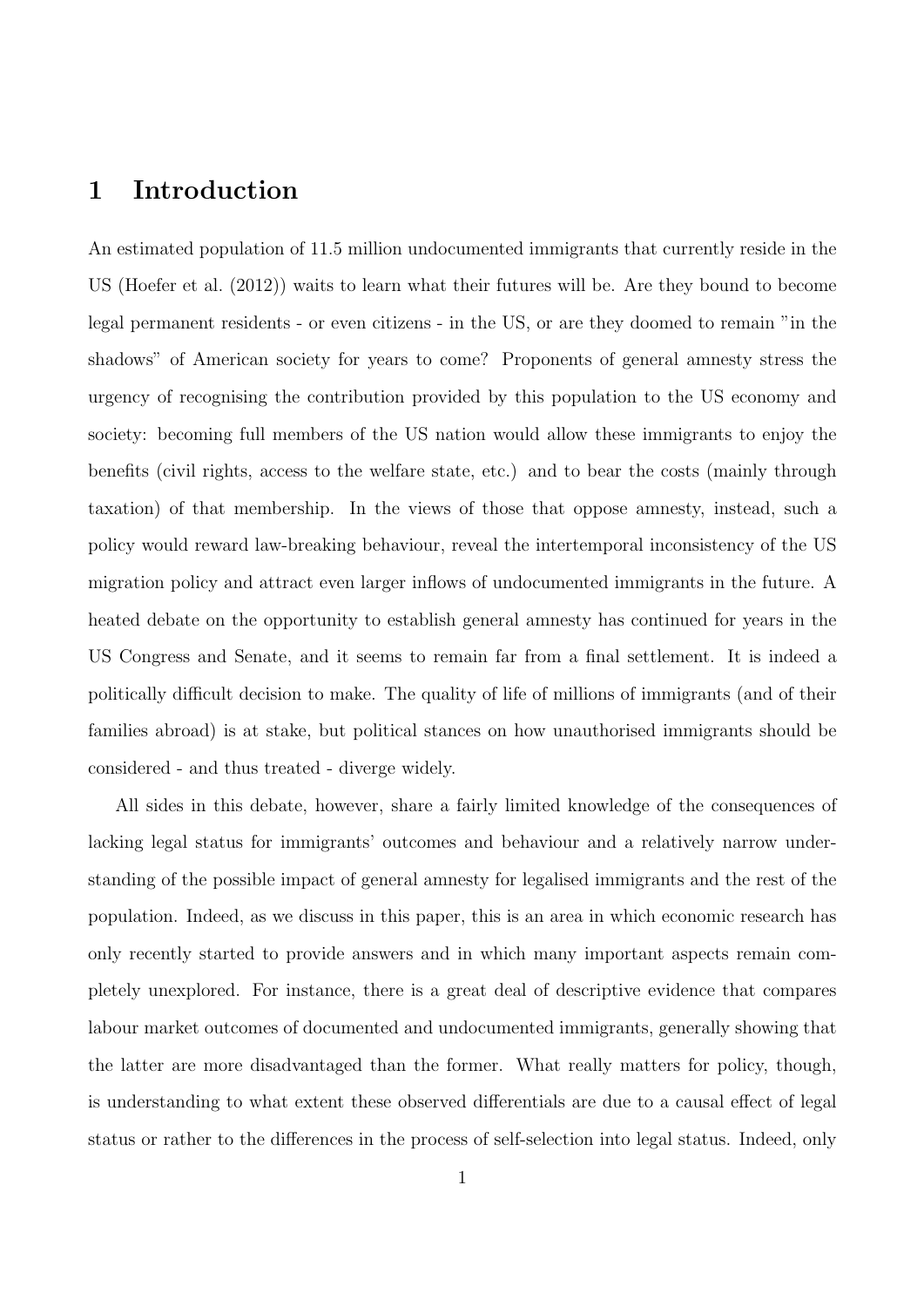a causal parameter would tell us what changes we can reasonably expect to observe by granting general amnesty or by offering some alternative pathway to legalisation to undocumented immigrants. Furthermore, legal residence status may produce effects beyond the labour market and affect, for instance, criminal behaviour, consumption and remitting decisions or the health status of immigrants: these dimensions have high political relevance but have received little attention from researchers to date. The policy and academic debate also needs to focus more on the fact that there are many alternative ways to grant legal status to immigrants. Existing research has completely overlooked the role played by alternative designs of legalisation programs in shaping the effects produced by legal status (see Devillanova et al. (2014) for an exception). Moreover, the literature still needs to fully understand how general equilibrium effects generated by one-time mass legalisation programs may alter the overall impact of granting legal status with respect to schemes that, for instance, permanently allow individuals who meet specific requirements to become legal residents.

The paper has the following structure. Section 2 describes the theoretical framework, summarising all mechanisms linking legal status and immigrants' outcomes that have been proposed in the literature - and discuss the empirical challenges this literature faces. In section 3, we review the existing empirical literature for the US and Europe on the impact of legal status on labour market outcomes (3.1), immigrants' crime (3.2) and other outcomes such as remittances and consumption (3.3). In section 4, we present some new evidence on the relationship between labour market outcomes and legal status in the Italian context: we first provide some descriptive evidence on differences in outcomes for groups with different residence statuses, and we then exploit a specific amnesty programme to produce arguably causal estimates. We describe the institutional setting and the amnesty in section 4.1, while data and descriptive statistics are discussed in section 4.2. In section 4.3, we explain our empirical strategy and we present and interpret our estimation results in section 4.4. Some concluding remarks are included in the final section 5.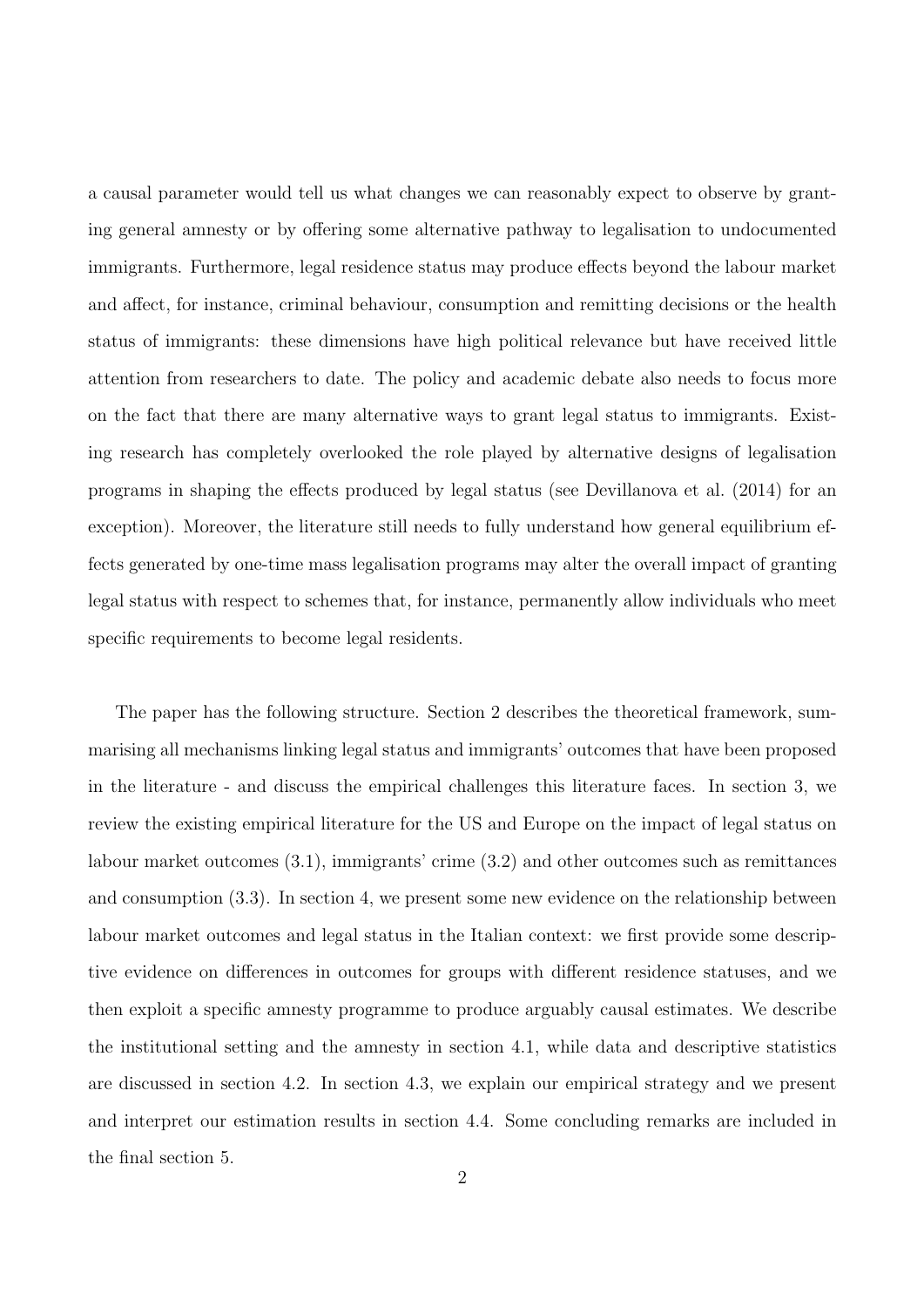### 2 Theoretical Framework and Empirical Challenges

Why should we expect legal status to matter to immigrants? Most of the discussion on potential channels in the literature has centred around labour market outcomes. Several mechanisms have been discussed, and we summarise them here in no particular order.

First, unauthorised immigrants are often constrained to certain segments of the labour market in which their illegal status is easily hidden or ignored. Legalisation may thus provide them with increased labour market mobility, expanding their opportunities for employment into occupations and sectors that were unaccessible to them as undocumented immigrants (Kossoudji & Cobb-Clark (2000)). As a consequence, immigrants should find better job matches that pay higher returns for their qualifications, skills and working experience (Bratsberg et al.  $(2002)$ ).<sup>1</sup> Second, legal status generally provides access to welfare provisions, unemployment benefit schemes and public assistance programs, improving immigrants' outside options in the labour market. The consequent increase in their reservation wages will potentially reduce their labour supply and allow them to spend more time in unemployment while looking for better employment opportunities. From the point of view of employers, the cost of employing legalised immigrants increases if eluding payroll taxes and social security contributions becomes more difficult. Third, when gaining legal status, immigrants cease being exposed to the hazard of migration authorities enforcement. The fear of being arrested and deported may make it difficult and risky to search for alternative wage offers, inducing undocumented immigrants to lower their reservation wages and accept the first available offer. The risk of enforcement makes job matches with undocumented immigrants inherently unstable, reducing their value and the incentives to invest in training for both employees and employers. Moreover, wages offered to undocumented immigrants will be discounted by the expected fine employers may have to pay if these employers are caught employing undocumented workers. Fourth, the three previous mechanisms imply that obtaining legal status increases immigrants' bargaining power

<sup>&</sup>lt;sup>1</sup>Accetturo & Infante (2010), for instance, show that the returns to schooling for undocumented immigrants in Italy are about half of those for documented immigrants.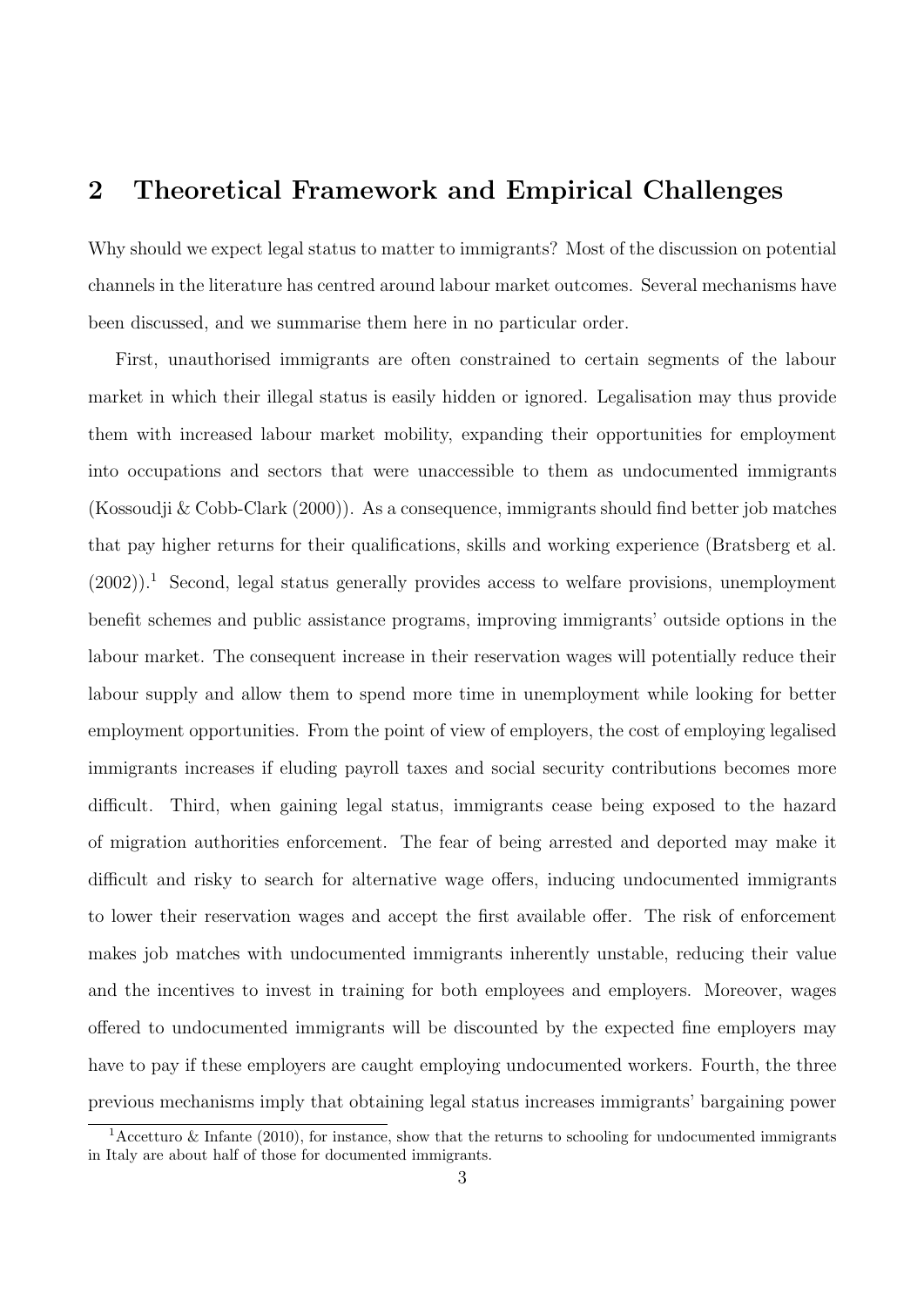- given that they enjoy higher occupational mobility, better outside options and no fear of being deported - and reduces the scope for employers to exert monopsonistic power in setting wages and working conditions (Rivera-Batiz (1999), Hotchkiss & Quispe-Agnoli (2009)).

From all previous channels, we would expect legal status to unequivocally increase wages and returns to skills for employed immigrants. The effect on employment is, instead, theoretically undetermined because the effects on both labour demand and labour supply are ambiguous. On the demand side, matches with documented immigrants are more stable and do not imply the risk of fines, making them potentially more valuable for employers. Nevertheless, these matches may also imply higher costs if payroll taxes have to be paid and workers have more bargaining power in demanding higher salaries. The overall impact on the labour supply will instead depend on the relative size of the income and substitution effects induced by the higher wages associated with legal status.<sup>2</sup> As we will extensively discuss in section 3, empirical results in the literature on legal status tend to find increases in wages (although with large heterogeneity in the size of the effect) and an ambiguous impact on employment after legalisation.

The variety of the potential channels at work and the ambiguity of some of the theoretical conclusions imply that empirical work is needed to establish the size and the sign of the causal impact of changes of legal status on immigrants' outcomes. Unfortunately, researchers face two major limitations to performing this task. The scarcity of data is obviously the first limitation. Ideally, one would need to interview representative samples of undocumented immigrants, follow them over time and compare before- and after-legalisation outcomes, and have suitable comparison groups of undocumented immigrants randomly excluded from the access to legal status. Unfortunately, the unrecorded nature of undocumented immigration makes data collection a very difficult task to accomplish. As we will see in our literature review (see section 3), few datasets on undocumented immigrants are available to researchers, and all of them suffer from some serious shortcomings.

<sup>&</sup>lt;sup>2</sup>See Devillanova et al. (2014) for a thorough discussion of the labour demand and supply effects of legal status.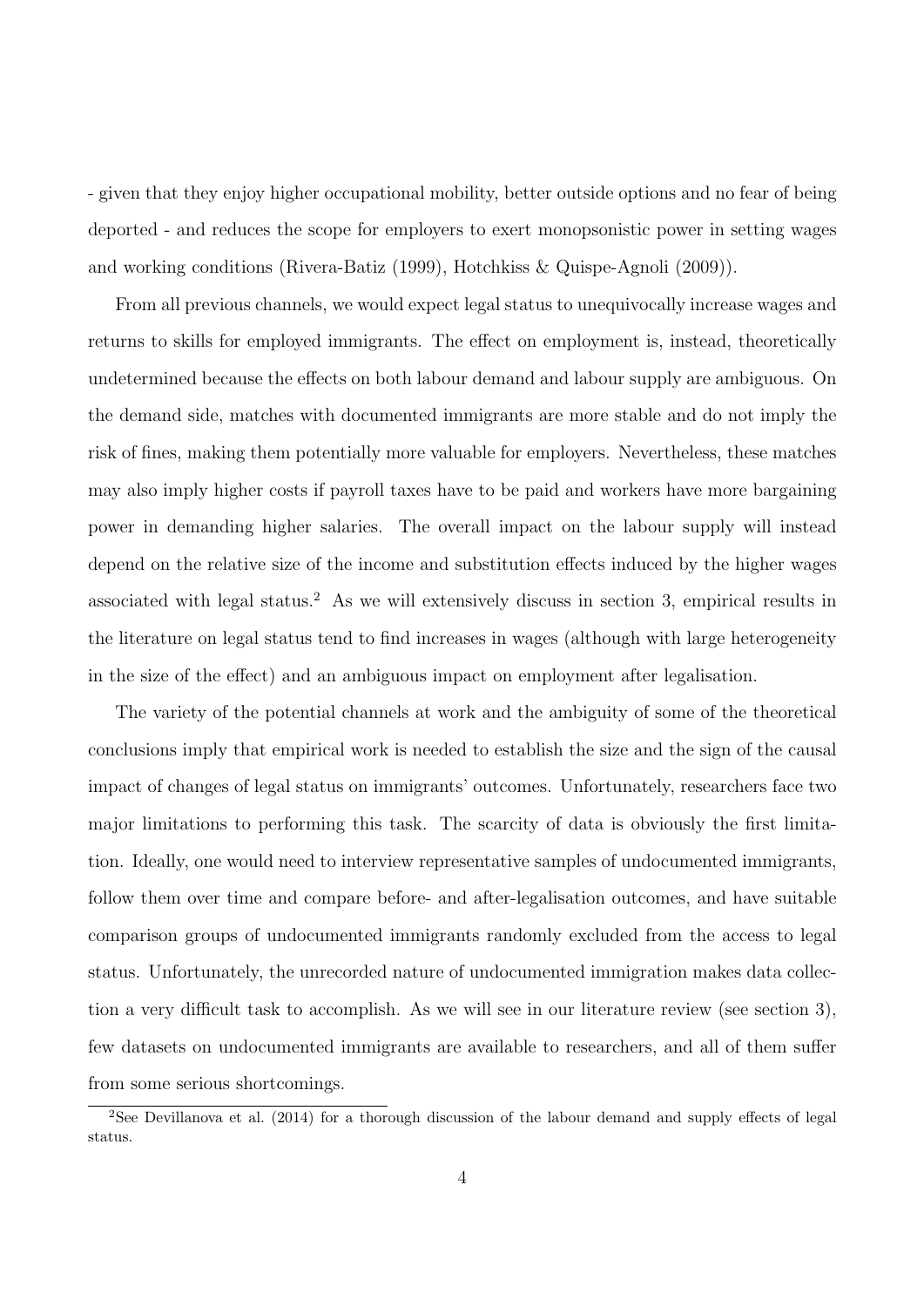Even when some data are available, the researcher must address the second major challenge in this literature: unless the endogenous selection into legal status is effectively addressed, a cross-sectional comparison of immigrants with different residence statuses is not necessarily informative about causal relationships. As a matter of fact, any observed differential between documented and undocumented immigrants could be due to differences in either observable characteristics, the returns to those characteristics, or unobserved characteristics related to the selection into legal status. Even having longitudinal data on individuals that change their legal status over time does not necessarily reduce our concerns about selection, unless those changes were exogenously determined. Indeed, it is difficult to determine whether any observed adjustment following legalisation is fully due to the change in visa status or rather to some unobserved individual characteristics. Individuals that are more likely to benefit from legalisation, for instance, are also more likely to make efforts to obtain legal resident status. Similarly, more motivated immigrants are more likely to perform well in the job market and are also more likely to make efforts to adjust their visa status. The selection into legal status is a repeated and continuous process: not only do immigrants make their initial choice regarding the channel of entry (legal vs. illegal) in the host country but, once there, they also keep making new endogenous decisions regarding their residence status (e.g., to apply for amnesty, renew their residence permits, return home after failing to be legalised, etc.). As we discuss in section 3, the existing literature has generally exploited legalisation programs - or similar policies in the host country - in order to find sources of exogenous variation in immigrants' legal status.

### 3 Empirical Evidence on Legal Status

In this section, we review the existing empirical literature for the US and Europe on the impact of legal status on labour market outcomes (3.1), immigrants' crime (3.2) and other outcomes (remittances, consumption, health, etc.) (3.3).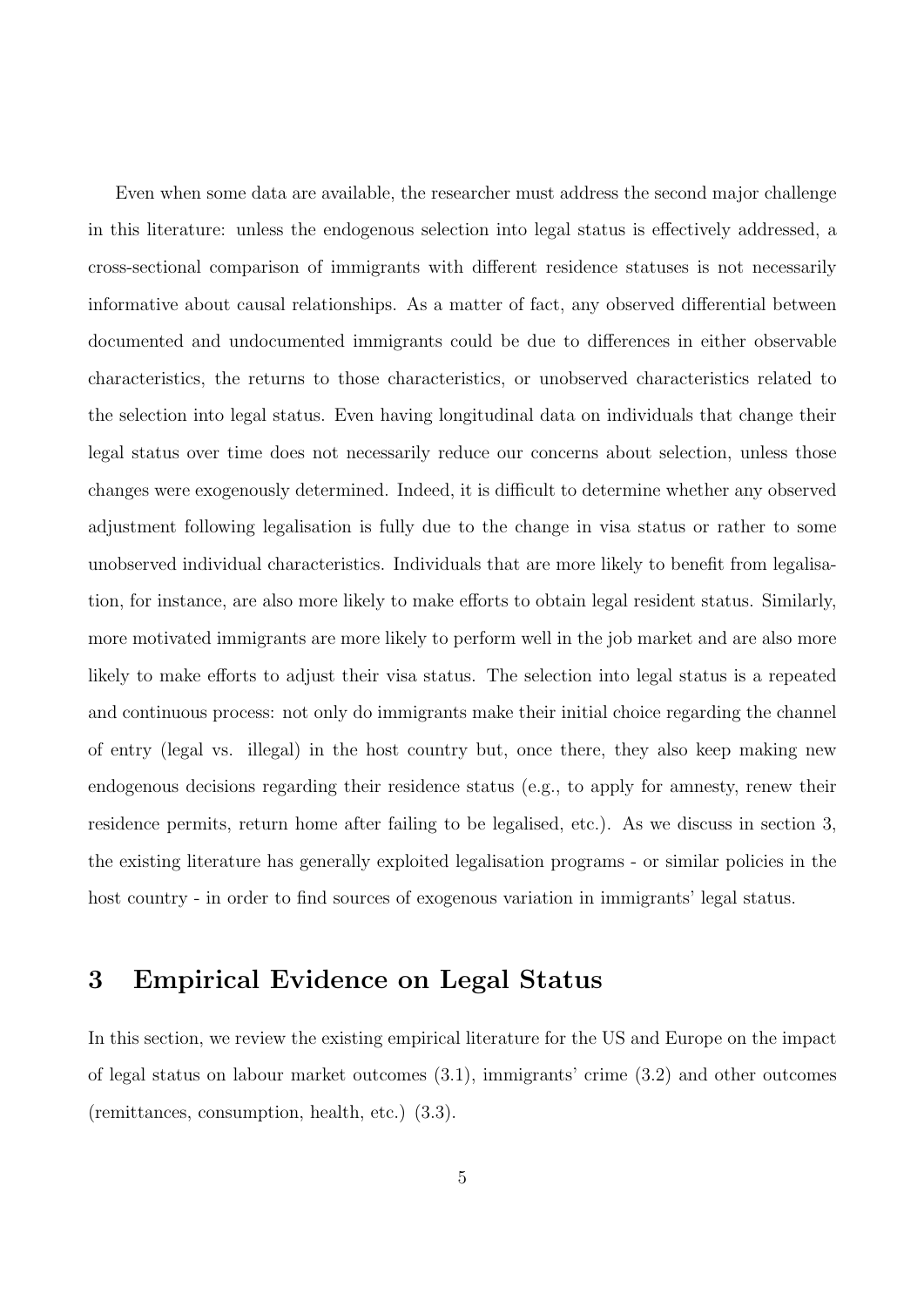## 3.1 Documented and undocumented immigrants in the labour market

#### The 1986 IRCA in the US

The majority of papers that analyse the impact of legal status on immigrants' outcomes has focused on a major policy experiment, the Legally Authorised Workers (LAW) programme, one of the two legalisation programs introduced in the US by the 1986 Immigration Reform and Control Act (IRCA).<sup>3</sup> This programme offered permanent legal status to all immigrants who resided in the US since the 1st of January 1982. The process of legalisation lasted approximately two years - more than 95 per cent of legalisations took place between 1989 and 1991 and eventually legalised more than 1.6 million immigrants. Studies analysing the LAW-IRCA amnesty generally use data from the Legalised Population Survey (LPS), a longitudinal survey of immigrants who obtained legal status through that particular programme . In 1989, the LPS interviewed a random sample of 6.2 thousand applicants for the LAW-IRCA programme , collecting an extensive set of retrospective information relating to their labour market and general socioeconomic experience both at at the time they first entered in the US and the moment of applying for amnesty (in 1986-87). A second wave of the survey was conducted in 1992, interviewing only about four thousand legalised applicants from the original sample. The LPS sample is representative of all undocumented immigrants in the United States who decided to apply for the IRCA programme and had the necessary documentation to seek legalisation. These data allow researchers to study the changes in outcomes before and after legalisation, but given that all individuals in the sample were legalised, an (arbitrary) choice of a control group is needed in order to be able to implement a difference-in-differences approach.

Rivera-Batiz (1999) analyses the differences in earnings between legal and illegal Mexican

<sup>&</sup>lt;sup>3</sup>The IRCA included a second legalisation programme the Special Agricultural Worker (SAW) programme that conditioned eligibility on having been employed in the agricultural sector for a minimum amount of time in previous years. Having legalised over 1.2 million unauthorised immigrants, the SAW-IRCA programme had a similar magnitude to the LAW-IRCA programme . Nevertheless, the SAW programme has been almost completely overlooked by the literature. See Sampaio et al. (2013) for an exception.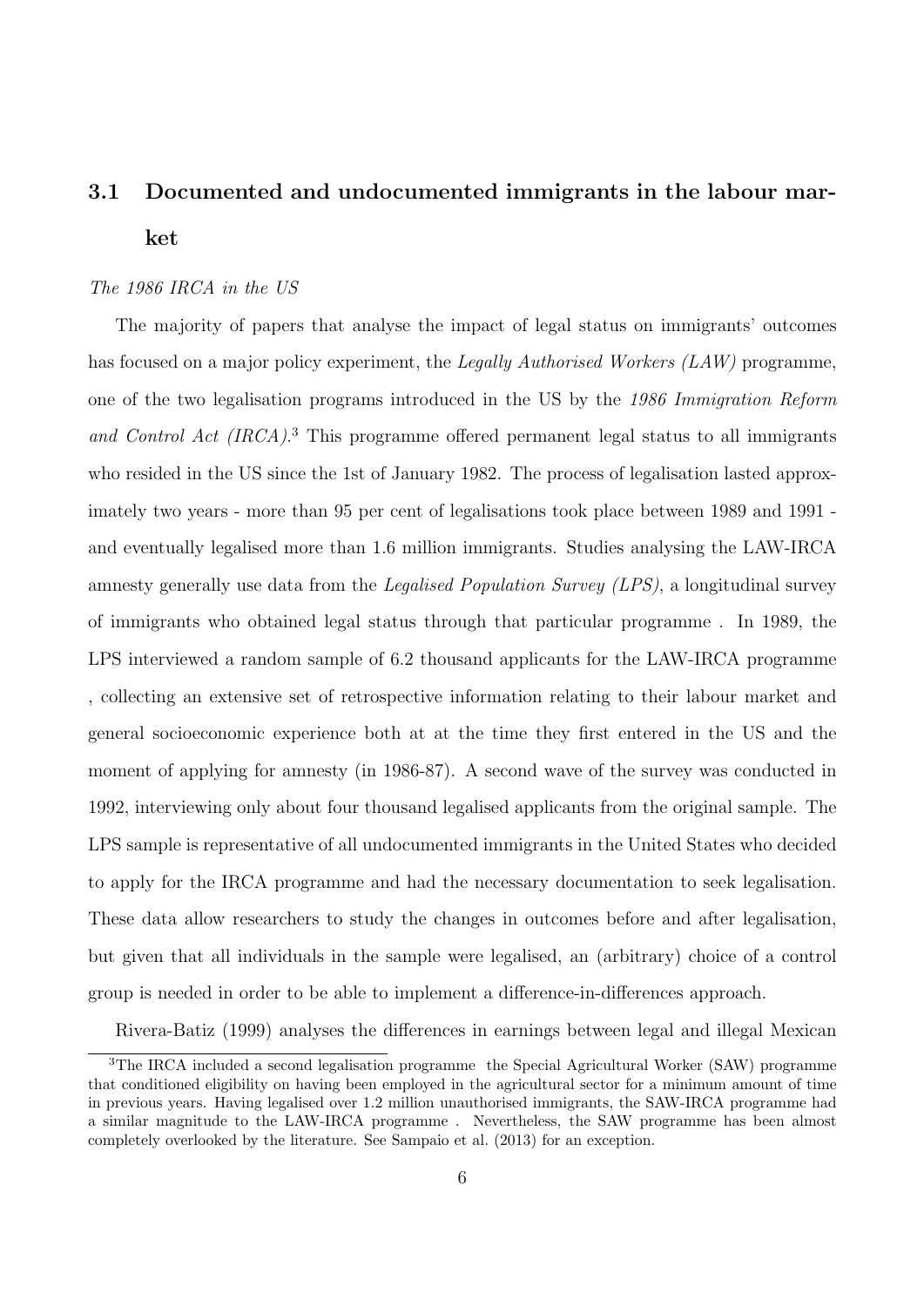immigrants in the US, and it is one of the first studies to use LPS data.<sup>4</sup> He first compares a cross-section of LPS respondents and legal Mexican immigrants from the 1990 US Population Census, showing that the latter earn approximately 40 per cent more than the former. Using a Blinder-Oaxaca decomposition, he shows that less than half of this wage gap is explained by differences in observable characteristics between the two groups, suggesting that legal status may account for the remaining difference. Furthermore, he analyses the wage growth experienced by legalised immigrants in the LPS sample. He finds that changes in the characteristics of immigrants over time (in particular, in terms of English proficiency, education and the duration of residence in the US) can only partially explain the observed increased in their wages after legalisation, pointing to the change in legal status as a major determinant of such an improvement.

Kossoudji & Cobb-Clark (2000) examine the occupational concentration and mobility of unauthorised Mexican immigrants legalised under IRCA. Using LPS data, the authors obtain information on immigrants' occupations at three points in time: when they first entered the US, when they applied for amnesty (1986-1987) and after legalisation (1992). They find that unauthorised immigrants have high occupational mobility: almost three-quarters of the individuals in their sample changed occupations both before and after legalisation. They show that while pre-legalisation mobility is primarily driven by English language ability and job characteristics, post-legalisation mobility seems to be almost exclusively due to legalisation itself. Kossoudji & Cobb-Clark (2000) conclude that legal status creates a whole new set of opportunities that allow newly legalised workers to move up the occupational ladder.

Kossoudji & Cobb-Clark (2002) aim to assess whether the observed increase in earnings following legalisation observed in previous studies (as in Rivera-Batiz (1999)) are the result of the change in legal status or rather due to fluctuations in the US labour market conditions that affected workers in the sample. For this purpose, they use LPS data together with a panel of

<sup>4</sup>Previous studies on labour market outcomes of unauthorised immigrants had relied on small and unrepresentative samples of undocumented immigrants, such as apprehended immigrants or those who returned to Mexico. See, among others, Chiswick (1988) and Massey (1987).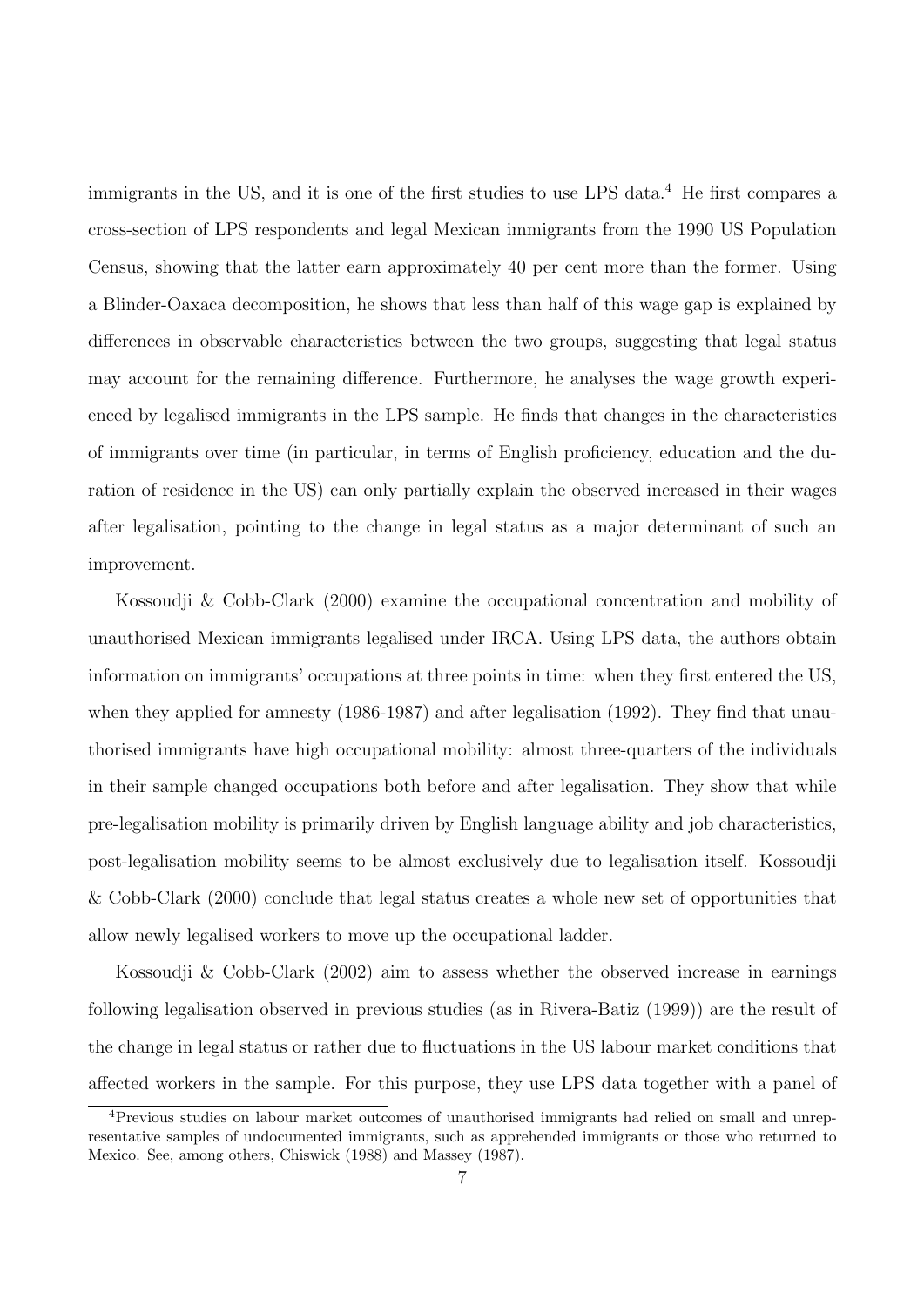Latino men from the National Longitudinal Survey of Youth (NLSY), which serves as comparison group. Although they do not explicitly adopt a difference-in-differences approach, they run separate wage regressions for the two groups of immigrants and find that wage determinants are structurally different after amnesty for legalised men but not for the comparison group measured during the same time periods. According to their calculations, the wage penalty for being unauthorised ranges from 14% to 24%, while the wage benefit of legalisation under IRCA was approximately 6%.

Amuedo-Dorantes et al. (2007) adopt a quasi-experimental design that closely follows Kossoudji & Cobb-Clark (2002) in constructing treatment and control groups. They innovate with respect to that study by producing difference-in-differences estimates for both wages and employment and by analysing gender differentials in the amnesty programme effect. Their results for earnings confirm previous findings in this literature: in the 1987-1992 period, legalised immigrants experienced a substantial wage growth (9 per cent for males and 21 per cent for females). The employment rate, instead, seems to have dropped after legalisation by 5 percentage points for men and by approximately 7 percentage points for women. The authors rationalise this latter finding on employment by suggesting that the higher returns to skills and the eligibility for unemployment insurance implied by the legalisation may raise the reservation wage of skilled workers, who may choose to search longer for better job matches. Moreover, legalised women may be induced to leave the workforce if their household income has increased due to the legalisation of their partners.

Few papers study the impact of the IRCA amnesty programme using data other than LPS data. Borjas & Tienda (1993) use an administrative file containing the individual records of amnesty applicants (Legalisation Application Processing System - LAPS) and draw comparisons with a sample of the foreign-born population from the Current Population Surveys. Although the absence of the information on applicants' educational attainment in the LAPS dataset severely weakens their analysis, the authors find that legal immigrants earn 30 per cent more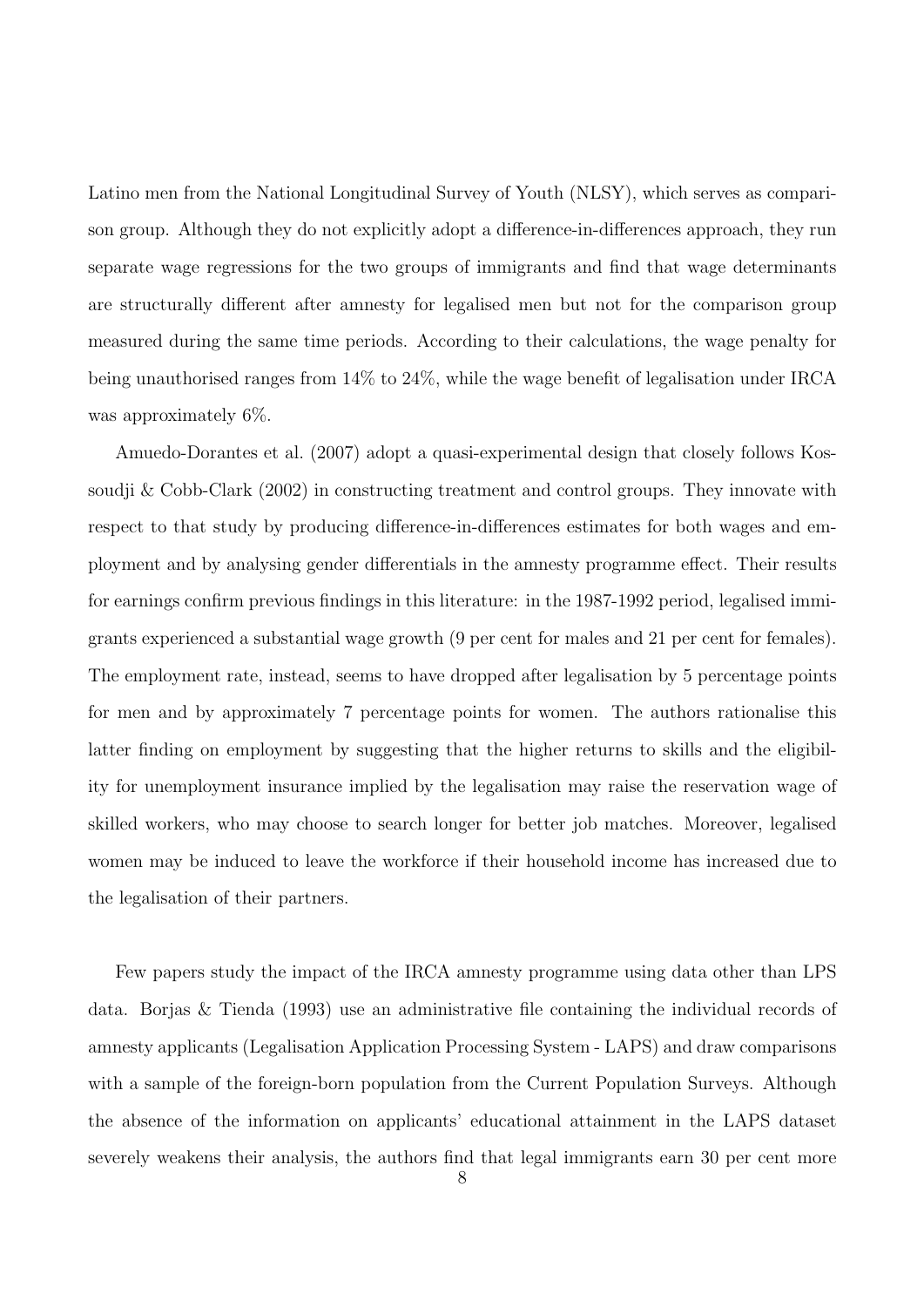than their undocumented counterparts.

Three very recent papers (Barcellos (2010), Lozano & Sorensen (2011) and Pan (2012)) use large, nationally representative samples of the US population to estimate the effects of the IRCA legalisation. Although similar datasets are generally preferable to a small survey that only samples amnesty applicants (such as the LPS), they have the important drawback of not recording the legal status of immigrants. These three papers devise different approaches to exploiting the same discontinuity in legal status eligibility based on date of arrival that the LAW-IRCA programme created by asking applicants to prove their continuous residence in the US since the 1st of January 1982.

Both Pan (2012) and Barcellos (2010) use a regression discontinuity approach to compare immigrants who arrived before and after the cutoff year of 1982. Although their actual residence status is not observed, immigrants in the former cohort should have a higher probability of being legal than those in the latter cohort. Under the identifying assumption that these two cohorts of immigrants do not differ in observable and unobservable characteristics, one can claim that any estimated sharp difference in outcomes between the two groups can be interpreted as a causal effect of the policy. Pan (2012) focuses on Latino immigrants in California using data from the 1990 census and investigates gender heterogeneity in the legalisation effect. She finds that those that arrived before 1982 outperform those that arrived after 1982 in terms of male wages (4.5 per cent higher wages) and female employment probability (four percentage points difference). When looking at the long-term effect of legal status by using the 2000 census, she fails to find any significant effect between the two cohorts of immigrants. Adopting a similar empirical strategy, Barcellos (2010) analyse a nationwide sample of the US Census, Current Population Survey and American Community Survey. According to her estimates, legalisation increased the naturalisation rate of Mexican high school dropouts by 30 per cent. The impact on labour market outcomes is, instead, very limited: she finds a significant increase of 2-3 per cent in wages and non-significant effects on occupation quality and geographical mobility.<sup>5</sup>

<sup>&</sup>lt;sup>5</sup>The identification strategies in both Pan (2012) and Barcellos (2010) suffer from similar limitations. First,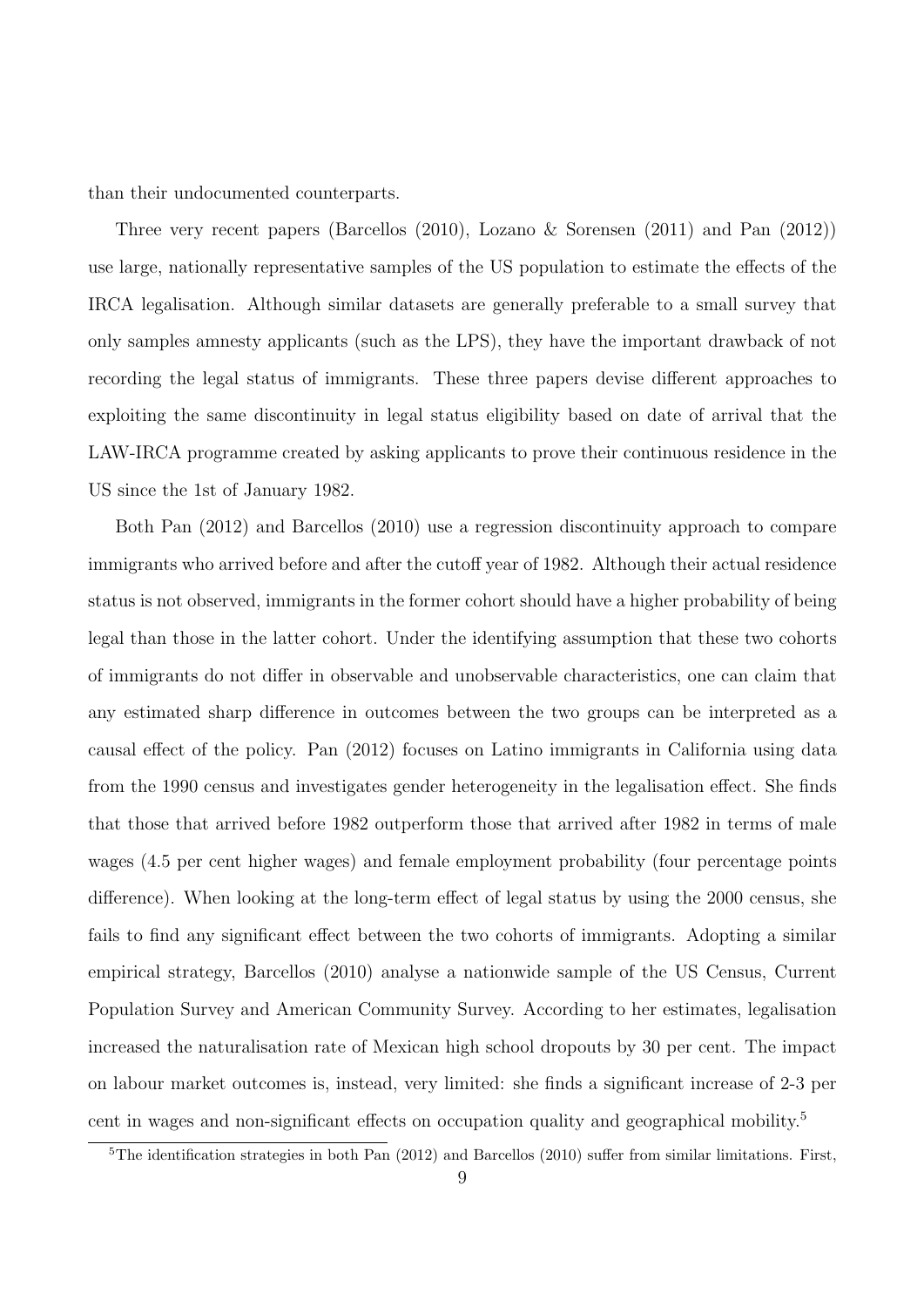Lozano & Sorensen (2011) adopt an alternative approach to exploit the discontinuity in IRCA eligibility. They combine information from US Census data and the Mexican Migration Project (MMP): given that legal status is observed in the latter survey, they first use MMP data to estimate the probability of lacking legal status on demographic variables that are also observed in the Census. The parameters they estimate are then used to predict the likelihood that an individual observed in the US Census is undocumented. Finally, they exploit the 1982 cutoff in IRCA eligibility to develop a difference-in-differences approach where they compare the (predicted) undocumented immigrants who arrived in the US before and after 1982 with either the (predicted) undocumented immigrants who arrived before and after a placebo threshold in 1992 or with the (predicted) documented immigrants who arrived before and after 1982. They estimate that the IRCA amnesty implied a substantial increase (20 log points) in the labour market earnings of Mexican immigrants. Their estimates suggest that this gain can be primarily explained by increased occupational mobility.

#### Other legalisation programs in the US

The IRCA legalisation programs were not the only amnesties offered in the US in the last several decades. The 1997 Nicaraguan Adjustment and Central American Relief Act (NACARA) granted legal status to approximately 450,000 immigrants from Nicaragua, Cuba, Guatemala, and El Salvador. Kaushal (2006) investigates its labour market effects: using data from the Current Population Survey and a difference-in-differences approach, she compares immigrants from eligible countries with immigrants from other comparable Latin American countries. She finds that NACARA had a modest negative (but insignificant) effect on the employment of

their approach tends to underestimate the effect of legalisation because an unknown share of the immigrants in their "treatment" group (those who arrived before the cutoff year) were already legal before the IRCA amnesty. Second, in the datasets they use, the year of arrival is coded in groups of two to five years, preventing them from comparing individuals in a truly small neighborhood of the eligibility threshold date (threatening the credibility of the identifying assumption in their regression discontinuity design). Third, the US entered in a severe recession in 1980, with the unemployment rate peaking in 1982-83. This implies that one could expect the control group (i.e., the cohort of immigrants that arrived in the US in 1982 and after) to perform worse than those that arrived before 1982, irrespectively of the IRCA amnesty, leading to an exaggeration of the legalisation effect.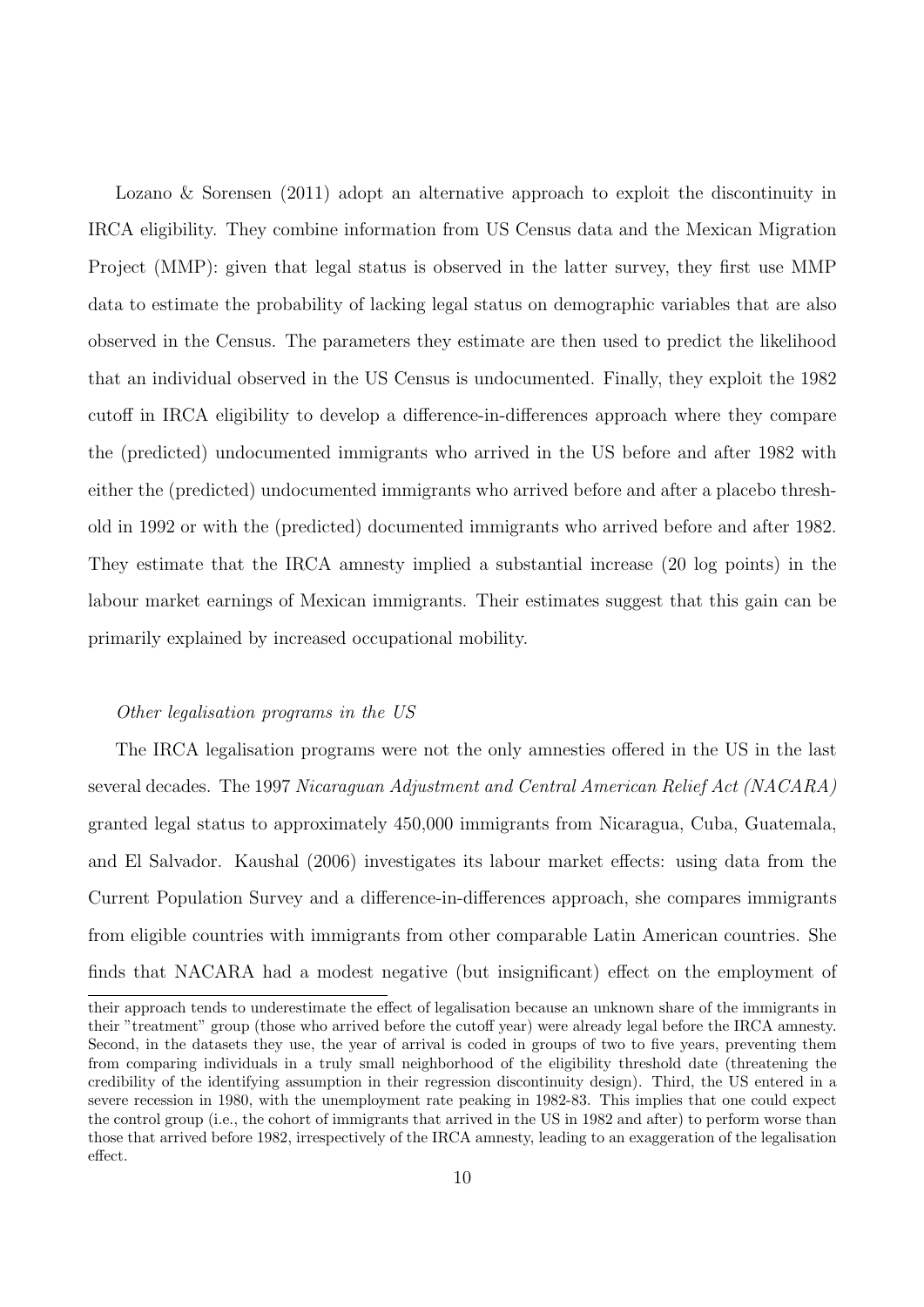legalised immigrants, but it raised their real wage by 3 per cent and their weekly earnings by 4 per cent. She also shows that the return to legal status is heterogenous across education groups: according to his estimates, NACARA raised the wage of the target group without a high school degree by a statistically insignificant 1 per cent and of those with high school or higher education by a statistically significant 5 per cent.

Orrenius et al. (2012) analyse the 1992 Chinese Student Protection Act (CSPA), which, in order to prevent the political persecution of participants in the Tiananmen square protests of 1989, offered permanent resident status to all Chinese nationals who had arrived in the United States before April 11, 1990. Approximately 53,000 immigrants ultimately received green cards under the CSPA. The study uses 1990 and 2000 census data to examine employment and earnings among Chinese immigrants who were likely beneficiaries of the policy. The authors use a difference-in-differences setting in which the control group is composed of immigrants from Asian countries not covered by the amnesty (Hong Kong, Taiwan, and South Korea). They find that highly-educated immigrants from mainland China experienced significant employment and earnings gains during the 1990s with respect to the other group of immigrants. Furthermore, they compare Chinese immigrants who arrived in the U.S in time to benefit from the programme with Chinese immigrants who arrived after and find that the former group had higher relative earnings in 2000 than the latter.

Rather than studying an amnesty programme , Lofstrom et al. (2013) look at the labour market outcomes of immigrants who gain legal permanent resident (LPR) status in the US (mostly through their close family ties to US citizens or to immigrants who are already LPRs). They use data from the New Immigrant Survey - a nationally representative multi-cohort longitudinal study of new legal immigrants and their children - and distinguish between immigrants who, prior to becoming LPRs, were undocumented from those who already had legal (although temporary) residence status. Their empirical approach relies on a comparison of occupational mobility and wages between these two groups of immigrants (but they do not explicitly address the endogenous selection of immigrants in one group or the other). Similarly to Kaushal (2006)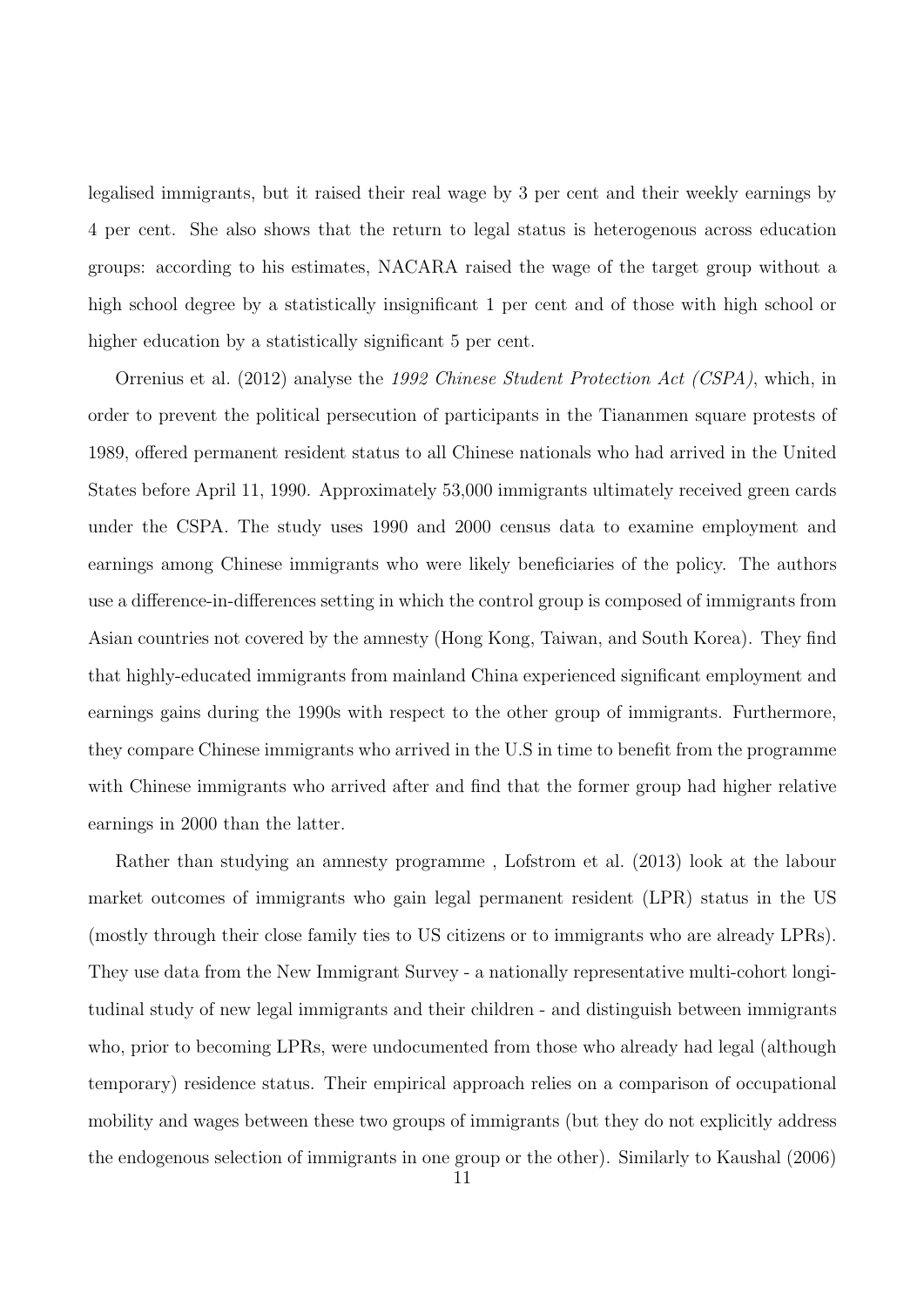and Orrenius et al. (2012), they find evidence of improved labour market outcomes attributable to legal status only for highly skilled workers.

#### Amnesties in Europe

Although amnesties are relatively frequent events in European countries - Casarico et al. (2012) count 18 amnesties granted in the EU-15 area in the 1980-2008 period - almost no empirical research has been developed to assess their labour market effects. The only exception is some recent work by Devillanova et al. (2014) that estimates the impact on employment probability of undocumented immigrants of a large general amnesty granted in Italy in 2002. Their paper departs from the US literature in analysing, for the first time, the effects of an amnesty that conditioned eligibility both on a minimum residence requirement (similar to all of the legalisation programs studied in the US context) and on being employed at the moment of the application. Furthermore, the authors argue that amnesty eligibility status *per se* may generate important labour market consequences for undocumented immigrants even before legalisation takes place. Indeed, they estimate the effect of being offered legal status (i.e., the transition from being an undocumented immigrant to becoming an amnesty applicant) rather than the effect of actually gaining legal status (i.e., the transition from applicant status to legal immigrant) that has been the focus of previous studies. In their empirical strategy, they exploit the discontinuity in the predetermined arrival requirement - together with a unique dataset of undocumented immigrants collected by an Italian NGO - to identify the causal effect of amnesty eligibility on employment probability (unfortunately, wages are not observed in the dataset they use). They find that the prospect of legal status significantly increases the employment probability of those immigrants who are potentially eligible for the amnesty relative to other undocumented immigrants. The size of the effect is equivalent to about twothirds of the increase in employment that undocumented immigrants in their sample normally experience in their first year since arrival in Italy.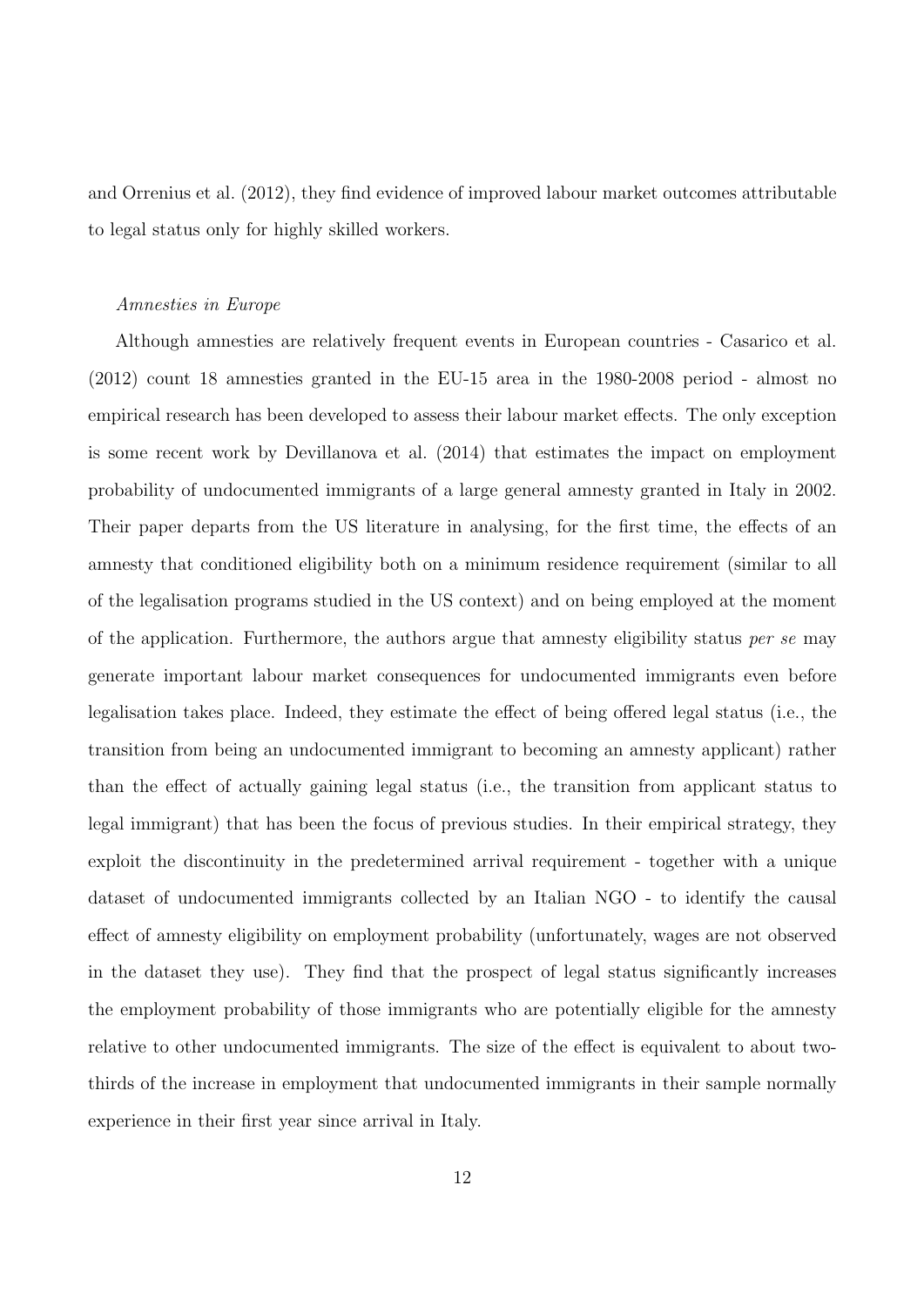#### 3.2 Legal Status and Crime

Although comparatively small with respect to the large body of evidence on the labour market impact of immigration, a growing stream of literature has focused on the effects of immigration on crime, both in the US (Butcher & Piehl (1998a), Butcher & Piehl (1998b), Borjas et al.  $(2010)$ , Spenkuch  $(2014)$  and in Europe (Bianchi et al.  $(2012)$ ; Bell et al.  $(2013)$ ). If immigrants - and undocumented immigrants in particular - are disadvantaged in the labour market, a standard economic model of criminal activity decision (Becker (1968)) would suggest that they should be more likely to engage in crime. As a matter of fact, legal status may profoundly affect criminal behaviour by altering the relative payoffs of legitimate and illegitimate activities (Fasani et al. (2013)). Nevertheless, theoretical predictions on the effect of legal status on the propensity to engage in crime are ambiguous. By improving labour market prospects, legalisation should reduce the incentives to commit crime. On the other hand, legalised immigrants no longer face the risk of deportation as an additional penalty if caught committing crime, potentially increasing their incentives to engage in illicit behaviour. Some very recent papers have empirically addressed this issue.

In the US context, Baker (2013) and Freedman et al. (2014) study the effect of IRCA legalisation and reform on immigrants' criminal behaviour. Baker (2013) analyses how county crime rates (from Uniform Crime Reports) responded to the number of immigrants legalised in the area (measured with Legalisation Summary Tapes data). Exploiting the quasi-random timing of legalisations as well as the cross-county variation in the intensity of the "legalisation treatment", he tries to isolate the causal effects of legalising immigrants on crime. He finds that legalising one per cent of the population reduces crime by approximately 2%-6%, with the effect being primarily concentrated on property crime. Freedman et al. (2014) use individual records from criminal justice in one county in Texas and compare the involvement in crime of Hispanic and non-Hispanic individuals before and after the 1986 IRCA reform in a differencein-differences setting. Given that they do not observe residence status in the data, they use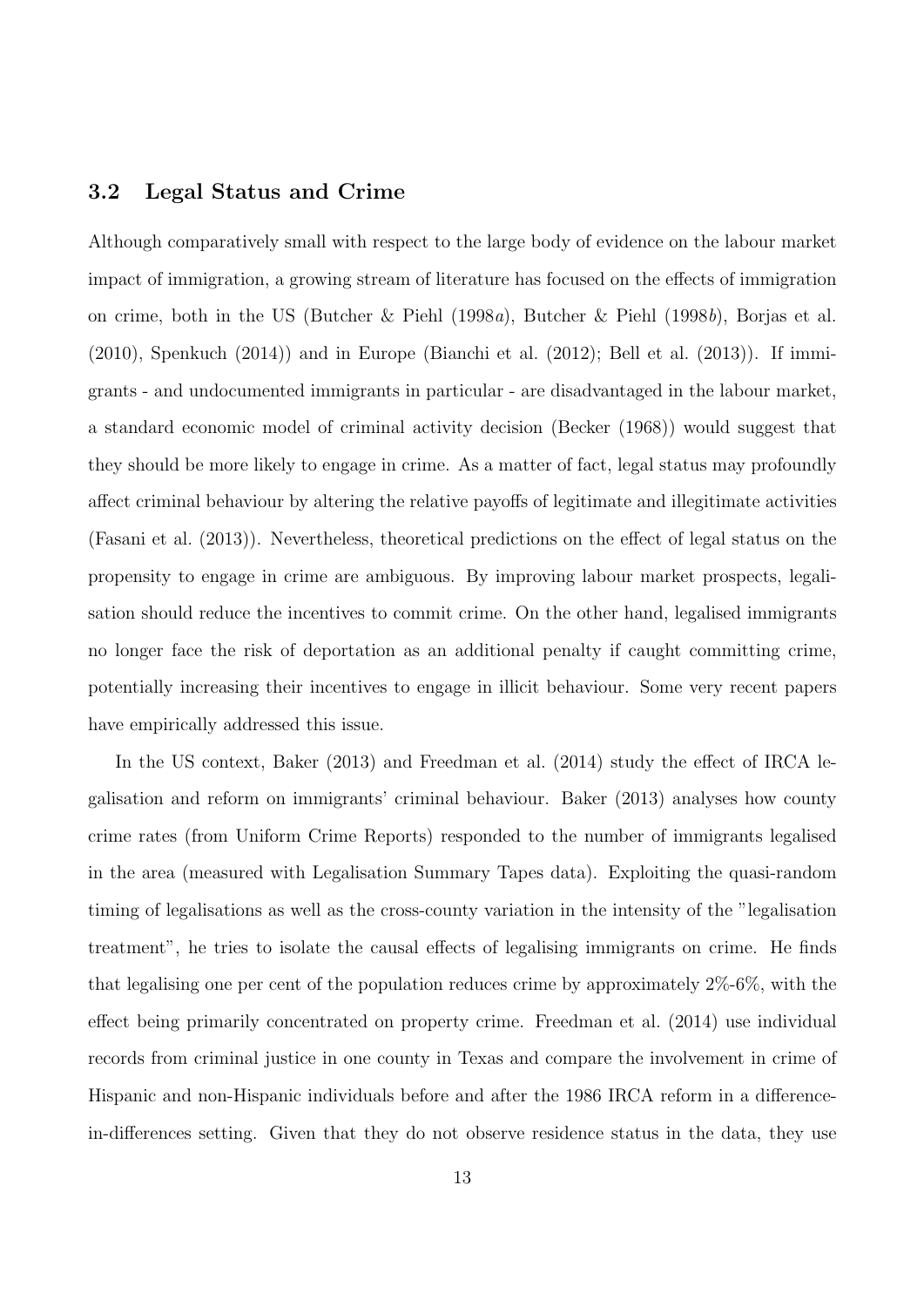Hispanic ethnicity to proxy for undocumented immigrants. Rather than finding a reduction in crime as a consequence of legalisation, they observe that the crime rates of the two groups diverge once the legalisation is concluded, with Hispanic citizens engaging in significantly higher levels of criminal activity. They justify their findings with the notion of the IRCA reform making it harder for undocumented immigrants to find jobs in the US.<sup>6</sup>

Empirical work on legal status and immigrant crime in Europe has exclusively focused on Italy, exploiting a variety of policies that induced exogenous changes in legal status. All these studies show that obtaining legal status significantly reduces immigrants' propensity to commit crime.

The European Enlargement of January 2007 is used by Mastrobuoni & Pinotti (forthcoming) to compare the criminal behaviour of immigrants from new EU member countries (Romania and Bulgaria) and from candidate member countries (Albania, Bosnia and Herzegovina, Croatia, Kosovo, Macedonia, Montenegro, Serbia, and Turkey). On the 1st of January 2007, the former group switched from being (mostly) undocumented to having European citizen status, while the latter group was not affected. The Enlargement occurred a few months after a mass clemency bill released thousand of detainees from Italian prisons, allowing the authors to set up a difference-in-differences approach and study the recidivism rate of released inmates belonging to the two groups of nationalities. They find a substantial effect of legal status - a 50% reduction in re-offending rate - that explains up to two-thirds of the observed differences in crime rates between legal and illegal immigrants.

Some peculiar features of the Italian migration policy, instead, provide Pinotti (2014) with a quasi-experimental setting in which to analyse the role of legal status in determining the probability of receiving a criminal charge. The Italian quota system is vastly used to legalise the residence status of undocumented immigrants who are already working in the country rather

 $6A$ part from the legalisation programme, the IRCA required employers to check their employees immigration statuses and made it illegal for employers to knowingly hire unauthorised immigrants.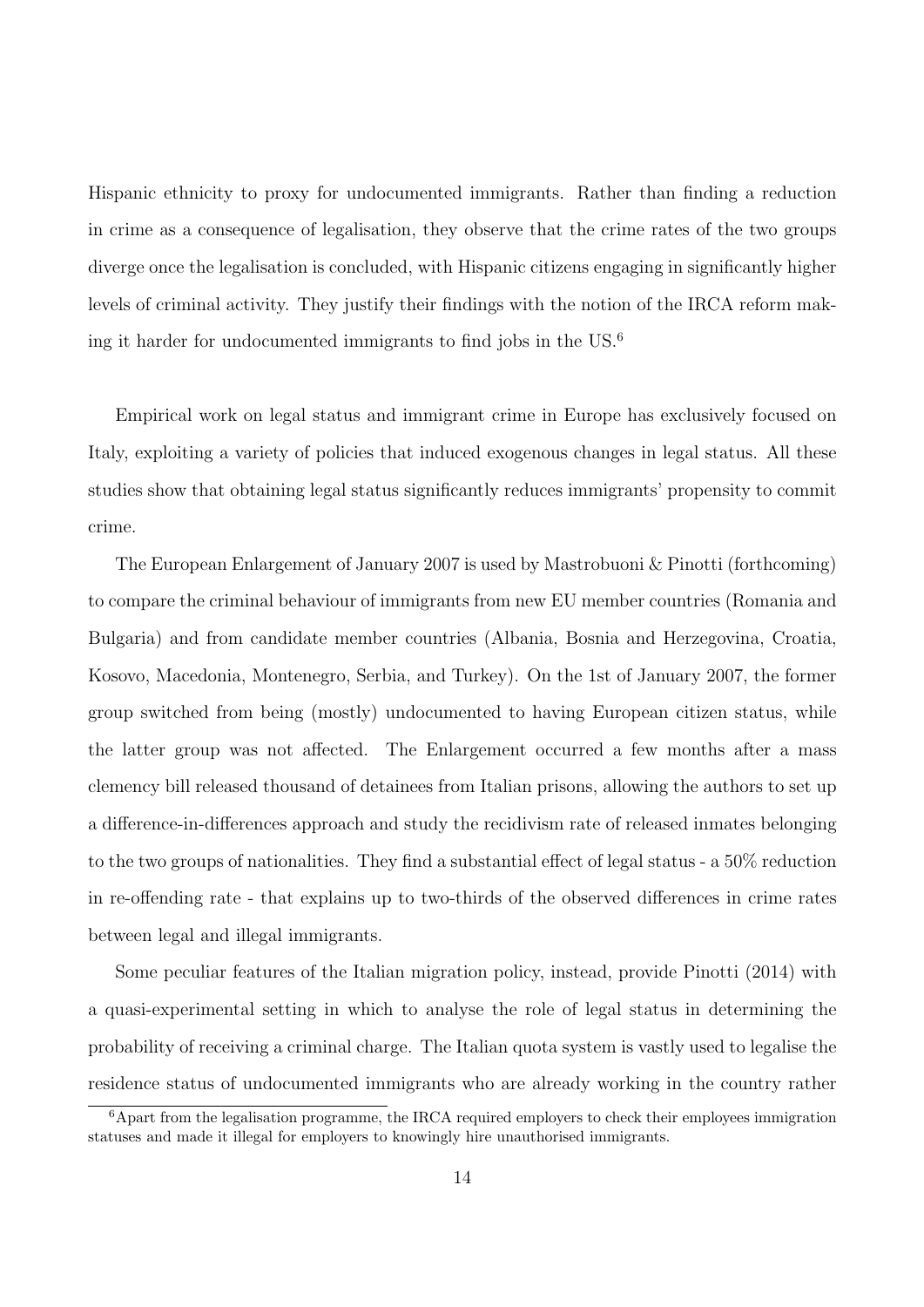than to allow new entrants legitimate access to the Italian labour market (Fasani (2010)). Candidates must apply for working permits through an online electronic procedure held in a single "click-day" of the year, and applications are processed on a first-come, first-served basis until the regional quotas that have been previously set are filled. After having matched applicants' records with police data on criminal charges, Pinotti (2014) develops a regression discontinuity design that compares the criminal behaviour of individuals that applied just before and just after the exhaustion of the quota. His baseline estimates show that the probability of committing a crime increases by approximately 50 per cent for applicants who were denied legal status for a matter of seconds.

Finally, Fasani (2014) looks for evidence of significant drops in immigrant crime rates in the aftermath of a legalisation process. He exploits both geographical variation in the number of immigrants legalised in different Italian regions and time variation coming from the frequency of general amnesty granted in Italy (in 1990, 1995, 1998 and 2002; see Fasani (2010)) during the period he studies (1990-2005). He addresses the potential endogeneity of the regional intensity of the "legalisation treatment" by instrumenting the actual number of legalised immigrants with predicted measures obtained from applications in a previous amnesty.<sup>7</sup> His findings show that in the year following an amnesty measure, regions in which a higher share of immigrants obtained legal status experienced a decline in immigrant crime rates relative to other regions. The effect is statistically significant but relatively small in magnitude, and it is not persistent.

#### 3.3 Further Outcomes

Having legal status may produce consequences for immigrants' behaviour and outcomes beyond their labour market integration and criminal choices.

The household choices of income allocation to consumption, savings and remittances, for instance, are likely to depend on the legal status of their members. Indeed, Amuedo-Dorantes &

<sup>&</sup>lt;sup>7</sup>The instrument is conceptually similar to the supply-push component instrument proposed by Altonji  $\&$ Card (1991) and, since then, widely used in the migration literature.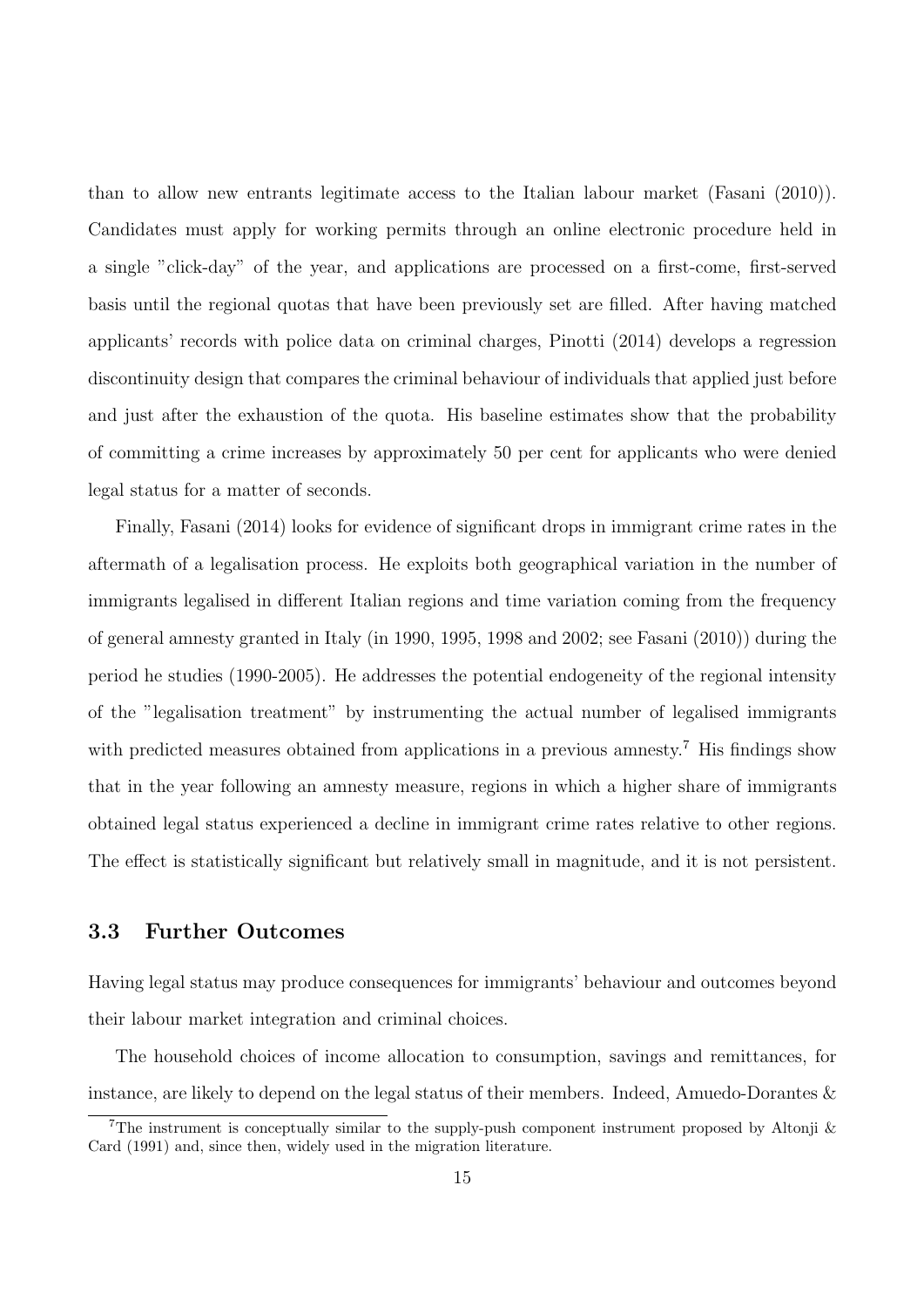Mazzolari (2010) look at the impact of the 1986 Immigration Reform and Control Act (IRCA) on remittances flows and suggest that the effect of legal status on remittance decisions depends on migrants' remitting motives.<sup>8</sup> Using LPS data, they compare remitting behaviour in 1987 (before legalisation) and in 1991 (after legalisation) of LPS respondents. In the absence of a suitable control group, they use a before-after estimation and try to control for any other time-varying factor contemporaneous with IRCA that might have affected migrants' remittance behaviour. Conditional on time-varying economic indicators (the unemployment rate and GDP growth) for migrants' US state of residence and country of origin, they estimate a post-legalisation drop of 8 percentage points in the likelihood of sending remittances and a 29% drop in the amount remitted. Remarkably, they find no statistically significant post-legalisation changes in the remitting patterns of other Latin American immigrants (that represent about one quarter of their sample). Dustmann et al. (2014) suggest instead that the exposure to higher uncertainty implied by the lack of legal status may lead to different consumption behaviours in documented versus undocumented immigrants. Members of the latter group should engage more in precautionary saving and therefore contract their consumption with respect to comparable immigrants taken from the former group. They analyse the Italian context using survey data that allow the authors to distinguish immigrants by residence status and to measure their income, consumption, savings and remittances decisions.<sup>9</sup> They address the endogenous selection into legal status, proposing an identification strategy that exploits temporary rainfall shocks in the source country at the time of emigration as an exogenous determinant of initial legal status in the host country. The persistence in legal status links those pre-migration shocks to current legal status. Their IV estimates show that undocumented immigrants consume approximately 41 per cent less than documented immigrants, conditional

<sup>&</sup>lt;sup>8</sup>They argue that if migrants remit mainly for altruistic or savings/investment purposes, legalisation may lead to larger remittance flows as a consequence of improved labour market outcomes and higher income. On the contrary, the acquisition of legal status facilitates family reunification, possibly inducing immigrants to move their close relatives to the host country and thus to reduce their incentives to remit. If remittances are instead motivated by insurance purposes, the reduction in uncertainty experienced by legalised immigrants may reduce their propensity to remit.

<sup>9</sup>We use this dataset in the empirical analysis we present in section 4.2.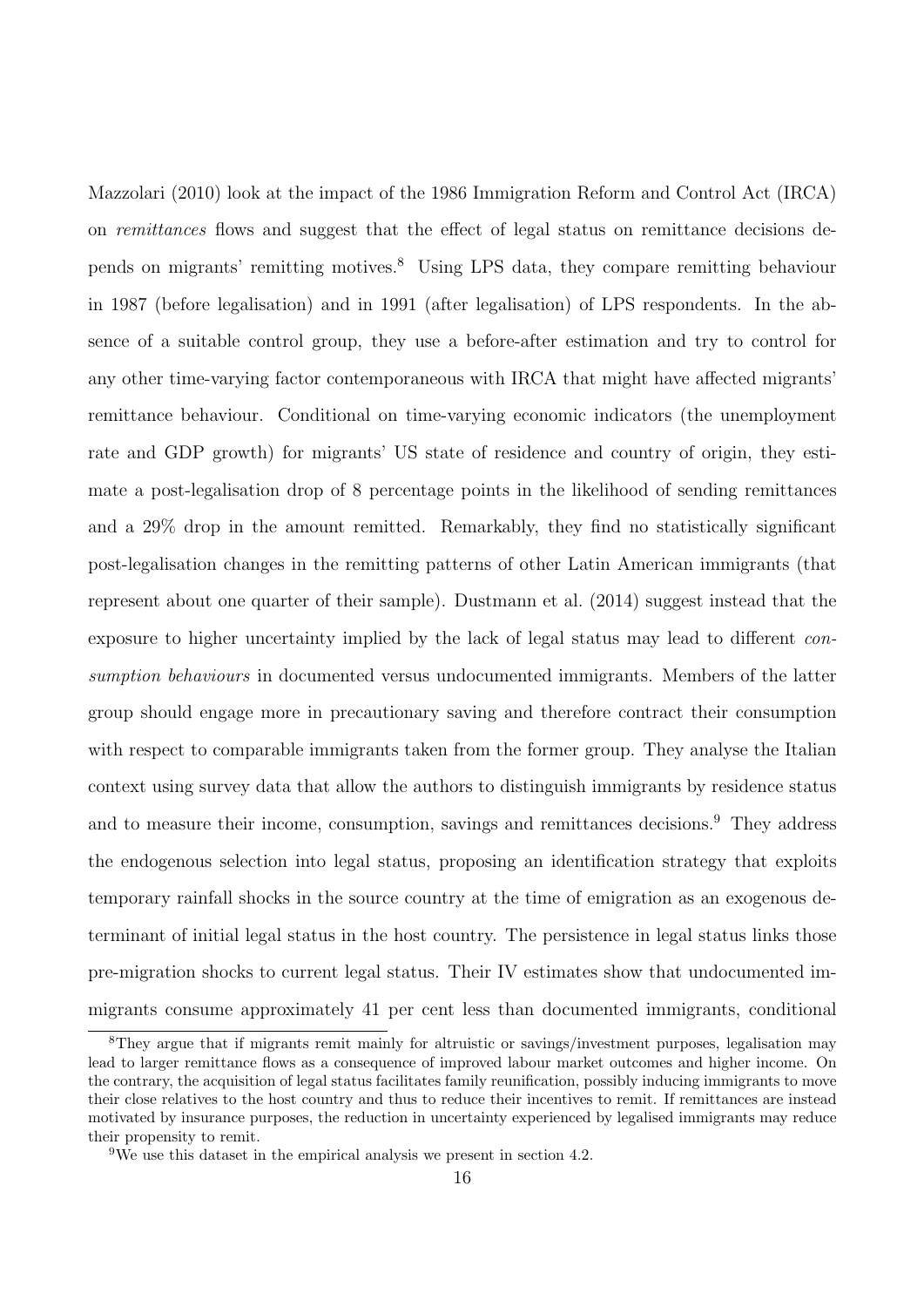on background characteristics: roughly 40 per cent of this decrease is explained by the notion that undocumented immigrants have lower incomes than documented immigrants. In a further empirical exercise, they use variations in deportation risk in different areas of residence to show how undocumented immigrants' consumption reacts to variation in the uncertainty they are exposed to.

If obtaining legal residence status gives immigrants access to the welfare state, immigrants may experience important after-legalisation improvements in different dimensions of their lives. Baker (2010), for instance, focuses on *health status* (measured with mortality rates) and analyses a vast extension of the coverage of Medicaid and MediCal that took place in the state of California concurrently with the passage of the 1986 IRCA. Immigrants who became legal residents in California also became eligible for public healthcare from which they were previously excluded. Similarly to Baker (2013) (see section 3.2), the identification strategy in Baker (2010) relies on cross-county variation in the number of immigrants legalised. His estimates point to a substantial reduction in mortality rates in counties in which a larger share of the population obtained legal status.

Furthermore, immigrants' educational levels may be influenced by residence status. As a matter of fact, legalisation should reinforce immigrants' incentives to invest in human capital by increasing their returns to education. As far as we know, the only article that investigates this channel is Pan (2012). Besides analysing the impact of the IRCA amnesty on labour market outcomes (see section 3.1), she examines the English-speaking ability of immigrants, finding that male immigrants who could have benefited from the 1986 legalisation were more proficient than those who were (probably) excluded from the amnesty. Bean et al. (2011) suggest that the legal status of parents may produce important effects on the educational attainment of second-generation immigrants. Using data from a survey carried out in Los Angeles in 2004, they show that immigrants whose mothers remained unauthorised have significantly fewer years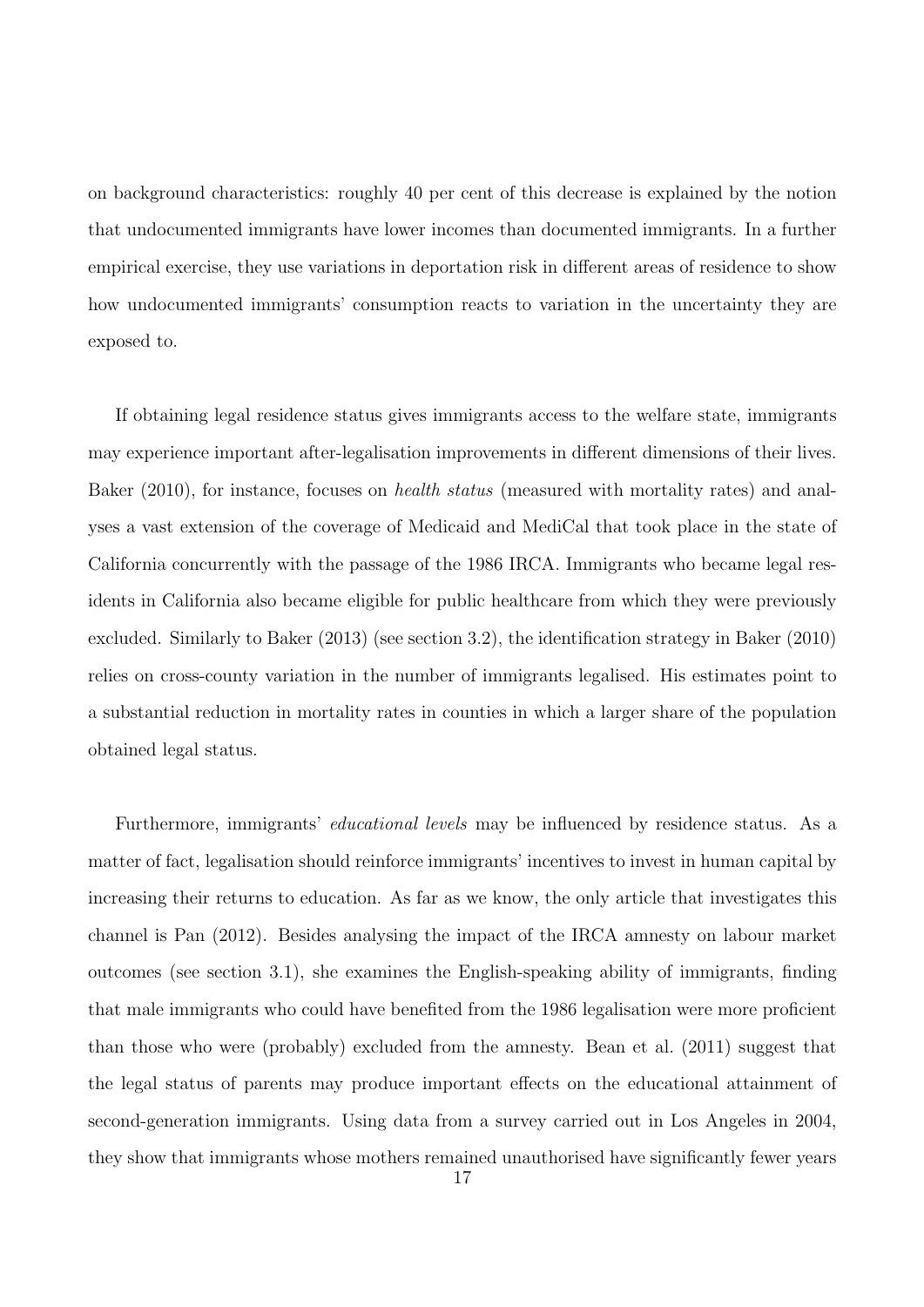of schooling than comparable immigrants whose mothers managed to obtain legal status (or naturalise).

# 4 Labour Market Outcomes and Immigrants' Residence Status: New Evidence from Italy

We now provide novel evidence of the role played by migrants' residence status in shaping their labour market performance. We use unique survey data from Italy that provide us with repeated cross-sections of a large sample of immigrants and allow us to distinguish between permanent residents, temporary residents and undocumented immigrants. We provide descriptive evidence on differentials in average labour market outcomes across different groups of immigrants. Furthermore, we exploit a general amnesty programme to address concerns of selection into legal status.

#### 4.1 Undocumented Immigrants in Italy and the 2002 Amnesty

A substantial presence of undocumented immigrants has been a persistent feature of the Italian migration experience. Italy's large shadow economy, an inconsistent migration policy and its geographical shape and position are all factors that have likely contributed to generate and sustain this pattern (Fasani (2010)). In the attempt to reduce its unauthorised resident population, Italy has often resorted to amnesties, offering seven legalisation programs in the last three decades (in 1986, 1990, 1995, 1998, 2002, 2009 and 2012). Overall, approximately 1.7 million immigrants have received legal status through one of these amnesties, a very large number for a country that currently has a population of approximately 4.3 million immigrants (approximately 7 per cent of the total resident population, up from 2.4 per cent in year 2000). The frequency and size of these general amnesties make Italy an ideal candidate for analysing the consequences of similar policies.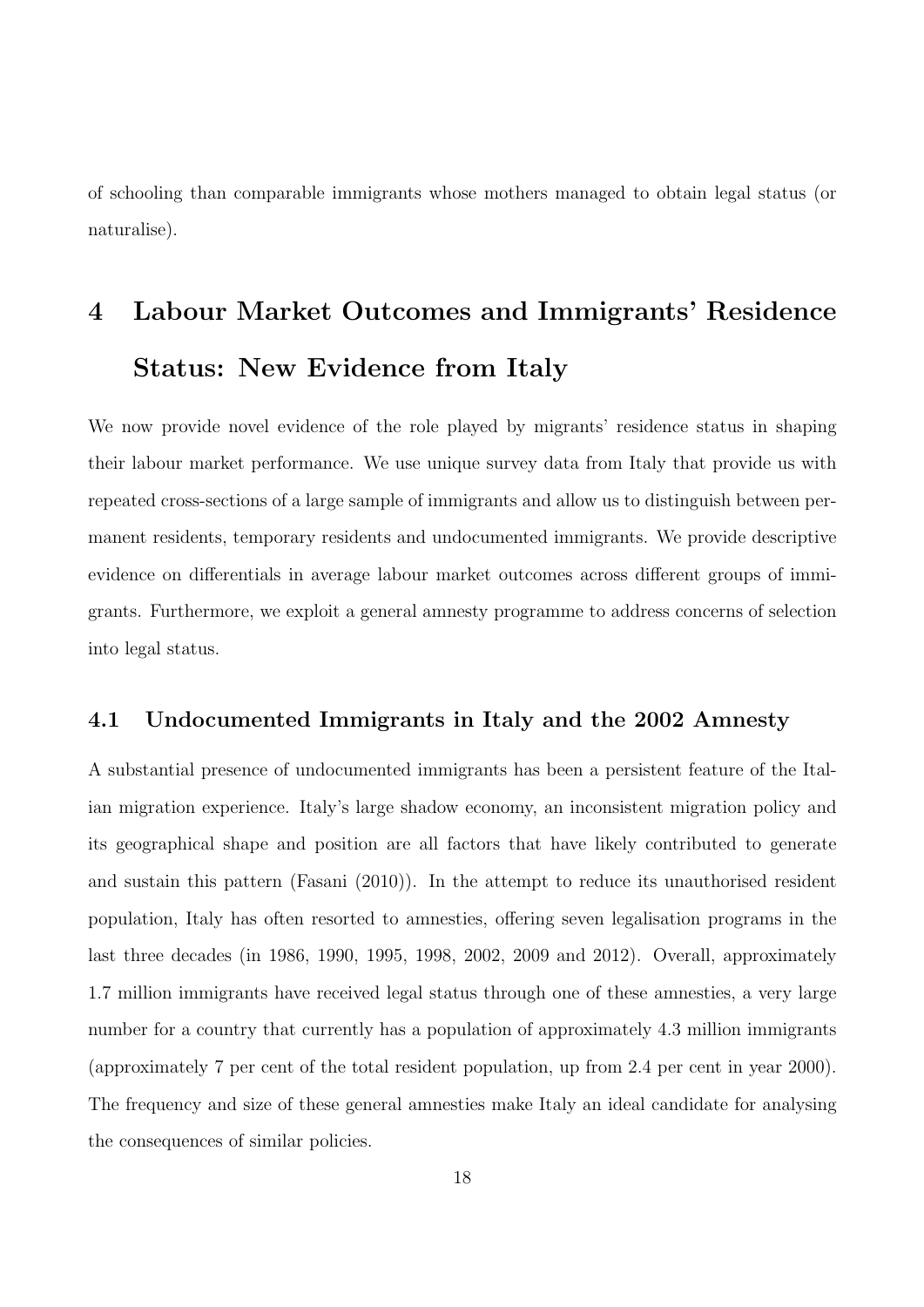Legal foreign residents in Italy must hold a residence permit that is issued by the Italian police authorities. This is a renewable document whose duration depends on the reason for entry into Italy (work, family reunification, study, etc.) but does not generally exceed two years. The reason for entry also determines whether the immigrant is allowed to work in Italy. After having been legal residents in Italy for at least five years, immigrants with an income above a certain threshold can apply for permanent resident status (in Italian: "Carta di soggiorno"). Citizens of EU member states do not need any residence permit to live in Italy, although when the transitional periods after the Enlargements of 2004 and 2007 were still in place, citizens from new EU member states were not allowed to work in Italy without a valid working permit. Immigrants can apply for naturalisation only after ten years of continuous and legal residence in Italy (four years for EU citizens) or two years after marrying an Italian citizen. In 2012, approximately half of the documented immigrant population from non-EU countries held a permanent residence permit, while this share was approximately 20 per cent in the early 2000s. Naturalisation rates in Italy are rather low with respect to other European countries: in the 2000-2010 period, there were 4.6 acquisitions of citizenship per thousand people in Italy, whereas the EU average was 17.6 (see OECD (2012)).

As discussed in more detail in section 4.3, our empirical strategy partially relies on the 2002 Italian amnesty.<sup>10</sup> The amnesty was approved in September 2012 after an intense debate within the government coalition, and applications could be submitted for two months after the law enactment date. Unlike the US amnesties we have discussed above (section 3), the 2002 amnesty was reserved for undocumented immigrants who satisfied a minimum residence requirement (three months) and who were employed at the time of application. As a matter of fact, employers were asked to apply on behalf of their undocumented employees, and the amnesty aimed to simultaneously legalise both the residence status of the migrants and the employment relationship. Employers could be firms, Italian citizens or immigrants with permanent residence

 $10$ See Devillanova et al. (2014) for a detailed description of this legalisation programme.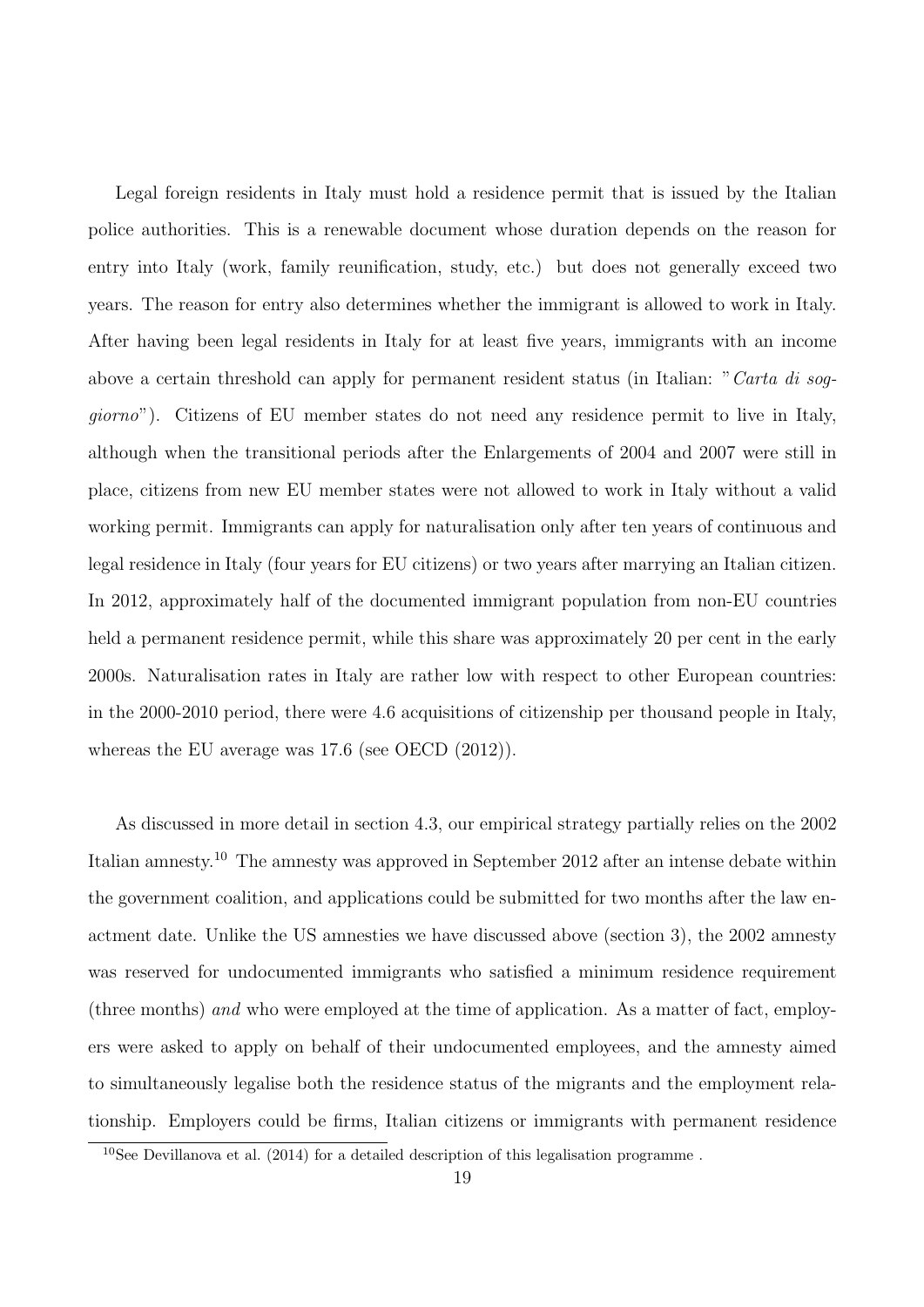status in Italy: when submitting the application, they would pay a fine (roughly equivalent to three months of social contributions) and could not then be prosecuted for having unlawfully employed migrants in the past. On the other hand, the submission of false statements or documents to the Italian authorities was considered a criminal offence punishable by fines and detention. Successful applicants would receive a renewable two-year work and residence permit linked to the initial employer. In spite of the hurdle created by the direct involvement of employers in the application process, the 2002 amnesty was the largest legalisation process ever held in Italy, receiving more than 700 thousand applications and legalising approximately 640 thousand immigrants. This is a huge number for a country that hosted fewer than 1.5 million documented immigrants in 2002, suggesting a very high take-up rate among undocumented immigrants (although precise estimates are not available). Given the large number of applications received, it took about approximately two years to process all of them, and some applicants had to wait until 2004 before receiving an answer from the Italian authorities (and, eventually, a working permit).

#### 4.2 Data and Descriptive Statistics

We use data from an annual survey run by an Italian research foundation called ISMU.<sup>11</sup> The survey began in 2001 and was administered to around 8,000 immigrants in each wave. The ISMU survey uses an intercept point survey methodology based on the tendency of immigrants to cluster in certain locations (Blangiardo (2008), McKenzie & Mistiaen (2009)).<sup>12</sup> It interviews a representative sample of both legal and illegal migrants residing in the Italian region of Lombardy, one of the wealthiest and most populated Italian regions that hosts a substantial

<sup>&</sup>lt;sup>11</sup>The ISMU (Initiatives and Studies on Multiethnicity) Foundation is an autonomous and independent organisation promoting studies, research and projects on multi-ethnic and multi-cultural society, and focussing in particular on the phenomenon of international migrations (www.ismu.org).

<sup>&</sup>lt;sup>12</sup>The first step of this methodology is to create a list of popular intercept points (e.g., ethnic shops and gatherings, churches, healthcare facilities) and then randomly select the meeting points and the migrants who visit them for interviews. At each location, interviewees are asked how often they visit any of the other meeting points, which allows ex-post selection probabilities to be computed into the sample. See Accetturo & Infante (2010) and Dustmann et al. (2014) for a description of these data.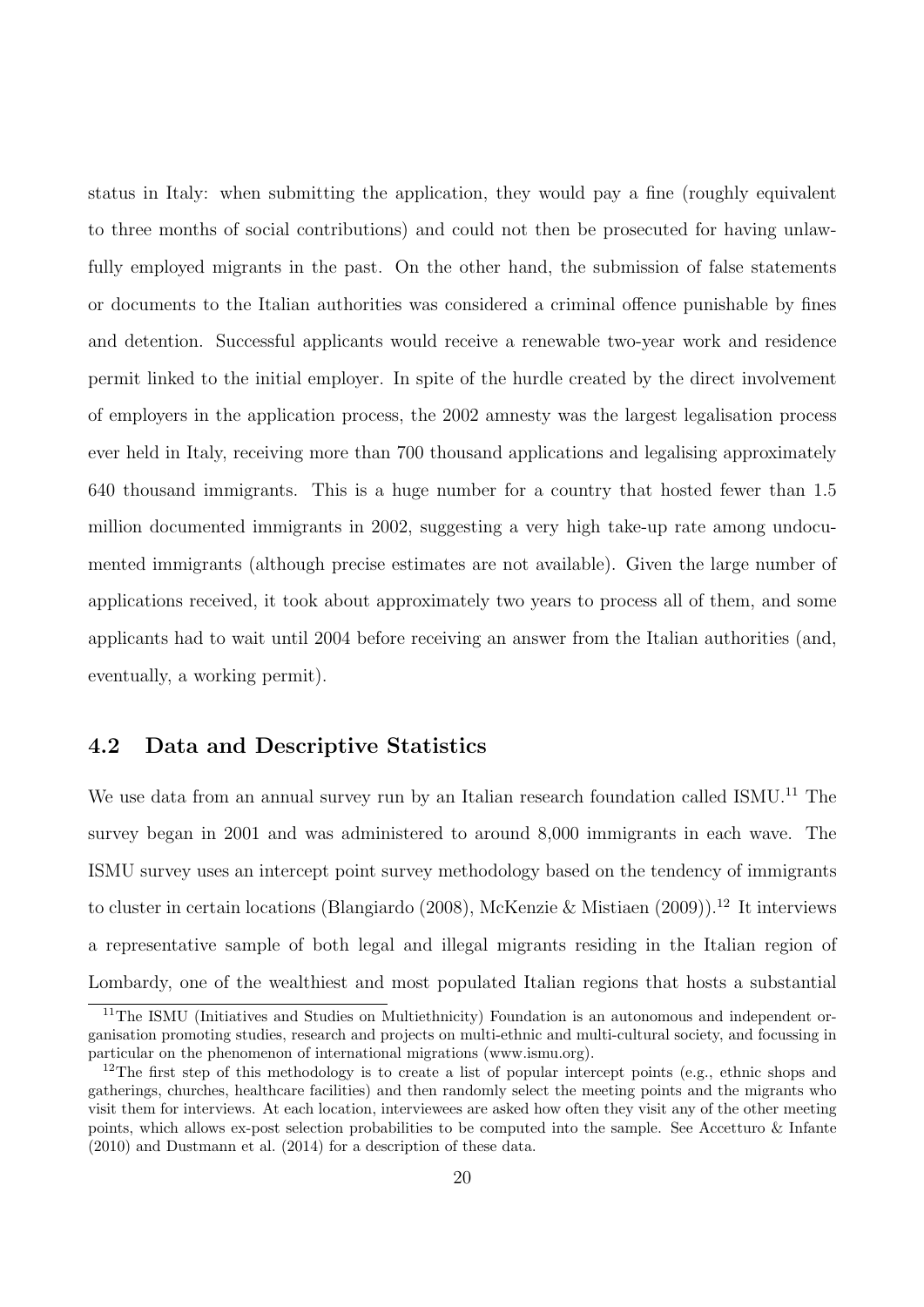share of the immigrant population residing in Italy.<sup>13</sup> The survey questionnaire contains a variety of questions on individual characteristics (e.g., demographics, labour market outcomes, residence status) and household characteristics (e.g., number of household members in Italy, family members abroad, housing). The ISMU survey is specifically designed to elicit the truthful reporting of residence status, and it allows interviewees to be distinguished into three groups: undocumented immigrants, temporary residents and permanent residents.<sup>14</sup> Moreover, the waves conducted in 2003 and 2004 collected information regarding participation in the 2002 amnesty, and we can identify both the undocumented immigrants who applied for amnesty (but were still waiting for their application to be processed) and those who were granted legal status through the amnesty. In our empirical analysis, we compare the labour market outcomes of these different groups of immigrants.

We construct four measures of labour market performance: (i) the probability of being employed, (ii) log monthly earnings, (iii) the probability of having a job with a formal employment contract and (iv) the probability of having a low-quality occupation.<sup>15</sup> The probability of being employed is computed only for immigrants who report to be actively part of the labour force, while the other three outcomes are analysed only for the subpopulation of employed immigrants.<sup>16</sup> We measure occupation quality with two commonly used socioeconomic indexes of occupational status: the International Socio-Economic Index of Occupational Status (ISEI) and the Standard International Occupational Prestige Scale (SIOPS) (Ganzeboom & Treiman  $(1996)$ .<sup>17</sup> After matching the occupations in the ISMU survey with the corresponding values

 $^{13}$ In the period we study in this paper (early 2000s), Lombardy accounted for approximately 20% of the national GDP and for approximately 16% of the Italian population, it hosted about one-fourth of the documented immigrants residing in Italy and received about 22 per cent of the applications submitted for the 2002 amnesty. <sup>14</sup>Permanent residents include a minority of individuals that have acquired Italian citizenship.

<sup>15</sup>Unfortunately, the ISMU surveys do not collect information on hourly wages and hours worked.

<sup>16</sup>Students, housewives and elderly people (over 65) are disproportionately present among the population of permanent residents - relative to temporary and undocumented immigrants - and, if kept in the sample, they

would complicate the interpretation of any comparison across groups. <sup>17</sup>The former index captures the attributes of occupations that convert education into income, while the latter measures the level of prestige associated with occupations. Both indexes assign a numerical value to each occupation in the International Standard Classification of Occupations (ISCO88), with higher values corresponding to occupations that reward education more or are more prestigious.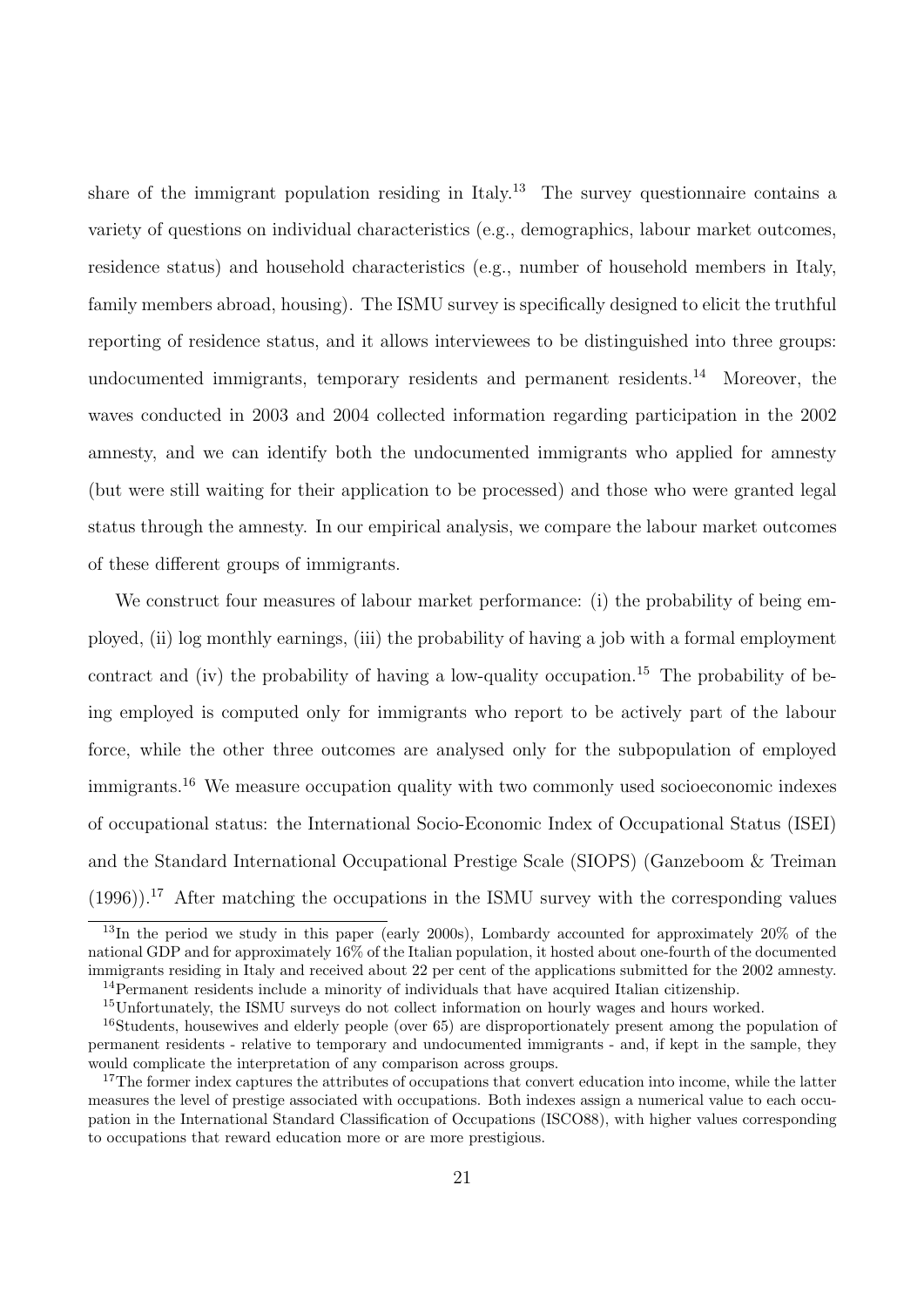of ISEI and SIOPS taken from Ganzeboom & Treiman (1996) (see Appendix table A 1), we consider workers to have a low-quality occupation if the associated SIOPS/ISEI index is below 30.

In our empirical analysis, we use the ISMU survey for the years 2001-2007. The full sample contains 49,922 observations that become 38,594 when we restrict the analysis to immigrants with at most ten years of residence in Italy. When we focus on the two years after the amnesty (2003 and 2004), the sample includes 10,164 observations. Table 1 reports descriptive statistics for our estimating sample, distinguishing immigrants by their residence status (permanent residents, temporary residents and undocumented immigrants). The three groups account for 21, 61 and 18 per cent of the sample, respectively. The upper panel of table 1 reports demographic characteristics. The share of women is around one-third in all groups. Both age and the duration of residence in Italy increase with the "stability" of residence status. The average age for permanent, temporary and undocumented residents is 38.1, 33.6 and 30.7, respectively, while the average number of years in Italy is 12, 6.6 and 2.3, respectively. Immigrants with permanent residence status are more educated than those in the other two groups (approximately 40 per cent with primary or no formal education, 40 per cent with secondary education and the remaining 20 per cent with tertiary education), whereas the distribution of education is very similar for temporary and undocumented immigrants (in both groups, approximately 50 per cent of the sample has primary or no formal education, 40 per cent has secondary education and 10 per cent has tertiary education). The distribution by area of origin is fairly homogenous across different groups.

A substantial degree of heterogeneity by residence status is evident when we look at labour market outcomes (bottom panel of table 1). As expected, having temporary residence status and, even more dramatically, lacking legal status are associated with worse performance in the labour market. The share of employed active workers is 96 per cent for permanent residents, 92 per cent for temporary residents and 79 per cent for unauthorised immigrants, while the average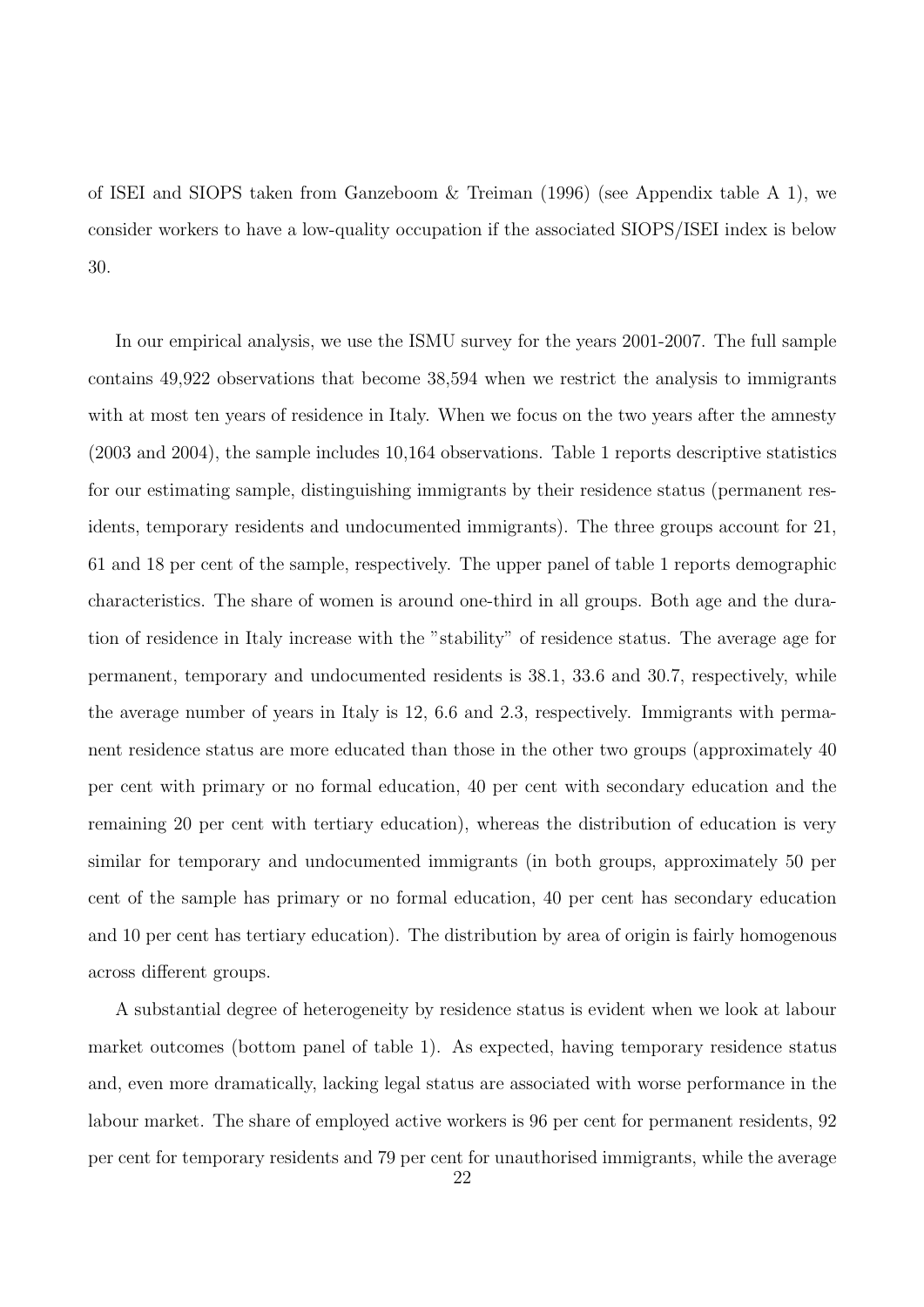monthly earnings for employed immigrants are approximately 1,230 euro, 1,010 euro and 820 euro for the three groups, respectively. The vast majority of immigrants with legal status work with a formal employment contract  $(94 \text{ and } 90 \text{ per cent for permanent and temporary residents},$ respectively), while this share drops to 15 per cent for undocumented immigrants.<sup>18</sup> Finally, the share of workers having a low-quality occupation (ISEI index below 30) increases from 52 per cent for permanent residents, to 64 per cent for temporary residents and 72 per cent for undocumented immigrants. The pattern is similar when the SIOPS index is used. Appendix table A 1 allows us to analyse in more detail the distribution of immigrants across different occupations.

#### 4.3 Empirical Strategy

Our empirical analysis is developed in three steps. In the first two, we provide descriptive evidence on differentials in average labour market outcomes across different groups of immigrants, while in the last one, we exploit the 2002 Italian amnesty in order to identify the causal effect of legal status.

Undocumented, temporary and permanent residents. We first compare labour market outcomes of the three groups of immigrants discussed in the previous section. Holding permanent residents as benchmark, we estimate the following equation:

$$
y_{itp} = \alpha_0 + \alpha_1 temp_{itp} + \alpha_2 undoc_{itp} + \mathbf{X}_{itp} \alpha + \delta_t + \eta_p + u_{itp} \tag{1}
$$

where:  $y_{itp}$  is a labour market outcome of immigrant i interviewed in year t and residing in the Italian province p;  $\alpha_0$  is a constant; temp<sub>itp</sub> and undoc<sub>itp</sub> are dummies identifying immi-

<sup>&</sup>lt;sup>18</sup>As a matter of fact, the Italian legislation prevents immigrants that lack legal residence status from having a valid contract of employment, implying that the share of undeclared workers should be at 100 per cent among this latter group of immigrants. Immigrants' responses to this question should therefore be interpreted by taking into account that some of the interviewees may confound stable and continuative employment relationships with having a valid employment contract.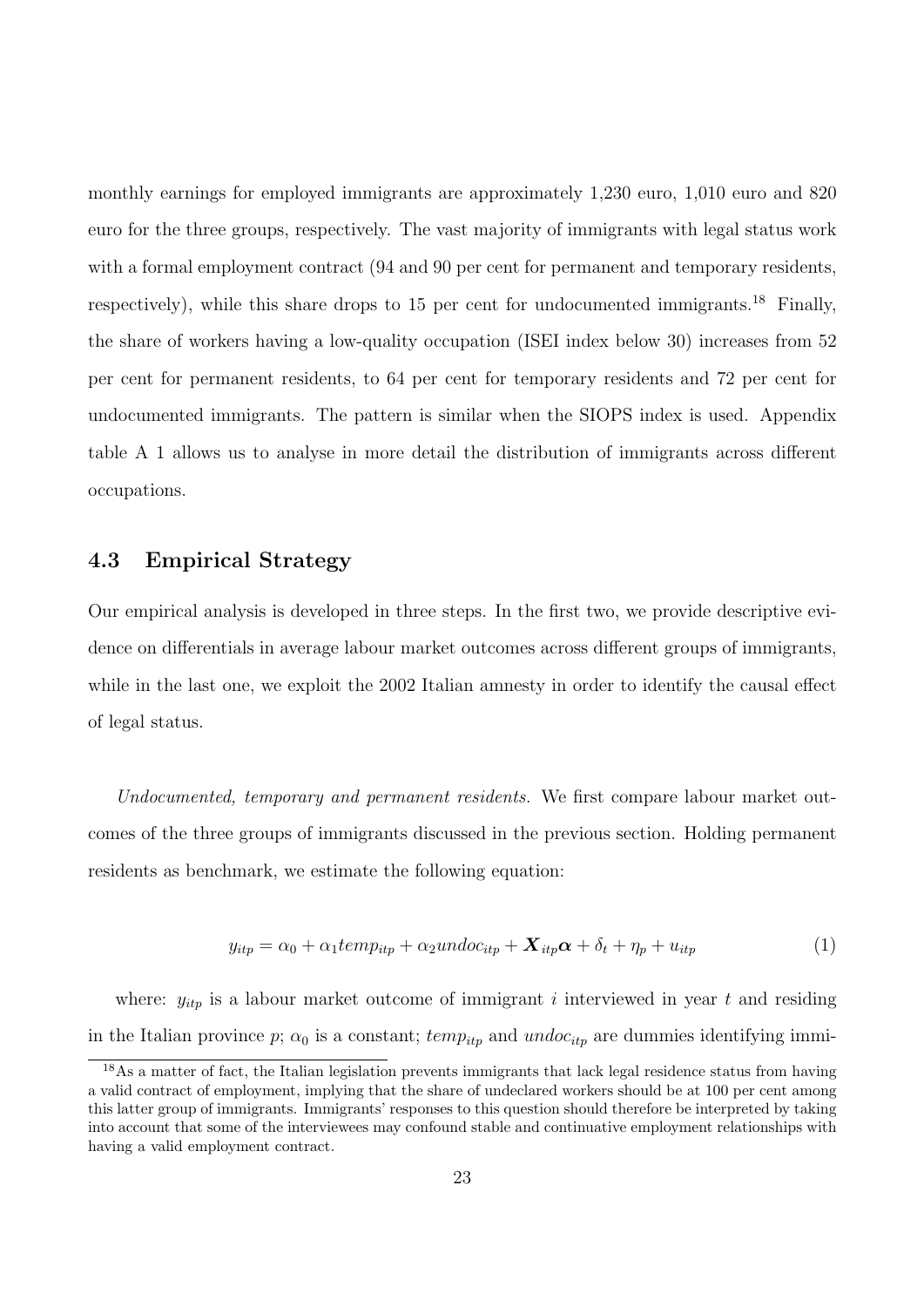grants who have temporary residence status and illegal status, respectively;  $X_{itp}$  is a matrix of individual controls;  $\delta_t$  are year dummies;  $\eta_p$  are Italian province of residence dummies;  $u_{itp}$ is an idiosyncratic shock. The coefficients of interest in this equation are  $\alpha_1$  and  $\alpha_2$ : they identify how labour market outcomes of immigrants with temporary residence status and undocumented immigrants, respectively, differ on average from those of comparable immigrants with permanent residence status. This part of the analysis is purely descriptive: we do not have an identification strategy to address the selection into residence status and the coefficients we estimate are not necessarily pinning down the causal impact of migrants' residence status on their labour market performance.

2002 amnesty: applicants, non-applicants and temporary residents. The second part of the analysis exploits the 2002 amnesty in order to gain further insight on the role of legal status in determining the labour market outcomes of immigrants. We now exclude from the analysis immigrants with permanent status. We use data from year 2003 and 2004, where we can distinguish unauthorised immigrants who applied for the 2002 amnesty (and are still waiting for their application to be processed) and those who did not. We restrict the sample to those that arrived in 2002 or before in order to include everyone who was potentially entitled to apply for the amnesty.<sup>19</sup> We now hold immigrants with temporary residence status as the benchmark group, and we estimate the following equation:

$$
y_{itp} = \beta_0 + \beta_1 undoc.NOappl_{itp} + \beta_2 undoc_appl_{itp} + \mathbf{X}_{itp}\boldsymbol{\beta} + \delta_t + \eta_p + \nu_{itp} \tag{2}
$$

Similarly to equation (1),  $y_{itp}$  is a labour market outcome of immigrant *i* interviewed in year t and residing in the Italian province p;  $\beta_0$  is a constant; undoc\_NOappl<sub>itp</sub> and undoc\_appl<sub>itp</sub>

 $19\text{As a matter of fact, undocumented immigrants that arrived after the 11th of June 2002 were theoretically}$ ineligible for amnesty (see Devillanova et al. (2014)). Nevertheless, at least some of them may have been able to find an employer willing to support their application before the deadline for submissions expired (i.e., the 13th of November 2002). Our findings are basically identical if we use only immigrants that arrived in Italy in 2001 or earlier.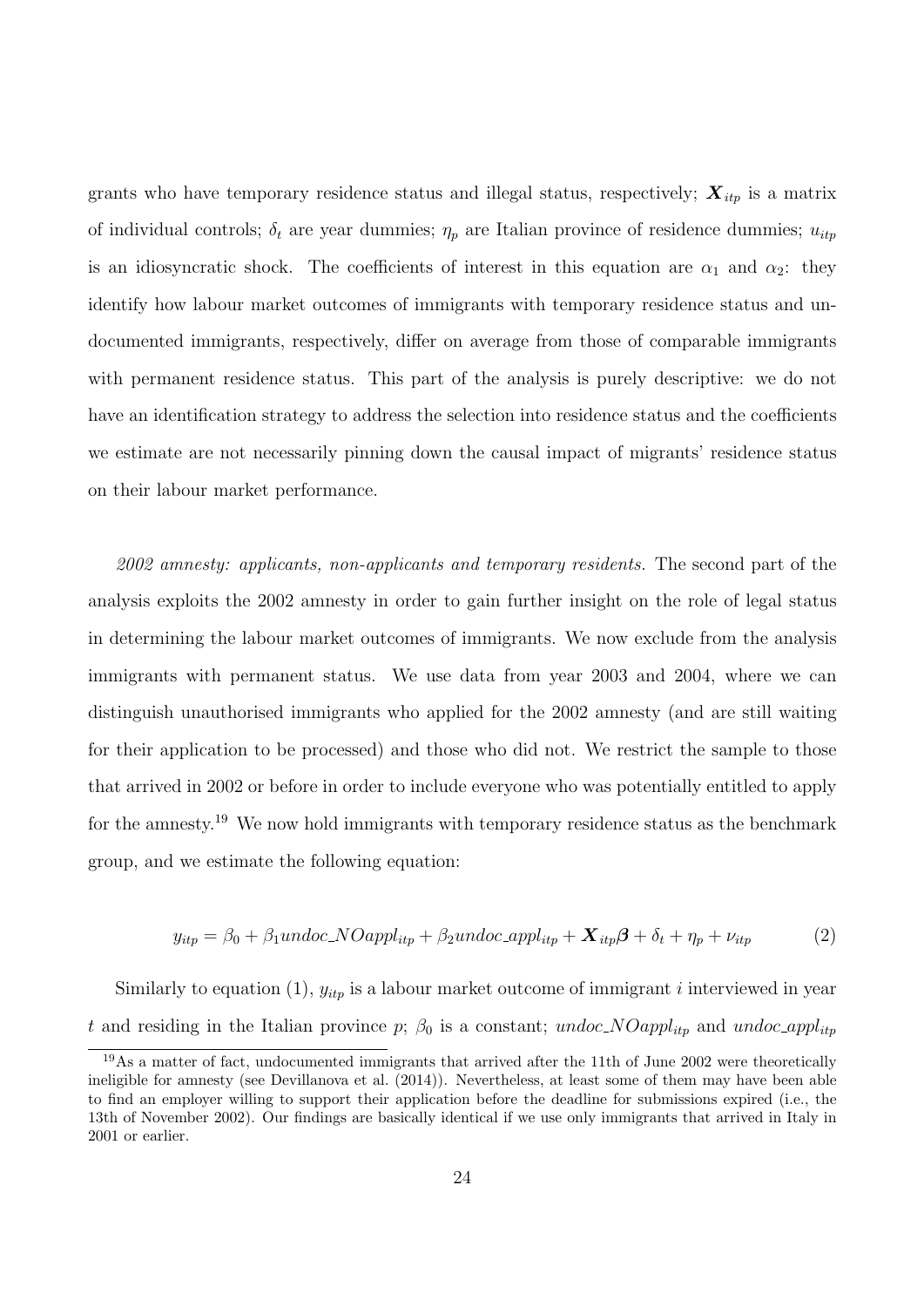are dummies that identify undocumented immigrants who did not apply and applied for the 2002 amnesty, respectively;  $\mathbf{X}_{itp}$  is a matrix of individual controls;  $\delta_t$  are year dummies;  $\eta_p$  are Italian province of residence dummies;  $\nu_{itp}$  is an idiosyncratic shock. We are now interested in coefficients  $\beta_1$  and  $\beta_2$ , identifying differences in average labour markets between immigrants with temporary residence status and undocumented immigrants who did not apply for the 2002 amnesty and those who did apply, respectively. As before, the endogenous selection into status prevents us from providing a causal interpretation of our estimated coefficients.

 $2002$  amnesty: only applicants. In our third empirical exercise, we directly address the selection into migration status and identify arguably causal parameters. As discussed in section 4.2, the ISMU surveys conducted in the years 2003 and 2004 not only allow us to split undocumented immigrants into applicants and non-applicants for the 2002 amnesty but also identify immigrants with temporary residence status that were legalised through the 2002 amnesty. We can now exclusively concentrate on 2002 amnesty applicants and compare the outcomes of those who were legalised and those who were still waiting for legalisation in 2003-2004. We estimate the following equation:

$$
y_{itp} = \gamma_0 + \gamma_1 legalised_{itp} + \mathbf{X}_{itp}\boldsymbol{\gamma} + \delta_t + \eta_p + \epsilon_{itp}
$$
\n<sup>(3)</sup>

where  $y_{itp}$  is a labour market outcome of immigrant *i* interviewed in year t and residing in the Italian province  $p$ , while  $legalised_{itp}$  is a dummy equal to one if the applicant has been granted legal status and zero if she is still waiting for an answer regarding her application. As for the previously estimated equations:  $\gamma_0$  is a constant term;  $\mathbf{X}_{itp}$  is a matrix of individual controls;  $\delta_t$ are year dummies;  $\eta_p$  are Italian province of residence dummies;  $\epsilon_{itp}$  is an idiosyncratic shock.

By only considering the population of applicants, we do not need to worry about differences in unobservable characteristics that potentially drove the process of selection-into-amnesty and could instead make applicants and non-applicants hardly comparable. Our strategy is analogous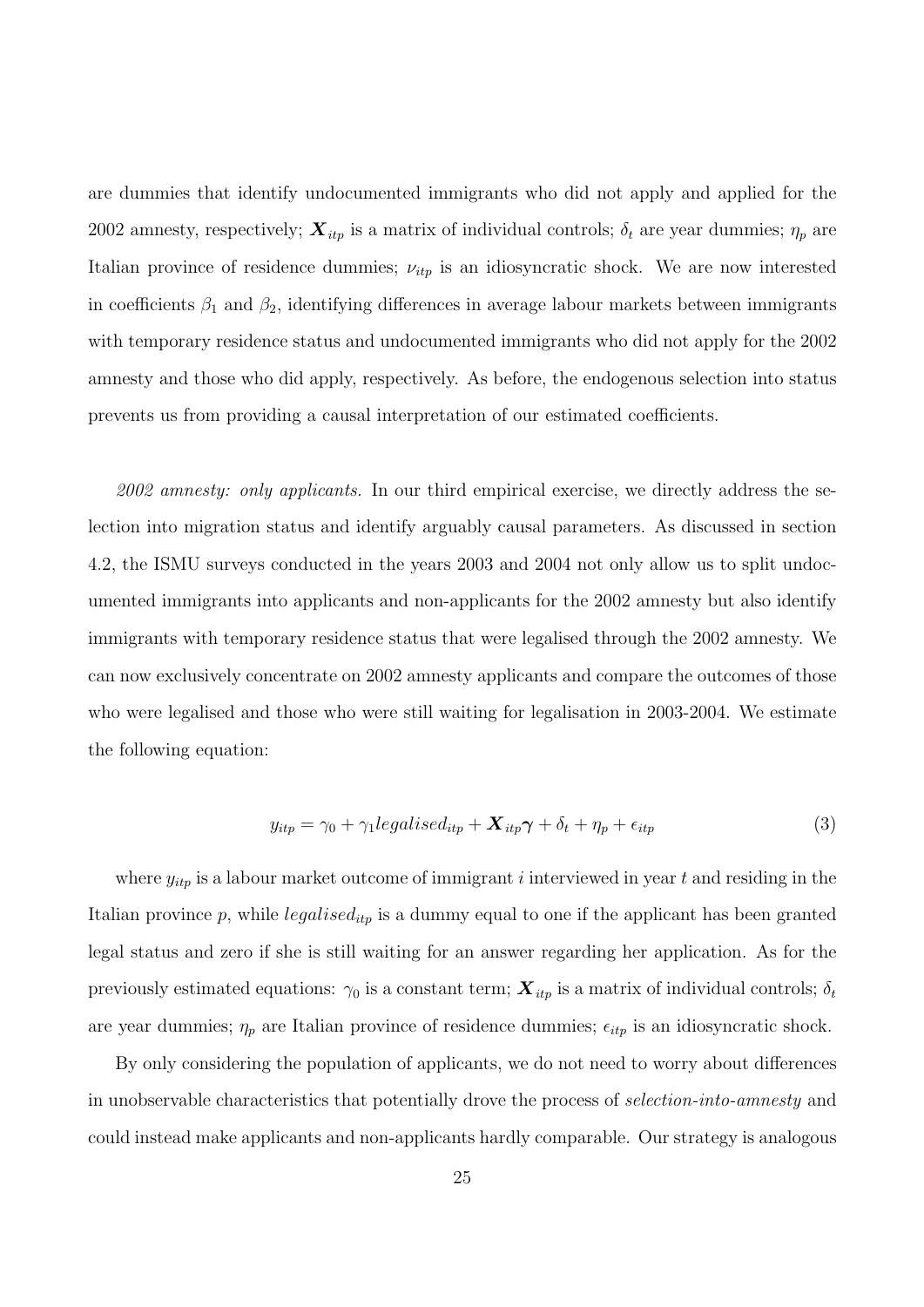to the approach used by Angrist (1998) to estimate the labour market impact of voluntary military service by matching accepted and rejected applicants on a large set of observable characteristics. Although legal status was not randomly assigned to amnesty applicants, the institutional setting of the 2002 amnesty arguably created quasi-randomness in the timing of legalisations that we exploit to achieve identification. As discussed in section 4.1, the 2002 amnesty received an unforeseen large number of applications that required up to two years to be screened and resolved. Insofar as immigrants could not influence the time taken by the Italian authorities to process their applications, we should not have any systematic difference in unobservable characteristics between legalised and "waiting-for-legalisation" applicants. More specifically, our identifying assumption implies that the only difference between these two groups of applicants is the extent to which the concession of legal status was delayed by idiosyncratic factors of the screening process: the individuals who have legal status in our sample are those who were "lucky" enough to have their applications evaluated and approved before the ISMU surveys were run in spring 2003 and spring  $2004.^{20}$ 

Although immigrants could not determine the speed of processing their applications, they could endogenously choose the date of submission of the application during the two-month window of the application period (11 September 2002 - 13 November 2002). Applications were (at least in theory) processed following the order of submission: some selection bias may still be present if immigrants that were more motivated and those with a better performance in the labour market were faster in persuading their employers to submit their applications. When assessing this concern, one should first note that the relative position of the applicant among the pool of all applicants in her province - and not the date of submission per se - is what determined the waiting time for having the application evaluated. This clearly introduces an element of randomness, given that the timing of the submission of all the other immigrants

<sup>20</sup>In our empirical analysis, we address the concern that individuals that are still waiting for legalisation in 2004 may be different in unobservables with respect to those who obtained legal status by running separate regressions in which we first use only data from the 2003 survey and then data from both the 2003 and 2004 waves.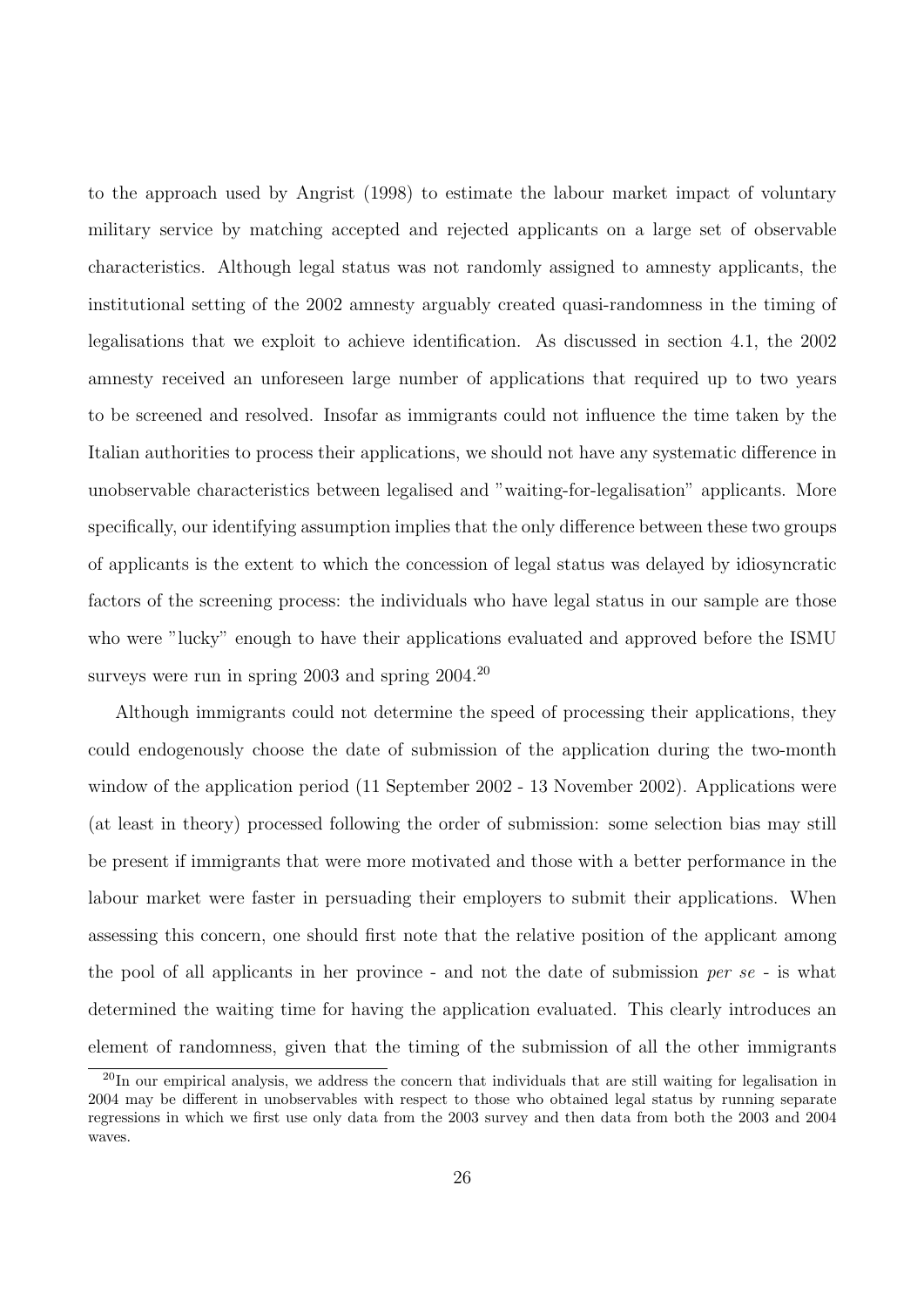residing in the area falls beyond the control of each single immigrant. However, an individual filing her application in the first days of the submission window will substantially increase the probability of her application being processed earlier with respect to someone submitting the application in the last days. We can expect these two individuals to differ along many unobservable dimensions. Still, if applicants legalised earlier have "better" unobservables than those who are still waiting for a resolution on their application - as it is reasonable to expect we would overestimate the causal effect of legal status.<sup>21</sup>

We estimate the three models above with OLS regressions (for log earnings) and Linear Probability Model regressions (for the binary outcomes), and we always use heteroscedasticityrobust standard errors. In all regressions, we control for "Baseline controls" that include year dummies and province of residence dummies (there are 11 provinces in the Lombardy region). Furthermore, we gradually add individual controls (gender, age, age squared, education dummies, years since arrival in Italy) and a full set of country of origin dummies (151 in our sample).

#### 4.4 Results

Undocumented, temporary and permanent residents. We first report our empirical findings from estimating equation (1). Table 2 reports estimates for the probability of being employed (columns 1-4) and log monthly earnings (columns 5-8). In order to make these three groups of immigrants more comparable and ensure common support, in columns 1-3 and 5-7, we

<sup>&</sup>lt;sup>21</sup>In our view, any reasonable hypothesis on the functioning of the applications' evaluation would lead to expect, if anything, an overestimation of the effect of becoming a legal resident. Suppose, for instance, that the Italian authorities adopted different routines in the process of reviewing applications. If they started assessing the applications that looked more founded (e.g., higher wages, better occupations, larger firms, etc.), we would have that those legalised earlier have a stronger labour market performance than those still waiting for a response. If, on the contrary, they first eliminated applications patently unfounded (e.g., those with fake employers), they would just make legalised applicants and "waiting-for-legalisation" applicants more similar to each other, as both groups would be left only with individuals that are truly eligible for legalisation. In addition, one may worry about how rejections may possibly affect estimation results. This seems to be a minor issue given that the acceptance rate for the 2002 amnesty was extremely high at approximately 95 per cent. Nevertheless, rejections would again bias our results in the direction of finding better labour market outcomes for the applicants who were granted legal status: among the immigrants who are still waiting for an answer, we have both future successful and future unsuccessful applicants, while among the legalised, we only have the former, who are likely to have a better labour market performance than the latter.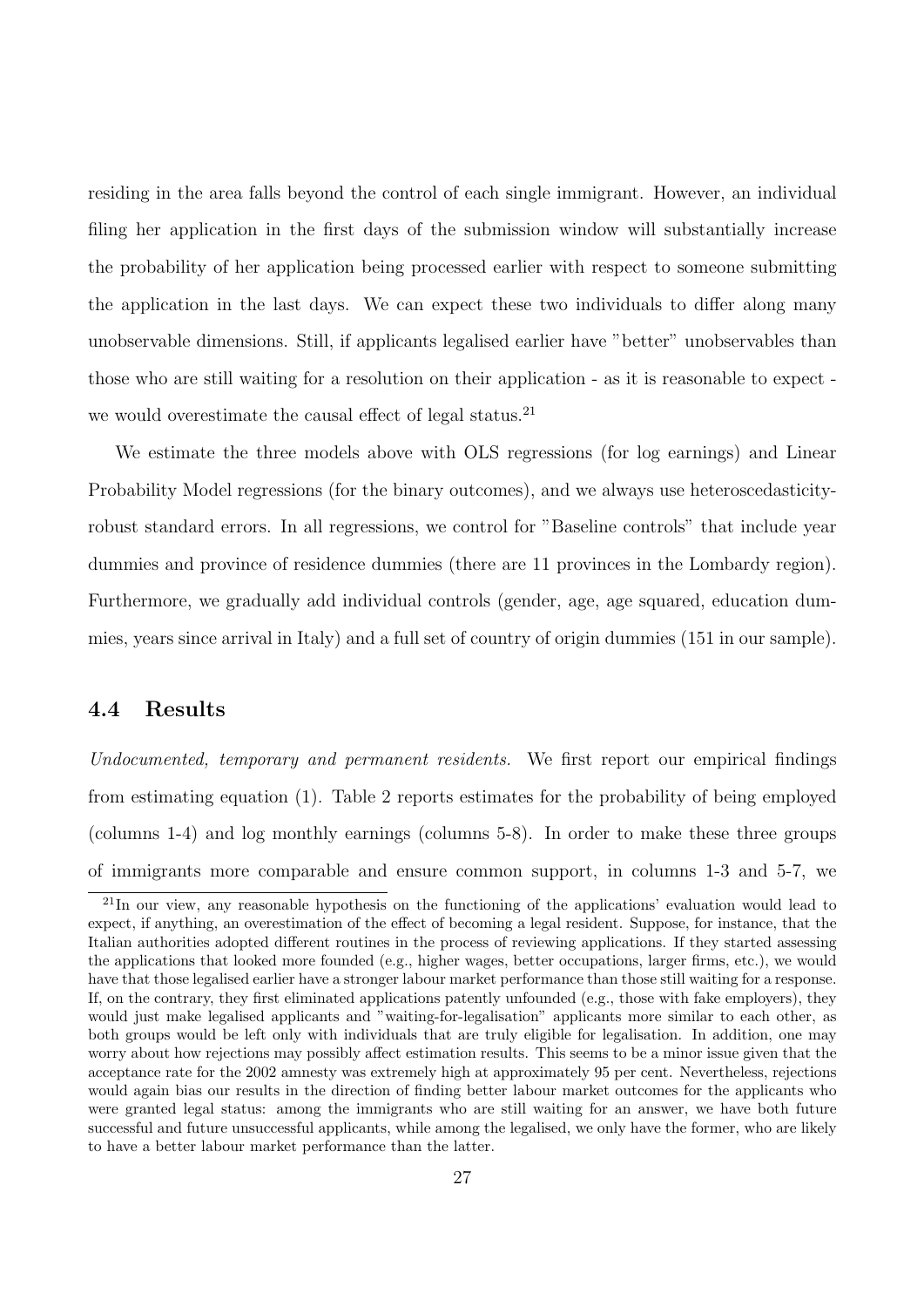restrict the sample to immigrants with at most ten years of residence in Italy. Results from our preferred specification are reported in columns 3 and 7, where we condition year dummies, province dummies, individual controls and country of origin dummies. In columns 4 and 8, we remove the restriction on the maximum duration of permanence in Italy.

According to unconditional estimates (column 1), temporary immigrants have a significantly lower probability of being employed than permanent immigrants. Nevertheless, the coefficient becomes positive and remains highly significant when individual controls are included in the specification, suggesting that temporary immigrants have individual characteristics (such as shorter permanence in Italy) that make them less likely to be employed. According to the estimates in column 3, temporary immigrants are about two percentage points more likely to have a job than comparable permanent residents, although the difference becomes insignificant when we use the full sample (column 4). Monthly earnings for temporary residents are significantly lower than they are for permanent residents: 3 per cent lower in our preferred specification (column 7) and almost 6 per cent when we use the full sample. As expected, immigrants without legal status are significantly less likely to be employed and, conditional on having a job, they have significantly lower earnings than permanent residents. In our preferred specifications (columns 3 and 7), we find that undocumented immigrants are 4 percentage points less likely to be employed and, when employed, they earn approximately 16 per cent (18 log points) less than comparable immigrants with permanent legal status. Excluding individual controls (columns 1 and 5) substantially increases these estimated gaps, implying that the personal characteristics of undocumented immigrants negatively affect their labour market performance in Italy. In the last two rows of table 2, we test for the equality of the coefficients on the temporary resident and undocumented status dummies. In all cases, we conclude that undocumented immigrants have significantly lower employment probability and lower earnings than immigrants with temporary residence status.

In table 3, we analyse the differences in the quality of employment. As explained above, we use three indicators: (i) being in regular employment (columns 1-4), (ii) having an occupation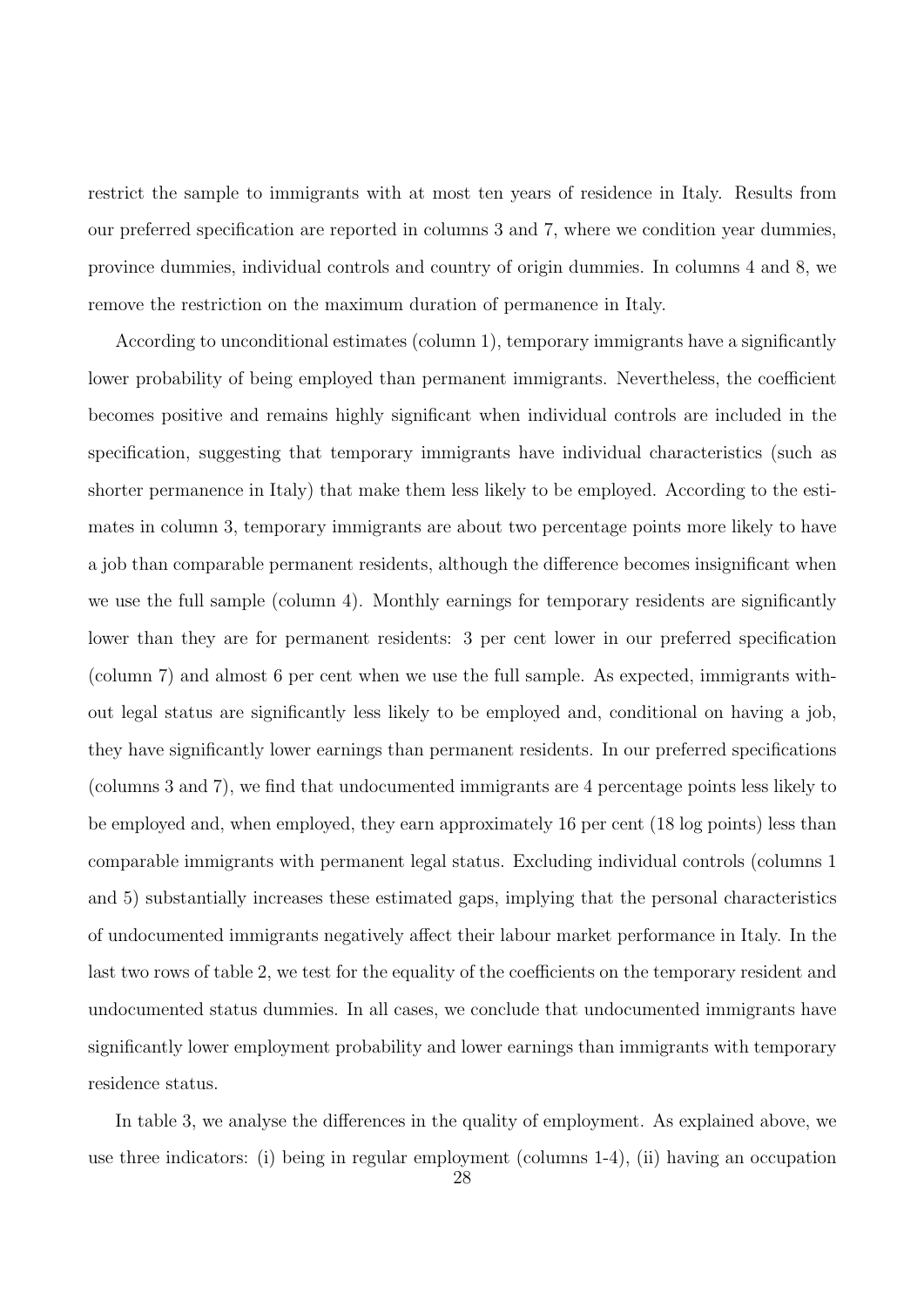with an ISEI index below 30 (columns 5-8) and (iii) having an occupation with a SIOPS index below 30 (columns 9-12). The structure of the table is analogous to that of the previous one. In our preferred specification, we find no significant difference in the probability of working in the underground sector between temporary and permanent residents (column 3). Nevertheless, the former are about 8 percentage points more likely to have a low-quality occupation (columns 7 and 11). As it is obvious to expect from the fact that undocumented immigrants cannot have a recorded job in Italy, column 3 shows that they are about 70 percentage points less likely to be working with a formal contract of employment than comparable permanent residents. The quality of their occupations is also significantly lower: the probability of having a job associated to an ISEI (SIOPS) index below thirty is about 14 (10) percentage points higher than for permanent residents (columns 7 and 11). In the last two rows of Table 3, we test for the equality of coefficients on the temporary resident and undocumented status dummies: immigrants lacking legal status have a significantly higher probability of being employed without a formal contract than temporary residents, while the difference in the quality of the occupation held is significant with the ISEI index (column 8) but not with the SIOPS index (column 12).

2002 amnesty: applicants, non-applicants and temporary residents. We now present the results from estimating equation (2), where we compare undocumented immigrants who applied for the 2002 amnesty, undocumented immigrants who did not apply, and immigrants that had temporary residence status. We now restrict the analysis to years 2003 and 2004, and we include only immigrants who arrived in Italy at the latest in year 2002. The structure of the tables is analogous to our previous empirical exercise. Table 4 shows that undocumented immigrants who did not apply for the amnesty have a significantly lower probability of being employed (-0.15 p.p.) and lower earnings (-0.26 log points) than comparable temporary residents. We find no significant difference in employment probability, instead, between undocumented immigrants who applied for the 2002 amnesty and temporary immigrants (column 3), although the former earn about 4 per cent less than the latter (column 7). When we consider the quality of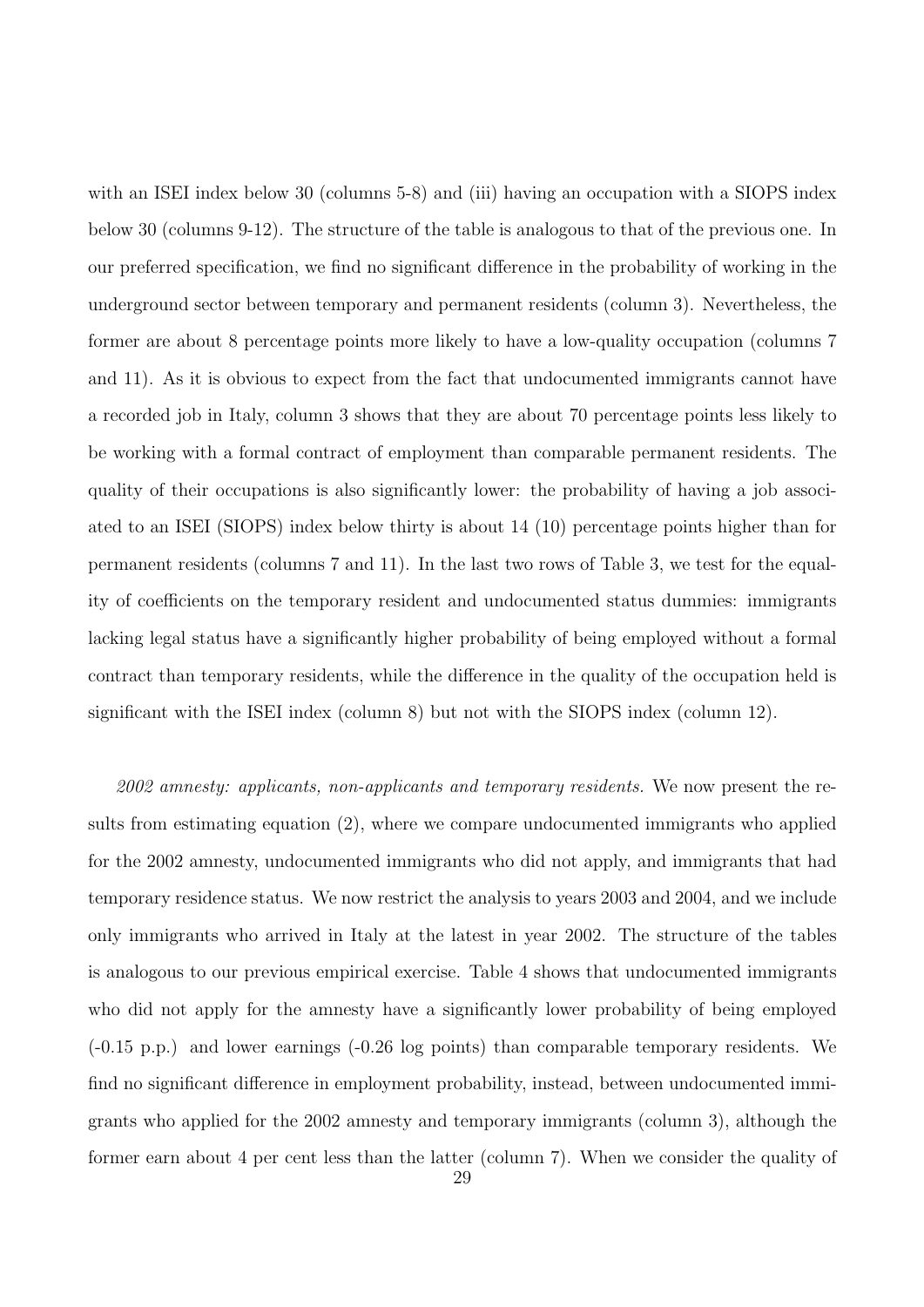employment in table 5, we find that non-applicant undocumented immigrants have a dramatically higher probability of working in the shadow economy (77 percentage points higher, column 3), although they do not have occupations of significantly lower quality (columns 7 and 11). Amnesty applicants also have a significantly higher probability of working in an unrecorded job position than temporary residents.<sup>22</sup> Remarkably, undocumented applicants have occupations of significantly lower quality than temporary residents, being 7 (5) per cent more likely to have an occupation with ISEI (SIOPS) below thirty.

 $2002$  amnesty: only applicants. Finally, we discuss our estimates from equation (3), where we only consider applicants for the 2002 amnesty and we compare labour market outcomes for those legalised and those not yet legalised. in order to address the reasonable concern that individuals who are still waiting for legalisation in 2004 may be different in unobservables with respect to those who have already obtained legal status, we run separate regressions in which we first use only data from the 2003 survey and then data from both the 2003 and 2004 waves. In appendix table A 2, we test for the randomness of legalised status by comparing the average observable characteristics of legalised immigrants and those "waiting for legalisation". The two groups of immigrants look very similar, although we find some mean values that are statistically different from each other. In particular, there is a substantially larger share of women among the legalised applicants than among those not legalised yet (40 per cent versus 34, when we consider only the 2003 wave; but the gap halves when we use both 2003 and 2004 data), and the former group is about one year older than the latter. In order to take into account these differences, in our regression analysis, we will always condition on individual characteristics. Remarkably, table 6 suggests that there is little difference in employment and earnings between the two groups: legalised immigrants have slightly better labour market

 $22$ The estimated coefficient is smaller in absolute value than the coefficient for non-applicants and significantly different from it (minus 0.28 versus minus 0.77; column 3). Given that undocumented immigrants cannot technically have a formal employment contract in Italy, this difference between applicants and non-applicants suggests that the former anticipate that their positions will (possibly) be legalised in the near future.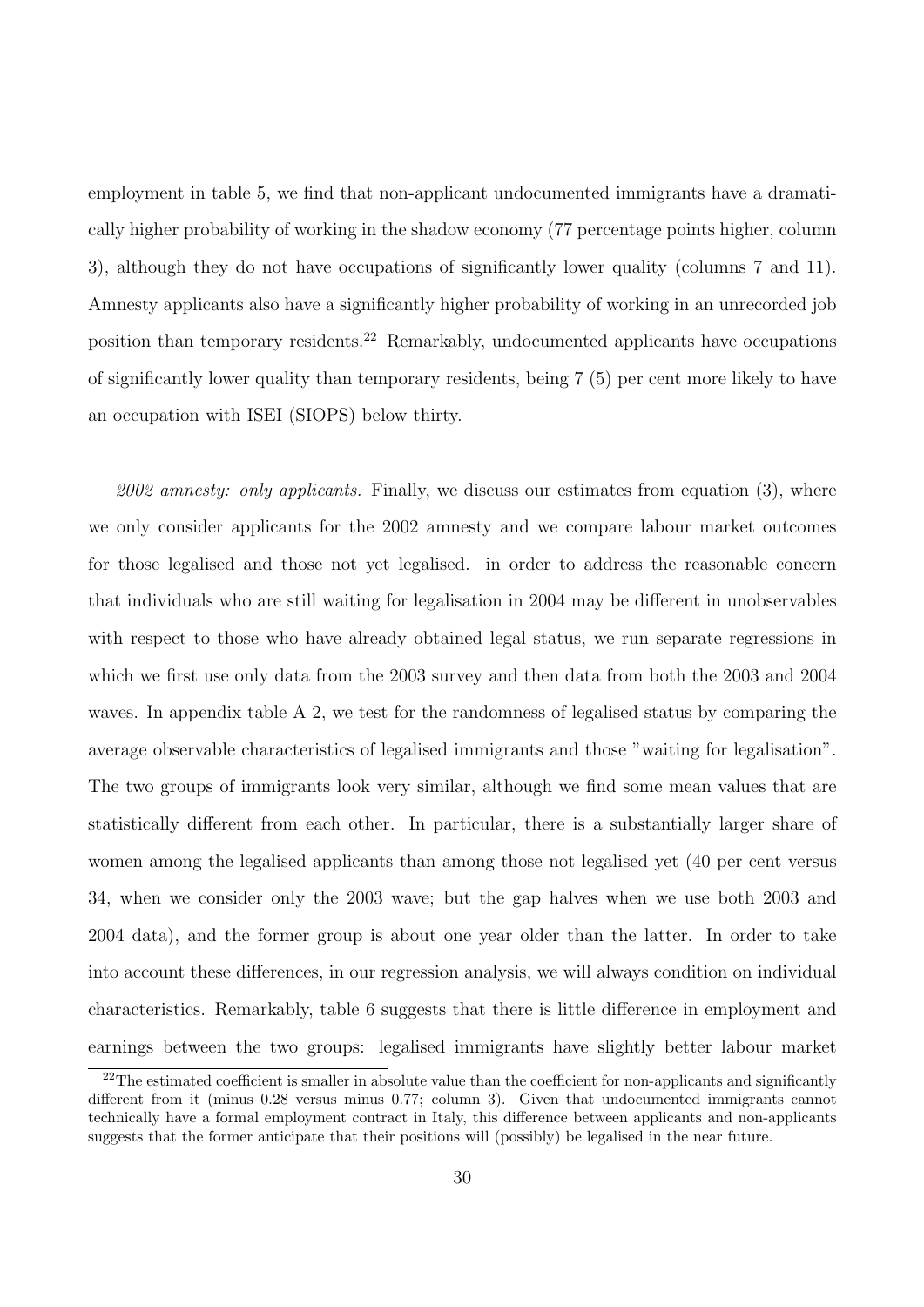outcomes than applicants who are still waiting for their applications to be processed, but the differences are tiny (two percentage points more in employment and three log points more in earnings) and only marginally significant. Table 7 instead shows a clear - although fairly mechanical - effect of the legalisation: immigrants who were granted legal status are 25-30 percentage points more likely to have a regular contract with their employers (columns 1-4).<sup>23</sup> No strong evidence of upgrading in the quality of occupations is instead found in the remaining columns of 7: all coefficients are negative, but they are small and marginally significant or insignificant. Taken together, the estimates reported in table 6 and in table 7 suggest that being granted legal status seems to make little difference for the immigrants. As discussed in section 4.3, any reasonable concern about endogenous selection into legal status would lead to an exaggeration of its true effect: if anything, our tiny and marginally significant estimates on employment probability and earnings are an upper bound of the actual causal effect. In both table 6 and table 7, restricting the sample to only the 2003 wave or using both 2003 and 2004 waves does not substantially change the estimated coefficients.

#### 4.5 Interpreting the Results: is Legal Status Irrelevant?

The descriptive part of our analysis (i.e., the estimation of equations (1) and (2)) confirms that immigrants with a more stable residence status in the host country have better outcomes in the labour market. These findings are consistent with the literature on naturalisations (Bratsberg et al. (2002); Mazzolari (2009)) and transitions from temporary to permanent residence status (Mukhopadhyay & Oxborrow (2012)).

On the contrary, when we (arguably) identify the causal impact of legal status on amnesty applicants' outcomes, we fail to find a sizeable and significant effect on employment, earnings and occupational quality, while observing a fairly mechanical negative effect on being in undeclared employment. In order to interpret these latter results, we need to consider the specific

<sup>&</sup>lt;sup>23</sup>This is an obvious outcome of a legalisation process that jointly legalised both immigrants' residence status and their employment relationships (see section 4.1).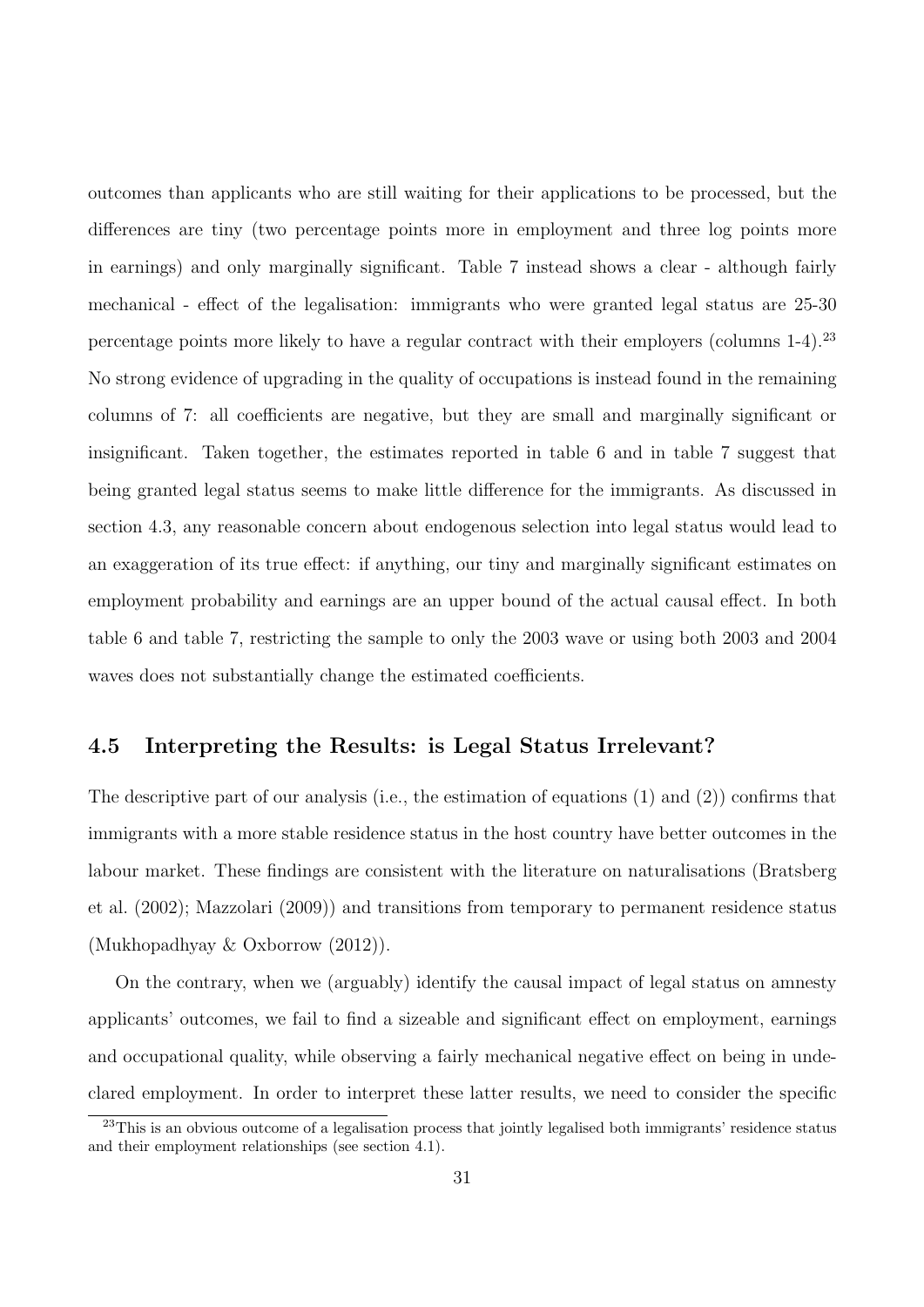design of the amnesty we are studying and the fact that we are are looking at very short-term effects of legalisation.

As discussed in section 4.1, the 2002 amnesty required the immigrants to satisfy a minimum residence requirement and to be in employment at the moment of applying for legal status. The presence of an employment requirement is expected to generate a shift in the labour supply of undocumented immigrants and makes this amnesty different from the legalisation programs we have discussed in the US context.<sup>24</sup> Indeed, when the amnesty is announced, undocumented immigrants who satisfy the residence requirement will suddenly attribute substantially more value to being employed than before, given that having a job now also implies the possibility of becoming legal (in addition to the salary one earns). If potential applicants attach a positive value to becoming a legal resident, they will try their best to maintain their jobs (if employed) or to find a job (if unemployed). In order to do that, they will be probably ready to accept lower wages, longer working hours and less attractive occupations: one may therefore observe a sharp increase in the employment rate of amnesty applicants before legalisation (as in Devillanova et al. (2014)) and possibly a reduction in their wages and in the quality of their occupations and working conditions. Once a legal status is obtained, immigrants will reap the benefits of having more occupational mobility, access to welfare, zero risk of deportation, etc., and they will start bargaining for higher salaries, looking for better job matches, moving into better occupations, etc. After legalisation, therefore, there should be a progressive adjustment towards better occupations and higher wages and possibly a reduction in the employment rate. This latter process is gradual because it takes time to renegotiate working conditions with existing employers or to find an alternative employer.

Our empirical findings are fully consistent with these theoretical predictions. Indeed, tables 4 and 5 show that amnesty applicants experience a sizeable increase in their probability of being employed: they have an employment rate that is substantially higher than non-applicants and

<sup>&</sup>lt;sup>24</sup>Devillanova et al. (2014) provide a theoretical framework and a detailed discussion of the effects that such an amnesty - relative to amnesties that exclusively conditioned eligibility on some minimum residence requirement (e.g., IRCA) - would produce on the labour demand and supply of undocumented immigrants.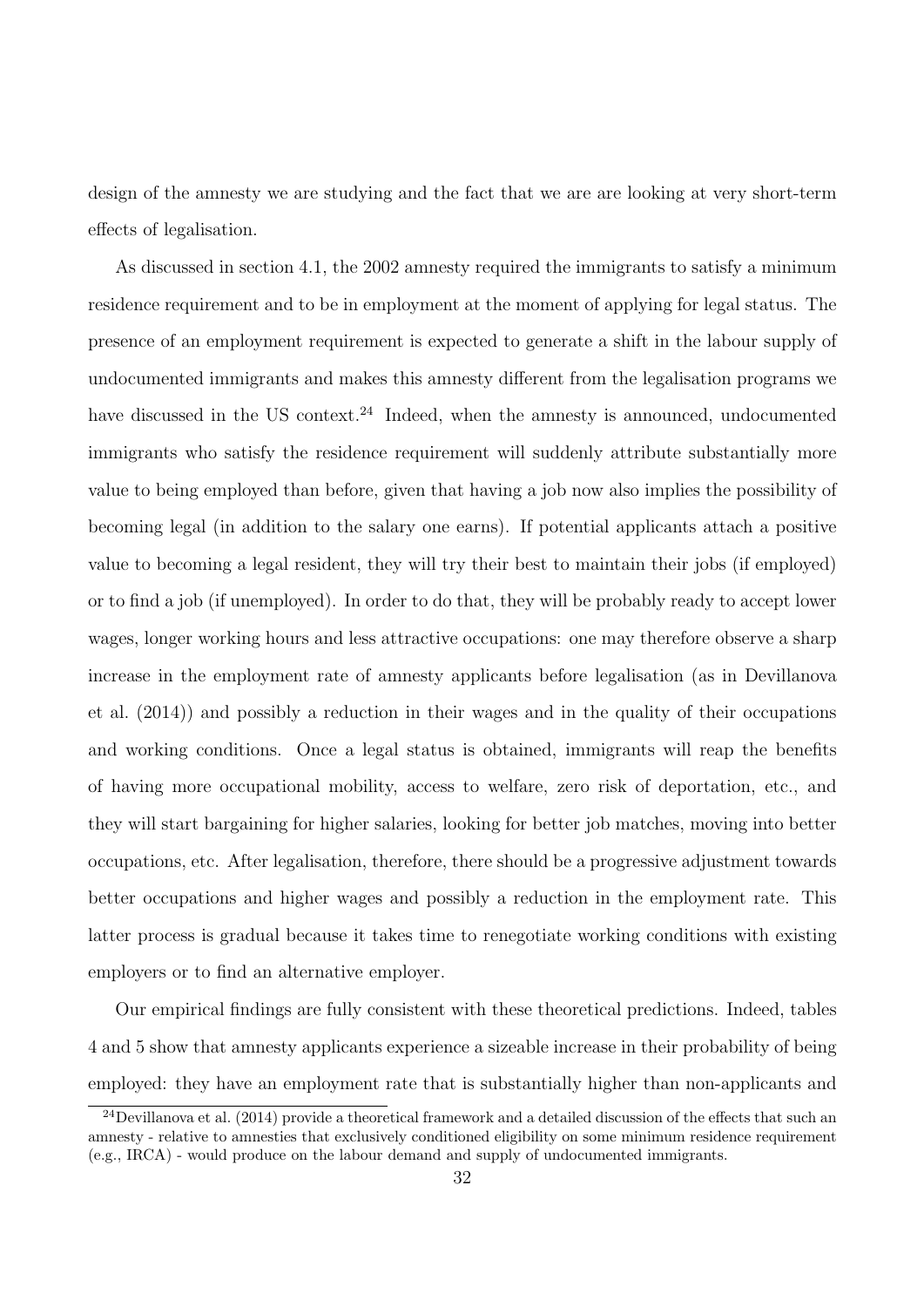not significantly different from that of temporary residents. Their earnings are also higher than those of non-applicants (but still significantly lower than those of temporary residents), but they seem to have accepted a downgrade in the quality of their occupations, which is significantly lower than that of both non-applicants and temporary residents. When applicants become legal - see results in tables 6 and 7 - the only immediate effect is moving out from the shadow economy, while the other outcomes (employment, earnings and occupational quality) experience only marginal (and hardly significant) improvements. Indeed, employment can hardly increase more (given that it has already reached the level of temporary residents), while the positive effect on earnings and occupation will probably become visible only in the medium-long run (we only use data for years 2003 and 2004). In particular, in the context of the 2002 Italian amnesty, the immigrant received a two-year working and residence permit that was initially tied to the employer who had supported the application. Therefore, the earnings and occupational status that we observe in our data had been probably determined by the bargaining process that took place before the legalisation and do not yet reflect the improved residence status of the immigrants.

Overall, our results suggest that obtaining legal status matter for the labour market outcomes of immigrants. However, the specific design of the amnesty analysed determines the timing and progression of the effects. An amnesty with an employment requirement creates the incentives for a shift in the labour supply of undocumented immigrants, increases their employment rate even before legalisation and possibly reduces their wages and occupation quality. Once legal status is secured, the immigrant will then gradually move to higher-quality and better-paid occupations. This pre-legalisation effect on immigrants' labour supply does not exist for amnesties that exclusively condition eligibility for legal status on a minimum period of residence (e.g., LAW-IRCA), implying that our empirical results would have been different if the 2002 Italian amnesty had such a design.

Beyond amnesties, it is worth stressing that such a supply-side mechanism is in place for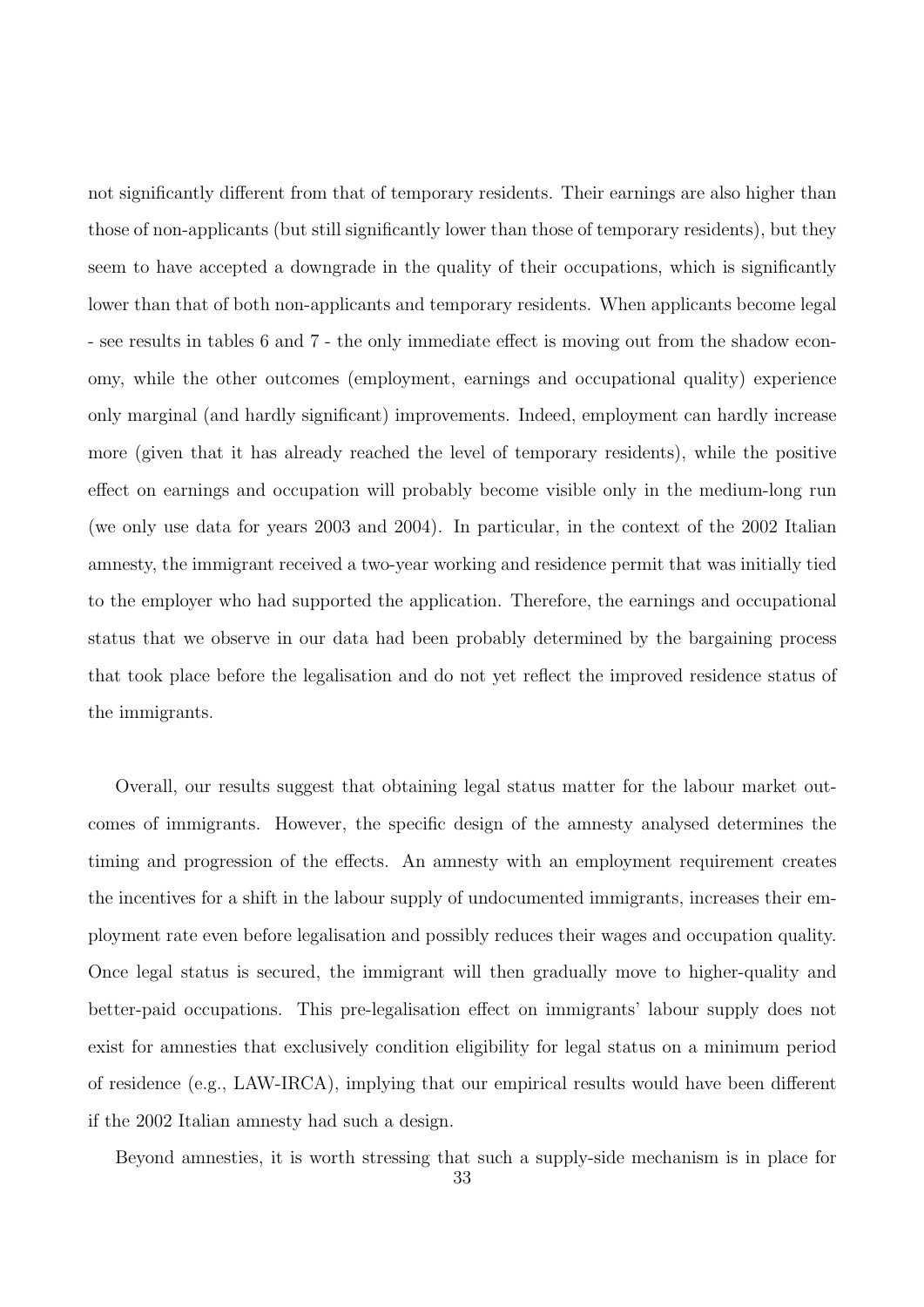any of the widespread temporary workers programs or other migration schemes that condition the issuance and/or renewal of a visa on having an employer that is willing to support the application. Our empirical analysis is therefore also informative about the effect of those policies.

## 5 Conclusions

The debate on the future of the 11.5 undocumented immigrants estimated to be currently residing in the US unequivocally demonstrates the need for a better understanding of the role of legal status in determining immigrants' outcomes, choices and behaviour. Not only do we know relatively little about the consequences of lacking legal status but we also know possibly even less about the effects that different policies that affect legal status may produce. Academic research contributes to informing this and similar debates in other receiving countries, but substantial work still needs to be done.

As the literature review proposed in this paper shows, most of the initial articles in this new field of research have focused on one single policy episode - the Legally Authorised Workers (LAW) programme introduced by the 1986 IRCA in the US - and predominately used the same sources of data. Recent years, instead, have witnessed a promising expansion and acceleration of the research conducted in this area: an increasing number of papers has considered new policy experiments, focused on new outcomes, explored novel datasets and proposed innovative and rigorous identification strategies. All of these improvements suggest that many of the policyrelevant questions concerning legal status and amnesties will soon be addressed and possibly answered.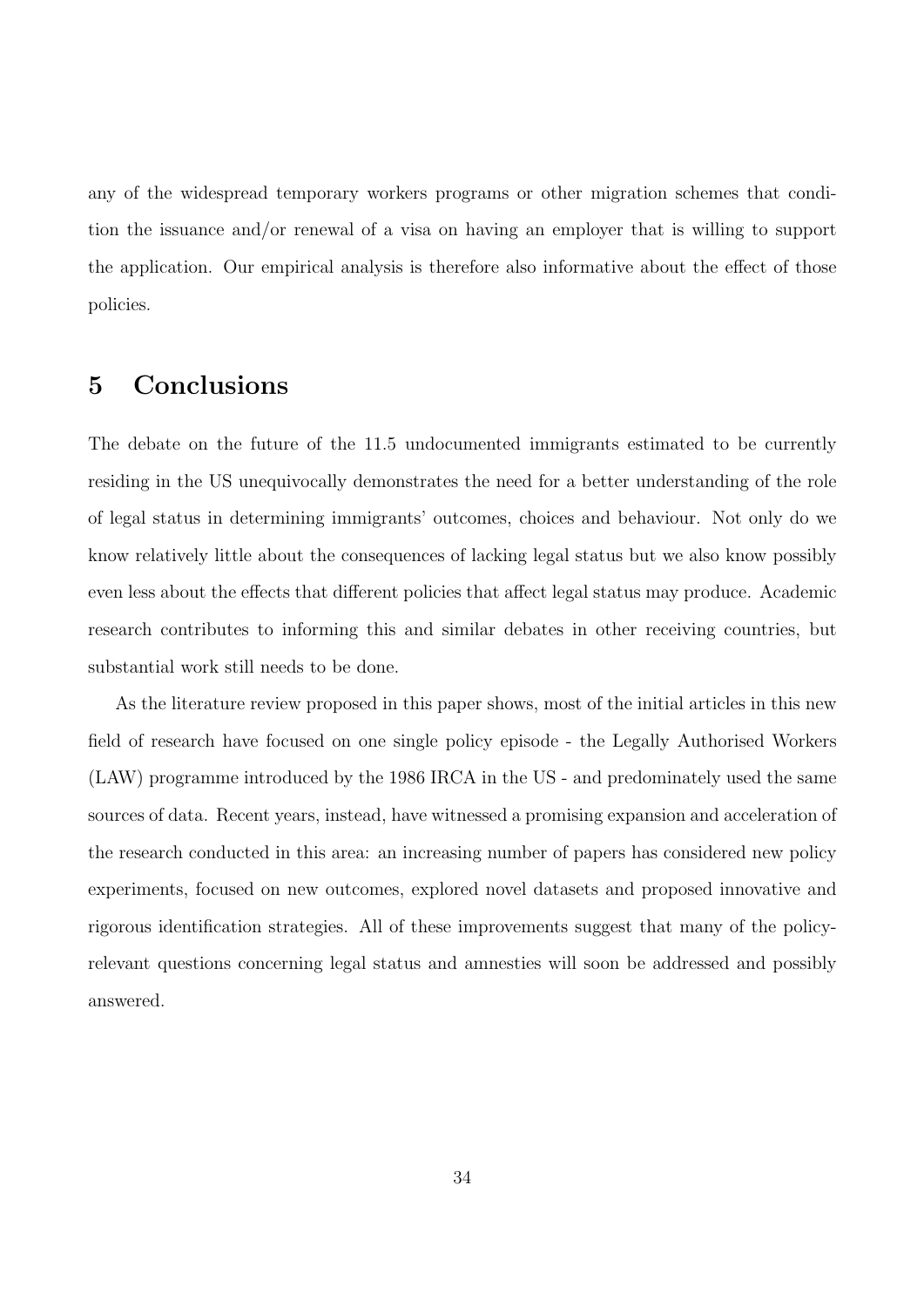## References

- Accetturo, A. & Infante, L. (2010), 'Immigrant Earnings in the Italian Labour Market', Giornale degli Economisti, GDE (Giornale degli Economisti e Annali di Economia), Bocconi University  $69(1), 1-28.$
- Altonji, J. J. & Card, D. (1991), The effects of immigration on the labor market outcomes of less-skilled natives, in J. M. Abowd & R. B. Freeman, eds, 'Immigration, Trade and Labor', University of Chicago Press.
- Amuedo-Dorantes, C., Bansak, C. & Raphael, S. (2007), 'Gender differences in the labor market: Impact of irca's amnesty provisions', American Economic Review 97(2), 412–416.
- Amuedo-Dorantes, C. & Mazzolari, F. (2010), 'Remittances to latin america from migrants in the united states: Assessing the impact of amnesty programs', Journal of Development *Economics* **91**(2), 323 – 335.
- Angrist, J. D. (1998), 'Estimating the labor market impact of voluntary military service using social security data on military applicants', *Econometrica*  $66(2)$ , 249–288.
- Baker, S. (2010), Effects of Legal Status and Health Service Availability on Mortality, Discussion Papers, Stanford Institute for Economic Policy Research 09-018, Stanford Institute for Economic Policy Research.
- Baker, S. (2013), Effects of Immigrant Legalization on Crime: The 1986 Immigration Reform and Control Act, Discussion Papers 12-012, Stanford Institute for Economic Policy Research.
- Barcellos, S. H. (2010), Legalization and the Economic Status of Immigrants, Working Papers, RAND Corporation Publications Department 754, RAND Corporation Publications Department.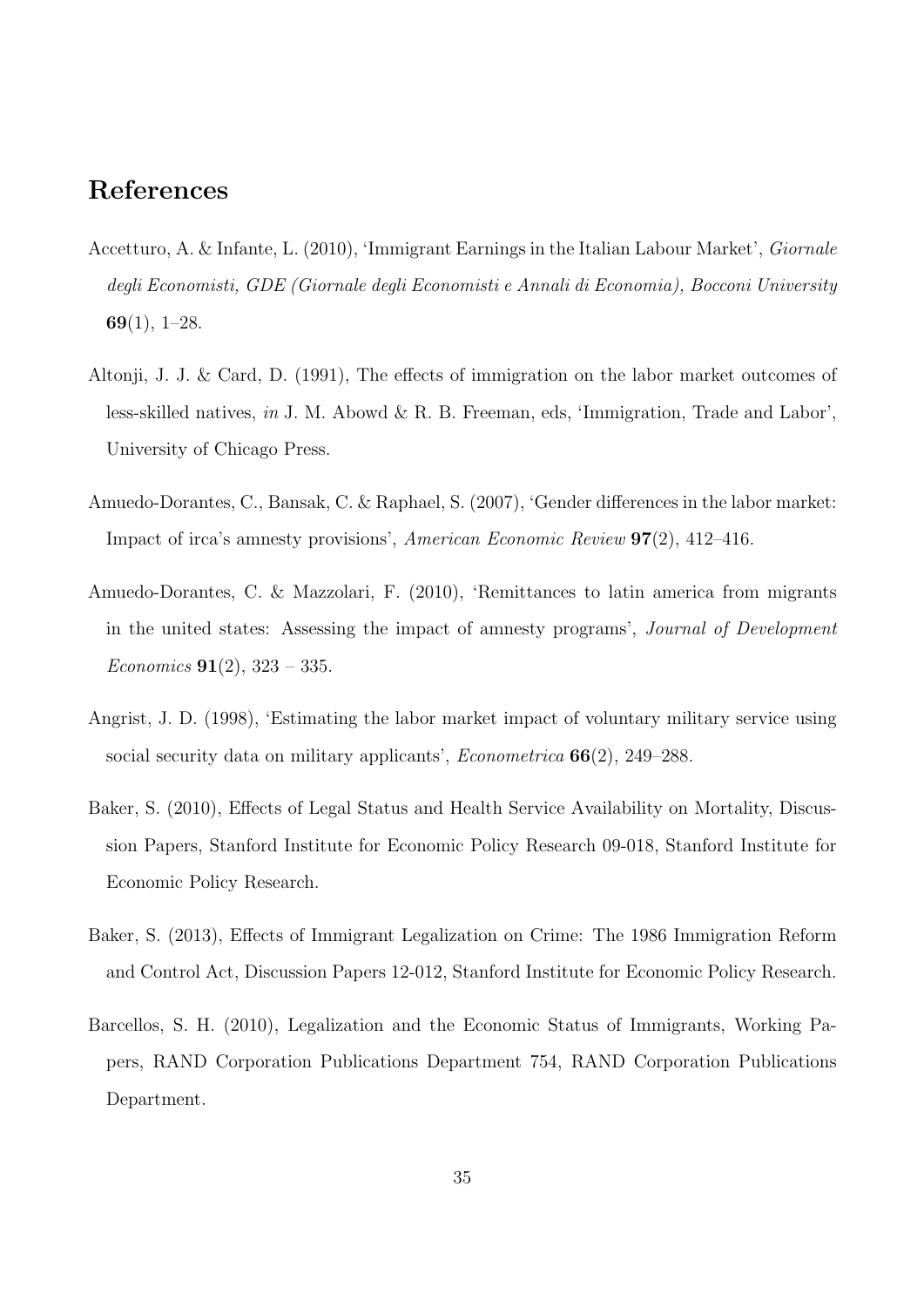- Bean, F. D., Leach, M. A., Brown, S. K., Bachmeier, J. D. & Hipp, J. R. (2011), 'The educational legacy of unauthorized migration: Comparisons across u.s.-immigrant groups in how parents status affects their offspring1', International Migration Review 45(2), 348–385.
- Becker, G. S. (1968), 'Crime and punishment: An economic approach', The Journal of Political Economy  $76(2)$ , 169–217.
- Bell, B., Fasani, F. & Machin, S. (2013), 'Crime and immigration: Evidence from large immigrant waves', The Review of Economics and Statistics 95(4), 1278–1290.
- Bianchi, M., Buonanno, P. & Pinotti, P. (2012), 'Do immigrants cause crime?', Journal of the European Economic Association 10(6), 1318–1347.
- Blangiardo, G. C. (2008), The centre sampling technique in surveys on foreign migrants. the balance of a multi-year experience, Working Papers 12, United Nations Statistical Commission and EUROSTAT.
- Borjas, G. J., Grogger, J. & Hanson, G. H. (2010), 'Immigration and the Economic Status of African-American Men', Economica 77(306), 255–282.
- Borjas, G. J. & Tienda, M. (1993), 'The employment and wages of legalized immigrants', International Migration Review 27(4), 712–747.
- Bratsberg, B., Ragan, J. F. & Nasir, Z. M. (2002), 'The Effect of Naturalization on Wage Growth: A Panel Study of Young Male Immigrants', *Journal of Labor Economics* 20(3), 568– 597.
- Butcher, K. F. & Piehl, A. M. (1998a), 'Cross-city evidence on the relationship between immigration and crime', Journal of Policy Analysis and Management 17(3), 457–493.
- Butcher, K. F. & Piehl, A. M. (1998b), 'Recent immigrants: Unexpected implications for crime and incarceration', Industrial and Labor Relations Review 51(4), 654–679.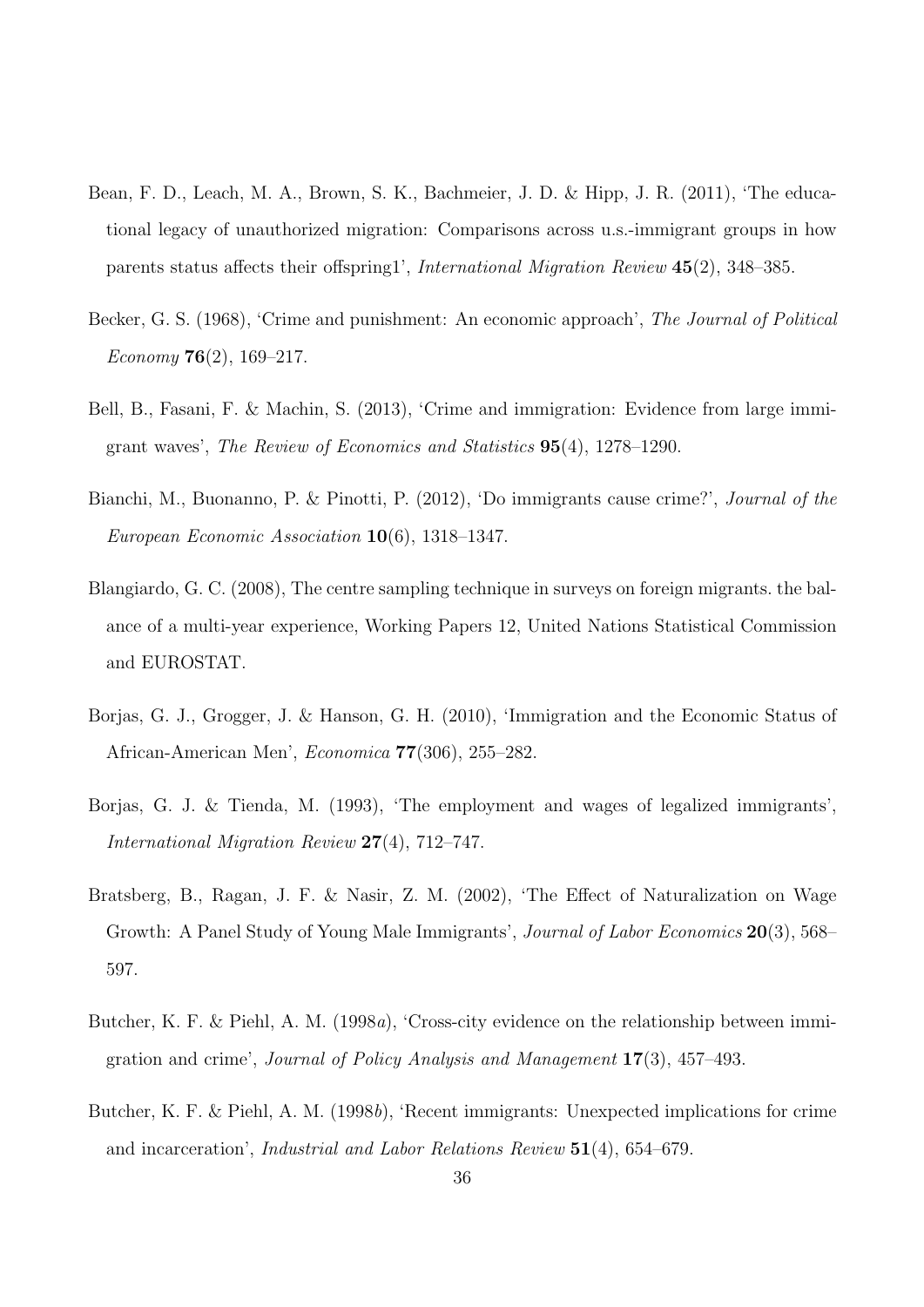- Casarico, A., Facchini, G. & Frattini, T. (2012), Spending More is Spending Less: Policy Dilemmas on Irregular Migration, Development Working Papers 330, Centro Studi Luca dAgliano, University of Milano. ´
- Chiswick, B. (1988), Illegal Aliens: Their Employment and Employers, Upjohn Institute for Employment Research, Kalamazoo, Michigan.
- Devillanova, C., Fasani, F. & Frattini, T. (2014), Employment of Undocumented Immigrants and the Prospect of Legal Status: Evidence from an Amnesty Program, CReAM Discussion Paper Series 1415, Centre for Research and Analysis of Migration (CReAM), Department of Economics, University College London.
- Dustmann, C., Fasani, F. & Speciale, B. (2014), Legal status and consumption behavior of immigrant households. mimeo.
- Fasani, F. (2010), The quest for "la dolce vita"? undocumented migration in italy, in A. Triandafyllidou, ed., 'Irregular Migration in Europe: Myths and Realities', Ashgate, chapter 9, pp. 167–186.
- Fasani, F. (2014), Immigrant crime and legal status: Evidence from repeated amnesty programs. mimeo.
- Fasani, F., Gazz, L., Pinotti, P. & Tonello, M. (2013), Immigration policy and crime, Report for the xv european conference, Fondazione Rodolfo Debenedetti.
- Freedman, M., Owens, E. & Bohn, S. (2014), Immigration, employment opportunities, and criminal behavior.
- Ganzeboom, H. B. & Treiman, D. J. (1996), 'Internationally comparable measures of occupational status for the 1988 international standard classification of occupations', Social Science Research 25(3),  $201 - 239$ .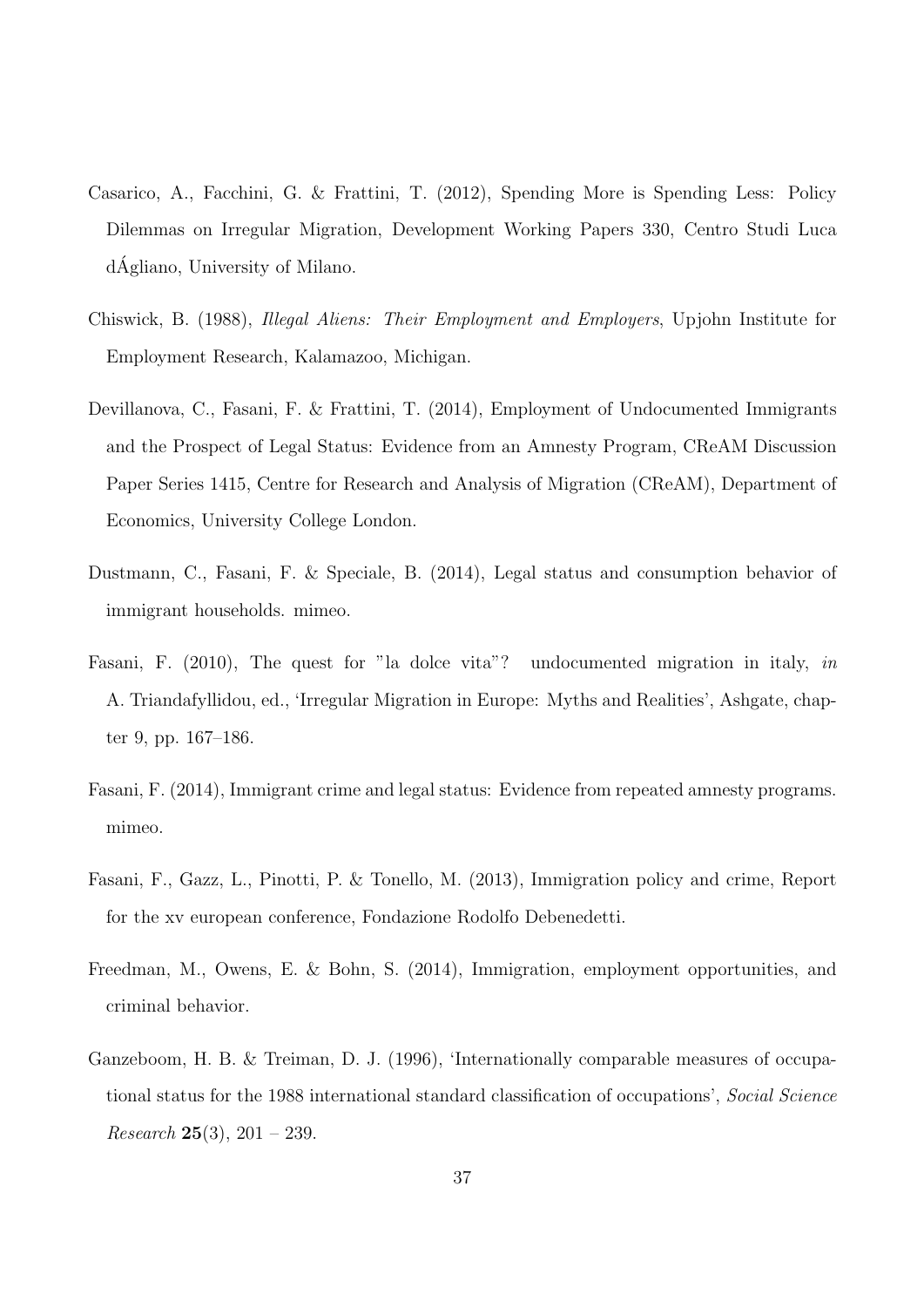- Hoefer, M., Rytina, N. & Baker, B. (2012), Estimates of the unauthorized immigrant population residing in the united states: January 2011, Population estimates, U.S. Department of Homeland Security -.
- Hotchkiss, J. L. & Quispe-Agnoli, M. (2009), Employer monopsony power in the labor market for undocumented workers, WP 14, Federal Reserve Bank of Atlanta.
- Kaushal, N. (2006), 'Amnesty programs and the labor market outcomes of undocumented workers', *Journal of Human Resources* 41(3), 631–647.
- Kossoudji, S. A. & Cobb-Clark, D. A. (2000), 'Irca's impact on the occupational concentration and mobility of newly-legalized mexican men', Journal of Population Economics 13(1), 81– 98.
- Kossoudji, S. A. & Cobb-Clark, D. A. (2002), 'Coming out of the shadows: Learning about legal status and wages from the legalized population', Journal of Labor Economics 20(3), 598–628.
- Lofstrom, M., Hill, L. & Hayes, J. (2013), 'Wage and mobility effects of legalization: Evidence from the new immigrant survey<sup>\*</sup>', *Journal of Regional Science* 53(1), 171–197.
- Lozano, F. A. & Sorensen, T. A. (2011), The Labor Market Value to Legal Status, IZA Discussion Papers 5492, Institute for the Study of Labor (IZA).
- Massey, D. (1987), 'Do undocumented immigrants earn lower wages that legal immigrants: New evidence from mexico', International Migration Review 21, 236–274.
- Mastrobuoni, G. & Pinotti, P. (forthcoming), 'Legal status and the criminal activity of immigrants', American Economic Journal: Applied Economics .
- Mazzolari, F. (2009), 'Dual citizenship rights: do they make more and richer citizens?', Demography  $46(1)$ , 169-191.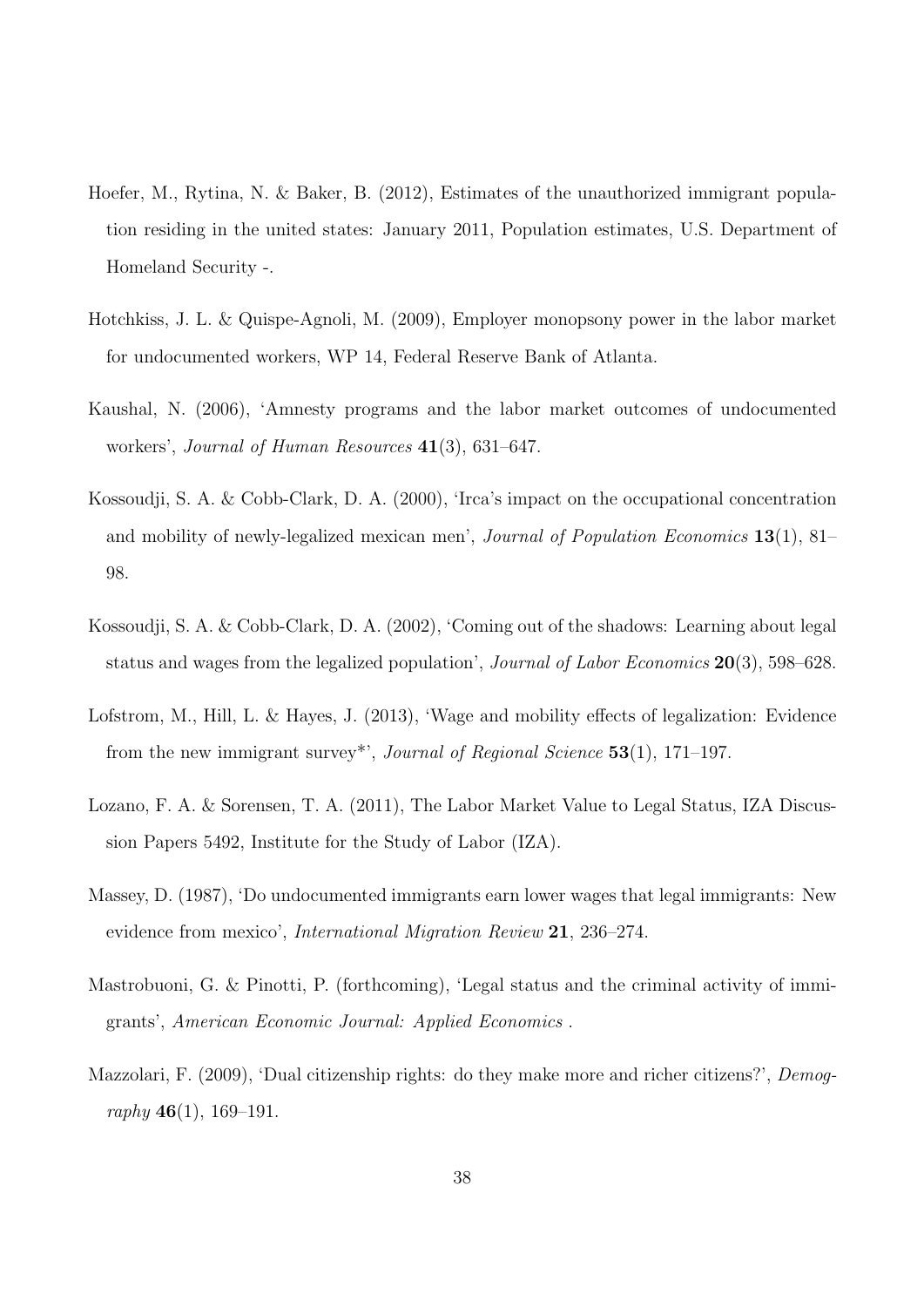- McKenzie, D. J. & Mistiaen, J. (2009), 'Surveying migrant households: a comparison of censusbased, snowball and intercept point surveys', Journal of the Royal Statistical Society Series  $A$  172(2), 339–360.
- Mukhopadhyay, S. & Oxborrow, D. (2012), 'The Value of an Employment-Based Green Card', Demography  $49(1)$ , 219–237.
- OECD (2012), International migration outlook 2012, Technical report, OECD Publishing.
- Orrenius, P., Zavodny, M. & Kerr, E. (2012), 'Chinese immigrants in the u.s. labor market: Effects of post-tiananmen immigration policy', International Migration Review 46(2), 456– 482.
- Pan, Y. (2012), 'The impact of legal status on immigrants earnings and human capital: Evidence from the irca 1986', Journal of Labor Research  $33(2)$ , 119–142.
- Pinotti, P. (2014), Clicking on heaven's door: The effect of immigrant legalization on crime.
- Rivera-Batiz, F. L. (1999), 'Undocumented workers in the labor market: An analysis of the earnings of legal and illegal mexican immigrants in the united states', Journal of Population *Economics* **12**(1), 91–116.
- Sampaio, B., Sampaio, G. R. & Sampaio, Y. (2013), 'On estimating the effects of immigrant legalization: Do u.s. agricultural workers really benefit?', American Journal of Agricultural Economics 95(4), 932–948.
- Spenkuch, J. L. (2014), 'Understanding the impact of immigration on crime', American Law and Economics Review 16, 177219.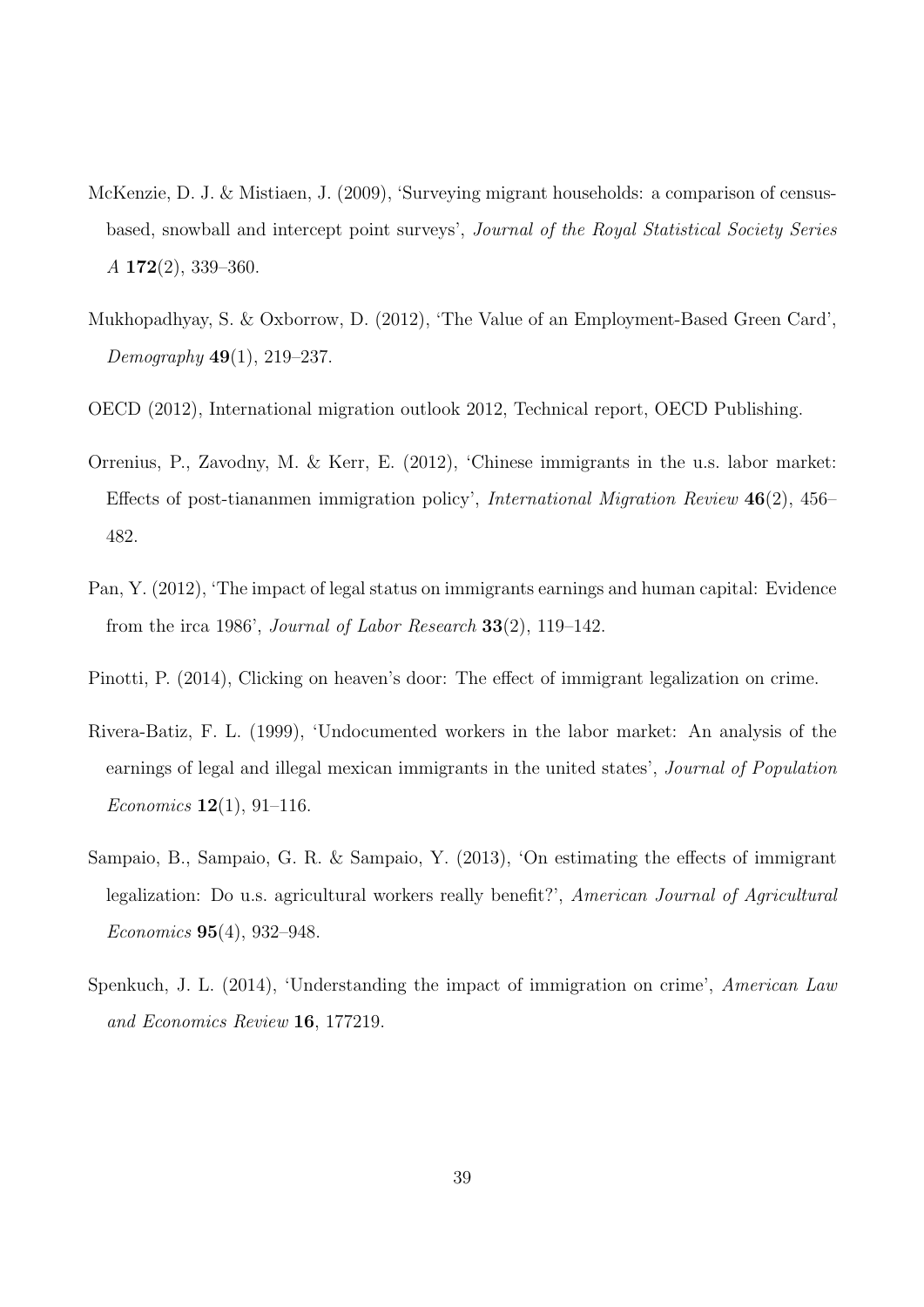## Tables

|                            |                               |          |           | <b>Residence Status</b>     |           |        |              |
|----------------------------|-------------------------------|----------|-----------|-----------------------------|-----------|--------|--------------|
|                            |                               |          | Permanent |                             | Temporary |        | Undocumented |
|                            |                               | mean     | std dev   | mean                        | std dev   | mean   | std dev      |
|                            |                               |          |           | Demographic characteristics |           |        |              |
| Female                     |                               | 0.33     | 0.47      | 0.34                        | 0.47      | 0.35   | 0.48         |
| Age                        |                               | 38.09    | 7.81      | 33.59                       | 7.93      | 30.73  | 8.09         |
| <b>Education:</b>          | $\mathbf{N}\mathbf{o}$        | 0.09     | 0.29      | 0.10                        | 0.30      | 0.11   | 0.32         |
|                            | Primary                       | 0.31     | 0.46      | 0.39                        | 0.49      | 0.37   | 0.48         |
|                            | Secondary                     | 0.41     | 0.49      | 0.39                        | 0.49      | 0.41   | 0.49         |
|                            | <b>Tertiary</b>               | 0.19     | 0.39      | 0.13                        | 0.33      | 0.11   | 0.31         |
| Years in Italy             |                               | 11.99    | 5.03      | 6.65                        | 4.09      | 2.37   | 2.53         |
| Area of origin:            | Sub-Saharan Africa            | 0.21     | 0.41      | 0.20                        | 0.40      | 0.19   | 0.39         |
|                            | East Asia                     | 0.07     | 0.25      | 0.07                        | 0.26      | 0.03   | 0.17         |
|                            | Eastern Europe & Central Asia | 0.19     | 0.39      | 0.25                        | 0.43      | 0.32   | 0.47         |
|                            | Latin America                 | 0.12     | 0.33      | 0.13                        | 0.34      | 0.20   | 0.40         |
|                            | Middle East & North Africa    | 0.30     | 0.46      | 0.24                        | 0.42      | 0.20   | 0.40         |
|                            | South Asia                    | 0.11     | 0.31      | 0.11                        | 0.31      | 0.06   | 0.24         |
|                            |                               |          |           | Labour market outcomes      |           |        |              |
| Employed                   |                               | 0.96     | 0.20      | 0.92                        | 0.27      | 0.79   | 0.41         |
| Monthly earnings (euro)    |                               | 1,228.97 | 636.31    | 1,008.60                    | 441.57    | 816.04 | 1,423.99     |
| Formal employment contract |                               | 0.94     | 0.23      | 0.90                        | 0.29      | 0.15   | 0.36         |
| Occupation: ISEI $<$ 30    |                               | 0.52     | 0.50      | 0.64                        | 0.48      | 0.72   | 0.45         |
| Occupation: $SIOPS < 30$   |                               | 0.64     | 0.48      | 0.78                        | 0.42      | 0.81   | 0.39         |
| Observations (49,922)      |                               |          | 10,720    |                             | 30,388    |        | 8,814        |

#### Table 1: Descriptive statistics, by residence status

Notes: The table reports means and standard deviations of selected characteristics of immigrants by residence status. ISMU surveys: 2001-2007.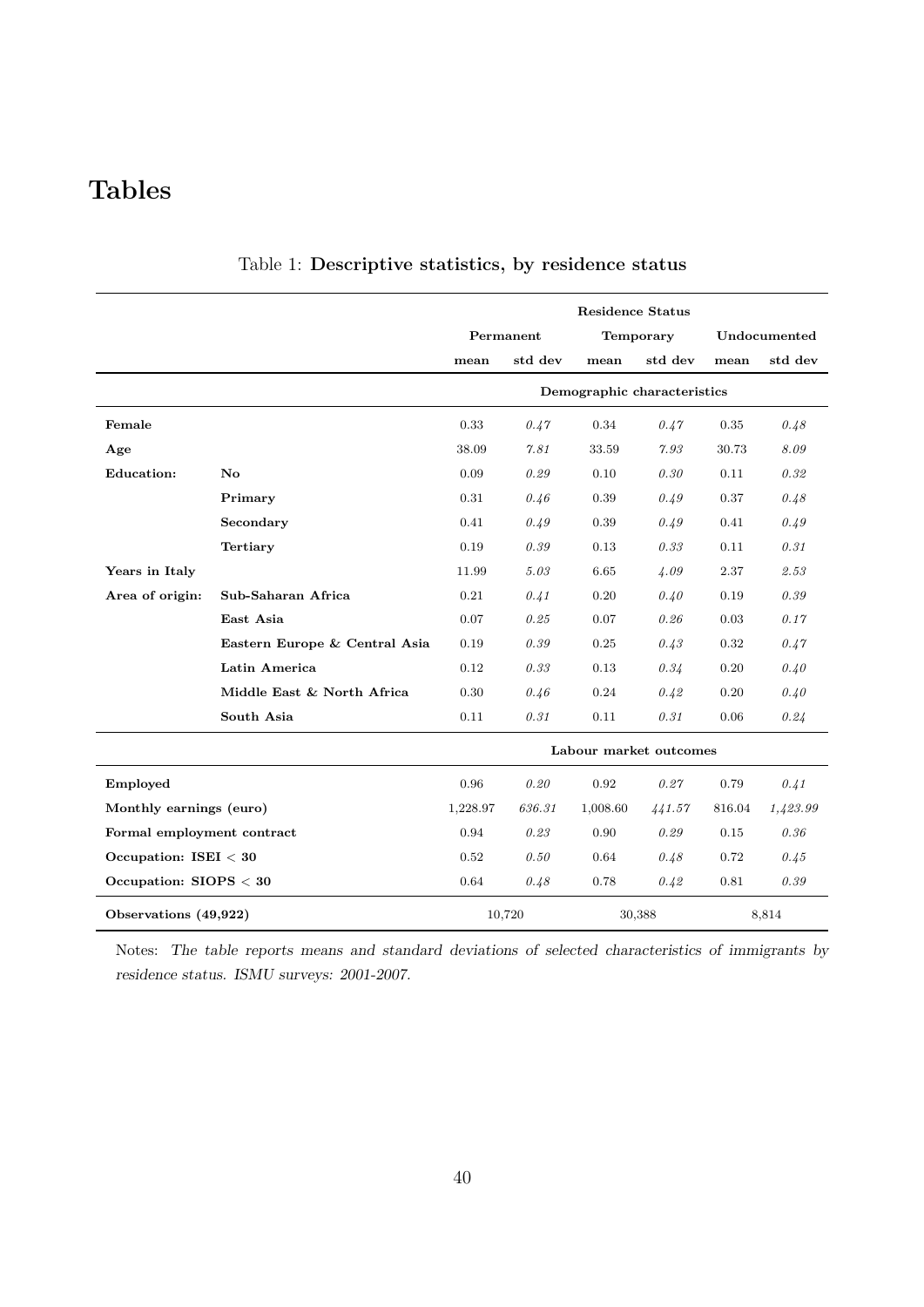|                                    |              |                        | Employed    |                         |             | Log monthly earnings   |                |             |
|------------------------------------|--------------|------------------------|-------------|-------------------------|-------------|------------------------|----------------|-------------|
|                                    | $\mathbf{1}$ | $\bf{2}$               | 3           | $\overline{\mathbf{4}}$ | 5           | 6                      | $\overline{7}$ | 8           |
|                                    |              | $\textbf{ysm} \leq 10$ |             | all                     |             | $\textbf{ysm} \leq 10$ |                | all         |
| Temporary $(\alpha_1)$             | $-0.016***$  | $0.026***$             | $0.019***$  | 0.003                   | $-0.079***$ | $-0.028***$            | $-0.028***$    | $-0.058***$ |
|                                    | [0.004]      | [0.004]                | [0.004]     | [0.003]                 | [0.008]     | [0.007]                | [0.008]        | [0.006]     |
| Undocumented $(\alpha_2)$          | $-0.133***$  | $-0.029***$            | $-0.042***$ | $-0.091***$             | $-0.319***$ | $-0.175***$            | $-0.181***$    | $-0.233***$ |
|                                    | [0.006]      | [0.007]                | [0.007]     | [0.006]                 | [0.010]     | [0.010]                | [0.010]        | [0.009]     |
| <b>Baseline</b> controls           | X            | X                      | X           | X                       | X           | X                      | X              | X           |
| Individual controls                |              | X                      | X           | X                       |             | X                      | X              | X           |
| Country of origin                  |              |                        | X           | X                       |             |                        | $\mathbf{X}$   | X           |
| Observations                       | 38,594       | 38,594                 | 38,594      | 49,922                  | 30,558      | 30,558                 | 30,558         | 39,745      |
| R-squared                          | 0.043        | 0.071                  | 0.088       | 0.078                   | 0.090       | 0.204                  | 0.227          | 0.254       |
| <b>Test:</b> $\alpha_1 = \alpha_2$ |              |                        |             |                         |             |                        |                |             |
| F-stat                             | 611.9        | 106.7                  | 136.8       | 370.2                   | 1279        | 421.0                  | 470.5          | 668.2       |
| p-value                            | 0.00         | 0.00                   | 0.00        | 0.00                    | 0.00        | 0.00                   | 0.00           | 0.00        |

Table 2: Undocumented immigrants, temporary residents and permanent residents: employment and monthly earnings

Notes: The table reports Linear Probability Model (columns 1-4) and OLS (columns 5-8) estimates of labor market outcomes (probability of being employed in columns 1-4; log monthly earnings in columns 5- 8) on dummies for residence status and other controls. The "Temporary" and "Undocumented" dummies identify immigrants, respectively, with temporary residence status and without legal status. Immigrants with permanent residence status are the benchmark group. "Baseline controls" include year dummies (2001-2007) and 11 province of residence dummies; "Individual controls" include gender, age, age squared, education dummies, years since arrival in Italy; "Country of origin" include a full set of 151 country dummies. In columns 1-3 and 5-7 we restrict the sample to immigrants with at most ten years of residence in Italy, while the unrestricted sample is used in columns 4 and 8.

ISMU survey years: 2001-2007. Heteroscedasticity-robust standard errors in parentheses: \*\*\* p<0.01, \*\*  $p<0.05$ , \*  $p<0.1$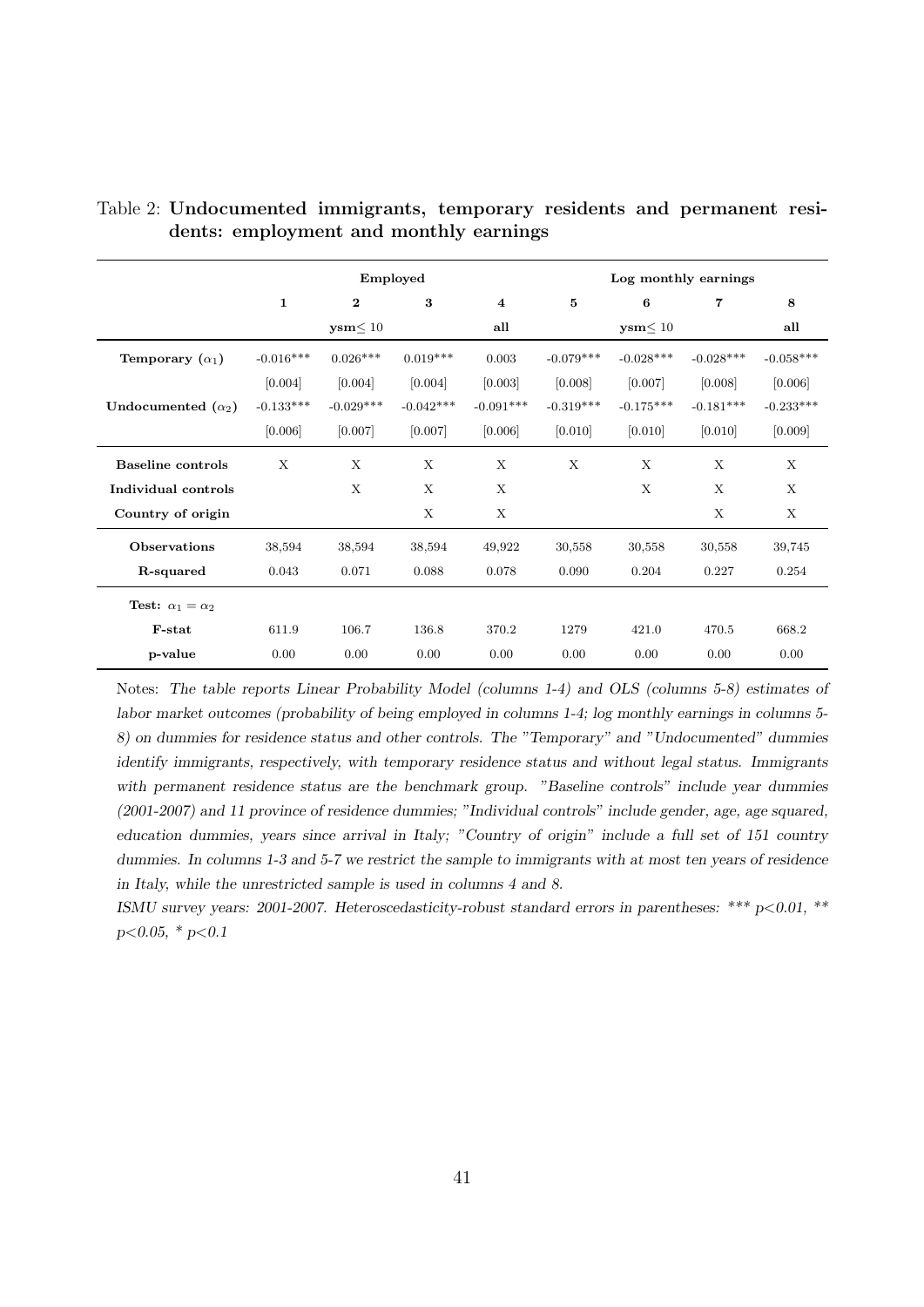|    |                                                                                                                                                                                                                                                                                                                                                                                                                                                                                                                                                                                                                                                                                                                                                                                                                                                                                                                                                                                     |                        | Formal employment      |                        |                                                                                                              |                       |                                               | Occupation: ISEI < 30 |                       |                                  |                                      | $O$ ccupation:SIOPS<30 |                       |
|----|-------------------------------------------------------------------------------------------------------------------------------------------------------------------------------------------------------------------------------------------------------------------------------------------------------------------------------------------------------------------------------------------------------------------------------------------------------------------------------------------------------------------------------------------------------------------------------------------------------------------------------------------------------------------------------------------------------------------------------------------------------------------------------------------------------------------------------------------------------------------------------------------------------------------------------------------------------------------------------------|------------------------|------------------------|------------------------|--------------------------------------------------------------------------------------------------------------|-----------------------|-----------------------------------------------|-----------------------|-----------------------|----------------------------------|--------------------------------------|------------------------|-----------------------|
|    |                                                                                                                                                                                                                                                                                                                                                                                                                                                                                                                                                                                                                                                                                                                                                                                                                                                                                                                                                                                     |                        | $ysm \leq 10$          | s                      | $\overline{a}$<br>4                                                                                          | J.                    | $\mathbf{y}\mathbf{s}\mathbf{m} \leq 10$<br>O |                       | $\overline{a}$<br>œ   | ග                                | $y\text{sm} \leq 10$<br>$\mathbf{r}$ |                        | $\frac{2}{6}$         |
|    | Temporary $(\alpha_1)$                                                                                                                                                                                                                                                                                                                                                                                                                                                                                                                                                                                                                                                                                                                                                                                                                                                                                                                                                              | $-0.024***$<br>[0.005] | [0.005]<br>0.007       | [0.005]<br>0.003       | $-0.009**$<br>[0.004]                                                                                        | $0.120***$<br>[0.011] | $0.103***$                                    | $0.083***$<br>[0.011] | $0.071***$<br>[0.009] | $0.125***$                       | $0.103***$<br>[0.011]                | $0.085***$<br>[0.011]  | $0.071***$<br>[0.008] |
|    | Undocumented $(\alpha_2)$                                                                                                                                                                                                                                                                                                                                                                                                                                                                                                                                                                                                                                                                                                                                                                                                                                                                                                                                                           | $-0.775***$<br>[0.006] | $-0.696***$<br>[0.008] | $-0.703***$<br>[0.008] | $0.730***$<br>[0.006]                                                                                        | $0.216***$<br>[0.013] | $[0.012]$<br>$0.179***$<br>[0.015]            | $0.140***$<br>[0.015] | $0.124***$<br>[0.013] | $[0.010]$<br>0.170***<br>[0.012] | $0.124***$<br>[0.014]                | $0.096***$<br>[0.014]  | $0.080***$<br>[0.011] |
|    | Individual controls<br>Country of origin<br><b>Baseline</b> controls                                                                                                                                                                                                                                                                                                                                                                                                                                                                                                                                                                                                                                                                                                                                                                                                                                                                                                                | ×                      |                        | $\times\times\times$   | $\times$<br>×<br>×.                                                                                          | ×                     | X.<br>×                                       | X<br>×                | $\times$<br>×         | ×                                | ×<br>×                               | X<br>×<br>×            | $\times\times\times$  |
| 19 | Observations<br>R-squared                                                                                                                                                                                                                                                                                                                                                                                                                                                                                                                                                                                                                                                                                                                                                                                                                                                                                                                                                           | 34,440<br>0.498        | 34,440<br>0.510        | 34,440<br>0.516        | 45,244<br>0.494                                                                                              | 19,022<br>0.027       | 19,022<br>0.056                               | 19,022<br>0.136       | 0.148<br>24,291       | 19,022<br>0.020                  | 19,022<br>0.050                      | 19,022<br>0.098        | 24,291<br>0.117       |
|    | Test: $\alpha_1 = \alpha_2$<br>p-value<br>F-stat                                                                                                                                                                                                                                                                                                                                                                                                                                                                                                                                                                                                                                                                                                                                                                                                                                                                                                                                    | 27593<br>0.00          | 16500<br>0.00          | 16363<br>0.00          | 20497<br>0.00                                                                                                | 118.7<br>0.00         | 59.04<br>0.00                                 | 34.38<br>0.00         | 35.39<br>0.00         | 34.86<br>0.00                    | 6.216<br>0.01                        | 1.820<br>0.18          | 1.178<br>0.28         |
|    | "Baseline controls" include year dummies (2001-2007) and 11 province of residence dummies; "Individual controls" include gender, age, age<br>squared, education dummies, years since arrival in Italy; "Country of origin" includ<br>Notes: The table reports Linear Probability Model estimates of labor market outcomes (probability of being in formal employment in columns<br>respectively, with temporary residence status and without legal status. Immigrants with permanent residence status are the benchmark group.<br>1-4; probability of having an occupation with index ISEI<30 in columns 5-8; probability of having an occupation with index SIOPS<30 in<br>columns 9-12) on dummies for residence status and other controls. The "Temporary" and "Undocumented" dummies identify immigrants,<br>ISMU survey years: 2001-2007. Heteroscedasticity-robust standard errors in parentheses: *** p<0.01, ** p<0.05, * p<0.1<br>9-11 we restrict the sample to immigrant |                        |                        |                        | is with at most ten years of residence in Italy, while the unrestricted sample is used in columns $4, 8$ and |                       |                                               |                       |                       |                                  |                                      |                        |                       |

Table 3: Undocumented immigrants, temporary residents and permanent residents: quality of employment Table 3: Undocumented immigrants, temporary residents and permanent residents: quality of employment

 $\frac{1}{42}$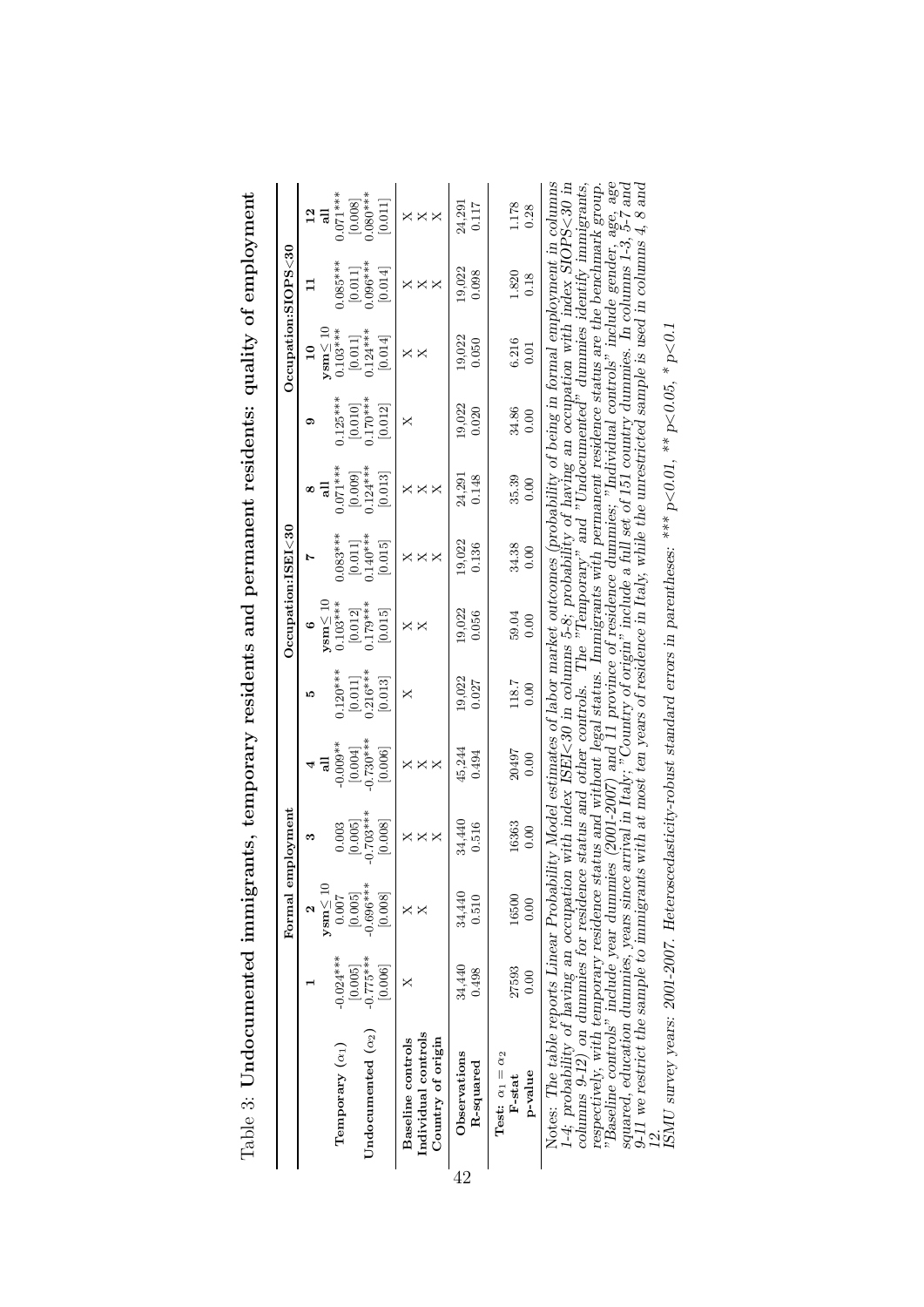|                                                                                                                                                                                                                                                                                                                                                     |                                          |                                                           | Employed                                                  |                                                           |                                     |                                                 | Log monthly earnings               |                                     |
|-----------------------------------------------------------------------------------------------------------------------------------------------------------------------------------------------------------------------------------------------------------------------------------------------------------------------------------------------------|------------------------------------------|-----------------------------------------------------------|-----------------------------------------------------------|-----------------------------------------------------------|-------------------------------------|-------------------------------------------------|------------------------------------|-------------------------------------|
|                                                                                                                                                                                                                                                                                                                                                     |                                          | $ysm \leq 10$                                             |                                                           | 듾                                                         | J.                                  | $\mathbf{y}\mathbf{s}\mathbf{m} \leq 10$<br>G   |                                    |                                     |
| Undocumented - non applicant $(\beta_1)$                                                                                                                                                                                                                                                                                                            | $-0.176***$                              | $-0.145***$                                               | $-0.148***$                                               | $-0.165***$                                               | $-0.329***$                         | $-0.255***$                                     | $-0.259***$                        | $-0.272***$                         |
| applicant $(\beta_2)$<br>Undocumented -                                                                                                                                                                                                                                                                                                             | 600.0-<br>[2T0 <sup>.0]</sup><br>[0.010] | $\begin{bmatrix} 0.017 \\ 1.000 \end{bmatrix}$<br>[0.010] | $\begin{bmatrix} 0.018 \\ 0.013 \end{bmatrix}$<br>[0.010] | [0.010]<br>$\begin{bmatrix} 0.017 \\ 0.002 \end{bmatrix}$ | $[0.023]$<br>$-0.100***$<br>[0.015] | $[0.024]$<br>$-0.034**$<br>$\left[0.015\right]$ | $[0.023]$<br>$-0.036**$<br>[0.015] | $[0.023]$<br>$-0.047***$<br>[0.014] |
| controls<br>origin<br>Baseline controls<br>Country of<br>Individual                                                                                                                                                                                                                                                                                 | ×                                        | ×                                                         | X<br>×                                                    | X<br>Χ                                                    | ×                                   | $\times$<br>×.                                  |                                    | ×                                   |
| Observations<br>red<br>R-squar                                                                                                                                                                                                                                                                                                                      | 8,839<br>0.041                           | 0.057<br>8,839                                            | 8,839<br>0.086                                            | 10,164<br>0.078                                           | 0.082<br>7,272                      | 7,272<br>0.210                                  | 0.237<br>7,272                     | 8,375<br>0.242                      |
| Test: $\beta_1=\beta_2$<br>p-value<br>F-stat                                                                                                                                                                                                                                                                                                        | $76.80\,$<br>0.00                        | 72.09<br>0.00                                             | $70.74\,$<br>0.00                                         | 78.79<br>0.00                                             | 76.12<br>0.00                       | 68.57<br>0.00                                   | 73.48<br>0.00                      | 76.22<br><u>ទី</u>                  |
| outcomes (probability of being employed in columns 1-4; log monthly earnings in columns 5-8) on dummies for residence<br>status and other controls. The "Undocumented - non applicant" and "Undocumented - applicant" dummies id<br>Notes: The table reports Linear Probability Model (columns 1-4) and OLS (columns 5-8) estimates of labor market |                                          |                                                           |                                                           |                                                           |                                     |                                                 |                                    |                                     |

| sty: Applicants, Non-Applicants and Temporary Residents - Emplo<br>Ľ |                                                        |
|----------------------------------------------------------------------|--------------------------------------------------------|
|                                                                      |                                                        |
| I                                                                    |                                                        |
|                                                                      |                                                        |
|                                                                      |                                                        |
|                                                                      | $\frac{1}{1}$<br>$\frac{1}{1}$<br> <br> <br> <br> <br> |
| Table 4: $2002$ Amn                                                  | İ<br>and Mo.                                           |
|                                                                      |                                                        |

undocumented immigrants that, respectively, did not apply and applied for the 2002 annesty. Immigrants with temporary<br>residence status are the benchmark group. "Baseline controls" include year dummies (2003-2004) and 11 p undocumented immigrants that, respectively, did not apply and applied for the 2002 annesty. Immigrants with temporary<br>residence status are the benchmark group. "Baseline controls" include year dummies (2003-2004) and 11 pr outcomes (probability of being employed in columns 1-4; log monthly earnings in columns 5-8) on dummies for residence<br>status and other controls. The "Undocumented - non applicant" and "Undocumented - applicant" dummies id Italy; "Country of origin" include a full set of 151 country dummies. In columns 1-3 and 5-7 we restrict the sample to residence dummies; "Individual controls" include gender, age, age squared, education dummies, years since arrival in immigrants with at most ten years of residence in Italy, while the unrestricted sample is used in columns 4 and 8.<br>ISMU survey years: 2003-2004. Heteroscedasticity-robust standard errors in parentheses: \*\*\* p<0.01, \*\* p<0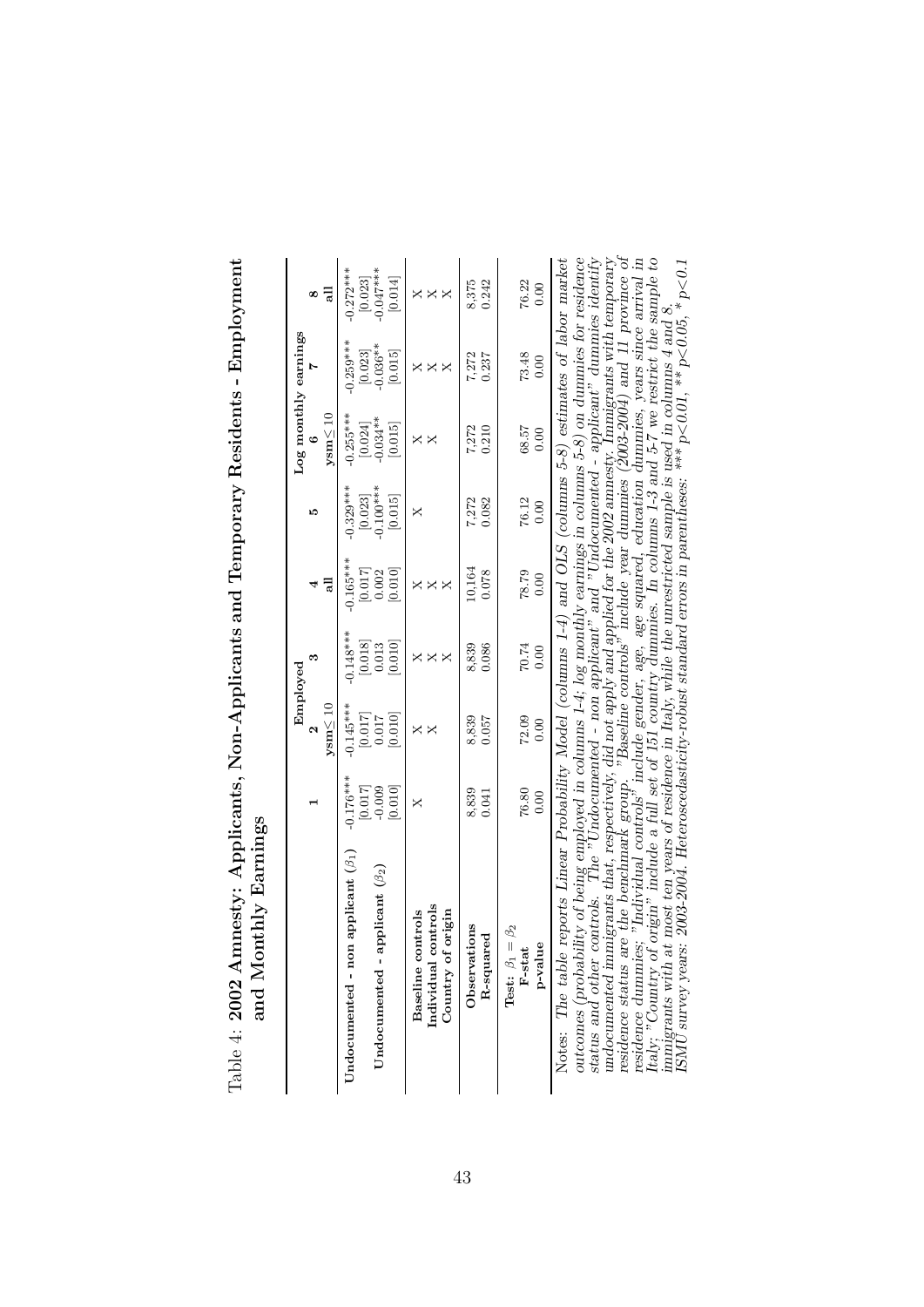|   |                                                                                                                                                                                                                                                                                                                                                                                                                                                                                                                                                          |                        | Formal en              | mployment                           |                        |                                    | Oecupation: ISEI < 30                                                                              |                                                                                                    |                                    |                                                              |                                     | $O$ ccupation: SIOPS $<$ 30         |                                     |
|---|----------------------------------------------------------------------------------------------------------------------------------------------------------------------------------------------------------------------------------------------------------------------------------------------------------------------------------------------------------------------------------------------------------------------------------------------------------------------------------------------------------------------------------------------------------|------------------------|------------------------|-------------------------------------|------------------------|------------------------------------|----------------------------------------------------------------------------------------------------|----------------------------------------------------------------------------------------------------|------------------------------------|--------------------------------------------------------------|-------------------------------------|-------------------------------------|-------------------------------------|
|   |                                                                                                                                                                                                                                                                                                                                                                                                                                                                                                                                                          |                        | $y \text{sm} \leq 10$  | ಣ                                   | $\overline{a}$         | D.                                 | $y\text{sm} \leq 10$                                                                               |                                                                                                    | 듾<br>œ                             | ග                                                            | $y \sin \leq 10$<br>$\overline{a}$  |                                     | 12                                  |
|   | Undocumented - non applicant $(\beta_1)$                                                                                                                                                                                                                                                                                                                                                                                                                                                                                                                 | $-0.796***$<br>[0.015] | $-0.767***$<br>[0.016] | $-0.773***$<br>$\left[0.016\right]$ | $-0.774***$<br>[0.016] | $0.061***$                         | $\begin{bmatrix} 0.018 \\ 0.024 \end{bmatrix}$<br>$\begin{bmatrix} 0.024 \\ 0.90*** \end{bmatrix}$ | $\begin{bmatrix} 0.006 \\ 0.023 \end{bmatrix}$<br>$\begin{bmatrix} 0.023 \\ 0.74*** \end{bmatrix}$ | 0.000                              | $\begin{bmatrix} 0.013 \\ 0.021 \end{bmatrix}$<br>$0.087***$ | $-0.024$<br>$[0.021]$<br>$0.060***$ | $-0.023$<br>$[0.020]$<br>$0.051***$ | $-0.023$<br>$[0.020]$<br>$0.052***$ |
|   | Undocumented - applicant $(\beta_2)$                                                                                                                                                                                                                                                                                                                                                                                                                                                                                                                     | $-0.303***$<br>[0.015] | $-0.279***$<br>[910.0] | $0.283***$<br>[0.016]               | $0.284***$<br>[0.015]  | $[0.023]$<br>$0.119***$<br>[0.016] | [0.017]                                                                                            | $[0.017]$                                                                                          | $[0.023]$<br>$0.073***$<br>[0.016] | [0.013]                                                      | [0.014]                             | [0.014]                             | [0.014]                             |
| 4 | Individual controls<br>Country of origin<br>Baseline controls                                                                                                                                                                                                                                                                                                                                                                                                                                                                                            |                        |                        | xxx                                 | $\times\times\times$   | X                                  | $\times$                                                                                           | xxx                                                                                                | $\times$                           | ×                                                            | $\times\times$                      | $\times$                            | xxx                                 |
|   | Observations<br>R-squared                                                                                                                                                                                                                                                                                                                                                                                                                                                                                                                                | 0.309<br>8,037         | 8,037<br>0.321         | 0.345<br>8,037                      | 9,275<br>0.329         | 7,747<br>0.020                     | 0.048<br>7,747                                                                                     | 7,747<br>0.133                                                                                     | 8,932<br>0.136                     | 0.012<br>7,747                                               | 0.045<br>7,747                      | 7,747<br>0.097                      | 8,932<br>0.102                      |
|   | <b>Test:</b> $\beta_1 = \beta_2$<br>p-value<br>F-stat                                                                                                                                                                                                                                                                                                                                                                                                                                                                                                    | 568.2<br>0.00          | 547.0<br>0.00          | 553.4<br>0.00                       | 557.4<br>0.00          | 0.03<br>4.7                        | 0.01<br>7.3                                                                                        | $\frac{10}{17}$                                                                                    | 0.00<br>8.3                        | 0.00<br>$\overline{0}$                                       | 13.5<br>0.00                        | 11.5<br>0.00                        | 11.8<br>0.00                        |
|   | Notes: The table reports Linear Probability Model estimates of labor market outcomes (probability of being in formal employment in columns 1-4; probability<br>of having an occupation with index ISEI<30 in columns 5-8; probability of having an occupation with index SIOPS<30 in columns 9-12) on dummies for<br>residence status and other controls. The "Undocumented - non applicant" an<br>respectively, did not apply and applied for the 2002 amnesty. Immigrants with temporary residence status are the benchmark group. "Baseline controls' |                        |                        |                                     |                        |                                    |                                                                                                    |                                                                                                    |                                    |                                                              |                                     |                                     |                                     |

Table 5: 2002 Amnesty: Applicants, Non-Applicants and Temporary Residents - Quality of Employment Table 5: 2002 Amnesty: Applicants, Non-Applicants and Temporary Residents - Quality of Employment

respectively, the mode of the depth and applicate the correlations with the component of the controller gender, age, age squared, education dummies, years include year dummies (2003-2004) and 11 province of residence dumm respectively, did not apply and applied for the 2002 annesty. Immigrants with temporary residence status are the benchmark group. "Baseline controls"<br>include year dummies (2003-2004) and 11 province of residence dummies; " most ten years of residence in Italy, while the unrestricted sample is used in columns 4, 8 and 12. ISMU survey years: 2003-2004. Heteroscedasticity-robust standard errors in parentheses: \*\*\* p<0.01, \*\* p<0.05, \* p<0.1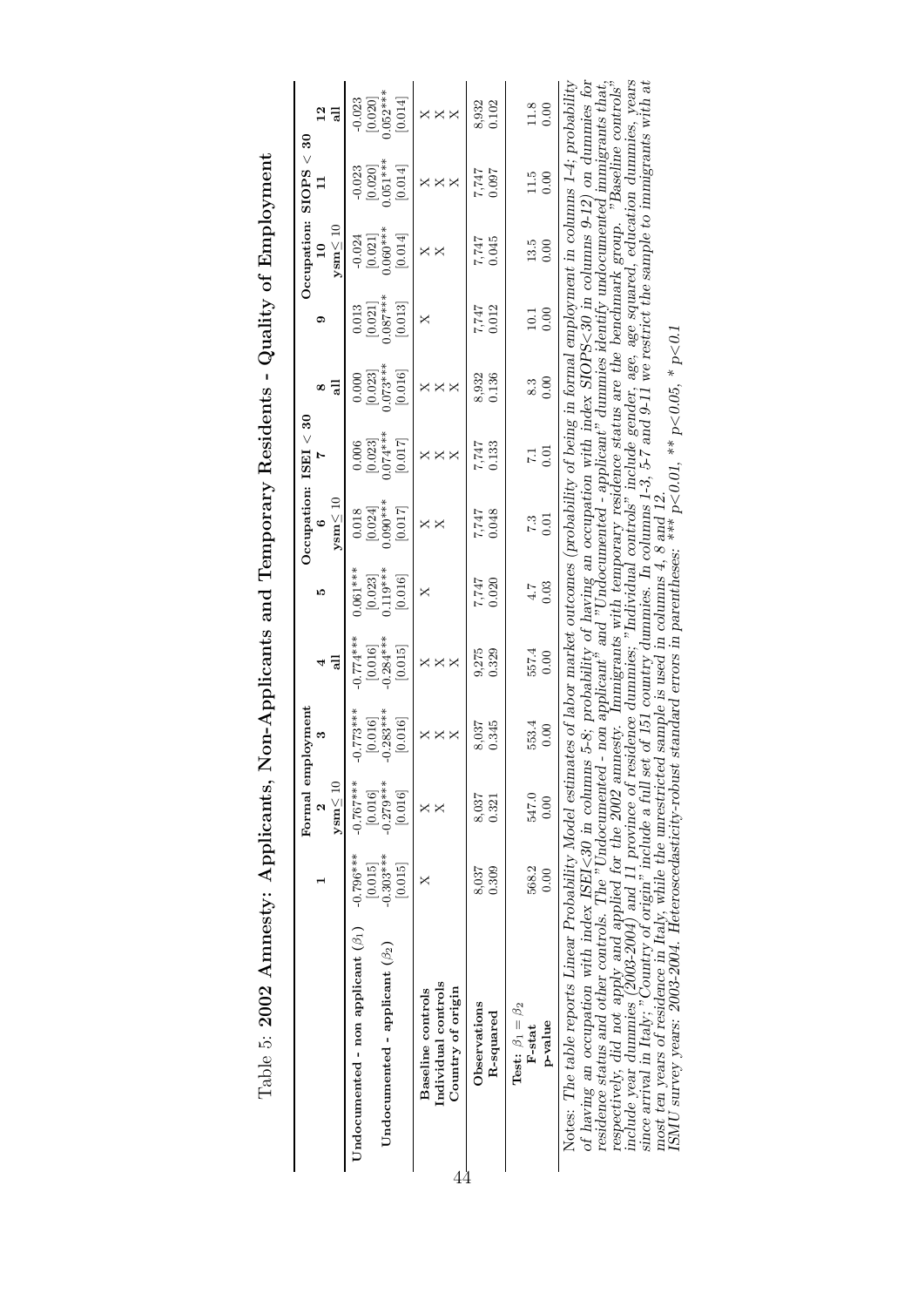| Earnings                                                              |                  |                  | Employed                |                                   |                       | Log monthly earnings          |                    |                     |
|-----------------------------------------------------------------------|------------------|------------------|-------------------------|-----------------------------------|-----------------------|-------------------------------|--------------------|---------------------|
|                                                                       |                  | only 2003        | 2003-2004<br>m          |                                   |                       | only 2003<br>¢                | 2003-2004          |                     |
| Legalised $(\gamma_1)$                                                | [0.015]<br>0.025 | [0.015]<br>0.019 | $0.027***$<br>$[0.012]$ | $0.020*$<br>$\left[ 0.012\right]$ | [0.022]<br>0.032      | 0.028<br>$\left[0.022\right]$ | $[0.018]$<br>0.027 | $0.031*$<br>[0.018] |
| Country of origin dummies<br>Individual controls<br>Baseline controls | ×                |                  | ×                       | ×<br>×                            | ×                     |                               | ×                  | $\times\times$      |
| Observations<br>R-squared                                             | 1,704<br>0.035   | 1,704<br>0.123   | 3,478<br>0.026          | $3,478$<br>$0.081$                | $\frac{1,400}{0.086}$ | 1,400<br>0.178                | 2,931<br>0.149     | 0.204<br>2,931      |

Table 6: 2002 Amnesty: Only Applicants - Employment and Monthly Table 6: 2002 Amnesty: Only Applicants - Employment and Monthly

earnings in columns 5-8) on dummies for applicat states and other controls. In columns 1-2, and 5-6 we use data from the 2003 ISMU survey, while in columns 3-4 and 7-8 we use data from the 2003 and 1004 ISMU surveys. The Notes: The table reports Linear Probability Model (columns 1-4) and OLS (columns 5-8) estimates of labor market outcomes (probability of being employed in columns 1-4; log monthly earnings in columns 5-8) on dummies for applicant status and other controls. In columns 1-2 and 5-6 we use data from the 2003 ISMU survey, while in columns 3-4 and 7-8 we use data from the 2003 ISMU survey, while in colum the 2003 and 2004 ISMU surveys. The "Legalised" dummy equals one if the amnesty applicant has obtained legal status and zero if she is still waiting for an answer about her application. "Baseline controls" include year dummies (2003-2004) and 11 province of residence dummies; "Individual controls" include gender, age, age squared, education dummies, years since arrival in Italy; "Country of origin" include a full set of 151 country dummies. The sample is restricted Notes: The table reports Linear Probability Model (columns 1-4) and OLS (columns 5-8) estimates of labor market outcomes (probability of being employed in columns 1-4; log monthly R-squared 0.035 0.123 0.026 0.081 0.086 0.178 0.149 0.204 R-squared

to immigrants arrived in Italy in year 2002 or earlier.<br>ISMU survey years: 2003-2004. Heteroscedasticity-robust standard errors in parentheses: \*\*\*  $p<0.01$ , \*\*  $p<0.05$ , \*  $p<0.1$ 

45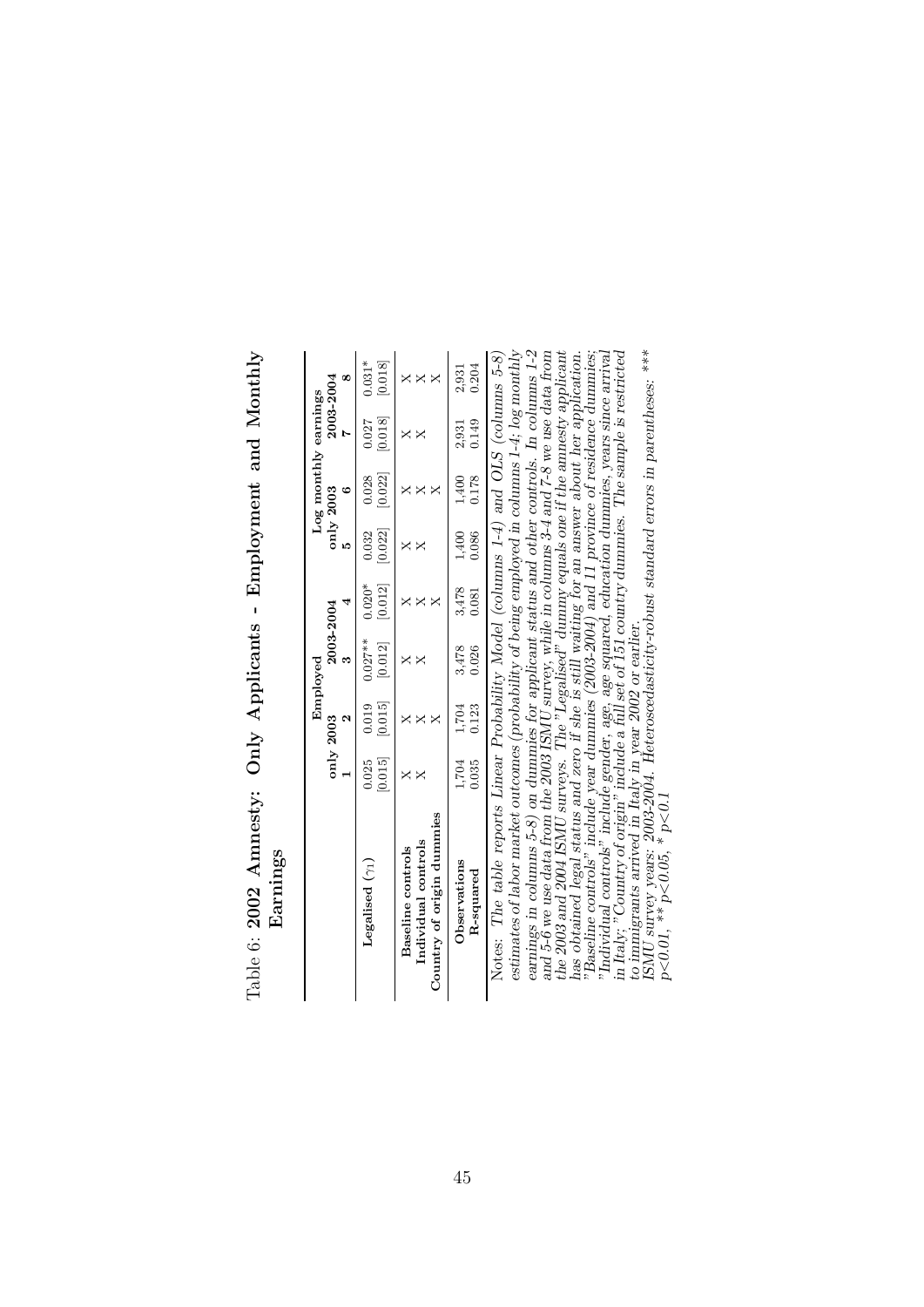|                                                                                                                                                                                              |                       | Regular employment    |                       |                       |                      | Occupation: $ISBN = 30$                                          |                     |                     |                     |                     | Occupation: $SIOPS < 30$  |                  |
|----------------------------------------------------------------------------------------------------------------------------------------------------------------------------------------------|-----------------------|-----------------------|-----------------------|-----------------------|----------------------|------------------------------------------------------------------|---------------------|---------------------|---------------------|---------------------|---------------------------|------------------|
|                                                                                                                                                                                              |                       | only 2003             |                       | $2003 - 2004$         | r.                   | only 2003                                                        | 2003-2004           |                     |                     | only 2003           | 2003-2004<br>$\mathbf{1}$ |                  |
| Legalised $(\gamma_1)$                                                                                                                                                                       | $0.257***$<br>[0.020] | $0.254***$<br>[0.020] | $0.308***$<br>[0.018] | $0.306***$<br>[0.019] | $-0.046*$<br>[0.025] | $-0.01*$<br>[0.025]                                              | $-0.030$<br>[0.021] | $-0.032$<br>[0.021] | [0.020]<br>$-0.031$ | $-0.028$<br>[150.0] | [0.017]<br>$-0.021$       | [0.018]<br>0.021 |
| Country of origin dummies<br>Individual controls<br>Baseline controls                                                                                                                        |                       | $\times$              | $\times\!\times$      | $\times$              | ×<br>$\times$        | ×                                                                | ×                   |                     |                     | ×                   | ×                         | ×<br>×           |
| Observations<br>R-squared                                                                                                                                                                    | $1,542$<br>0.174      | 1,542<br>0.230        | 3,198<br>0.189        | 3,198<br>0.230        | 1,472<br>0.044       | $1,472$<br>$0.151$                                               | $3,088$<br>$0.035$  | 3,088<br>0.139      | 1,472<br>0.039      | 1,472<br>0.120      | 3,088<br>0.029            | 3,088<br>0.098   |
| Notes: The table reports Linear Probability Model estimates of labor market outcomes (probability of being in formal employmen<br>in columns 1-4; probability of having an occupation with a |                       |                       |                       | index                 |                      | ISEI<30 in columns 5-8; probability of having an occupation with |                     |                     |                     |                     |                           |                  |

| יינים מי המיים<br>ı<br>$\mathbf{I}$<br>l<br>j |
|-----------------------------------------------|
|                                               |
| こうこうこう<br>Ì<br>ı                              |
| $\frac{1}{2}$<br>$\vdots$                     |
| うくり                                           |
| $\begin{array}{c} 0 \\ 0 \\ 1 \end{array}$    |
| י<br> <br>١                                   |

Notes: The table reports Linear Probability Model estimates of labor market outcomes (probability of being in formal employment in columns  $1-4$ ; probability of having an occupation with index ISE1<30 in columns 5-8; prob Notes: The table reports Linear Probability Model estimates of labor market outcomes (probability of being in formal employment<br>in columns 1-4; probability of having an occupation with index ISEI<30 in columns 5-8; probabi index SIOPS<30 in columns 9-12) on dummies for applicant status and other controls. In columns 1-2, 5-6 and 9-10 we use data<br>from the 2003 ISMU survey, while in columns 3-4, 7-8 and 11-12 we use data from the 2003 and 2004 dummy equals one if the amnesty applicant has obtained legal status and zero if she is still waiting for an answer about her application.<br>"Baseline controls" include year dummies (2003-2004) and 11 province of residence du sample is restricted to immigrants arrived in Italy in year 2002 or earlier.<br>ISMU survey years: 2003-2004. Heteroscedasticity-robust standard errors in parentheses: \*\*\* p<0.01, \*\* p<0.05, \* p<0.1

46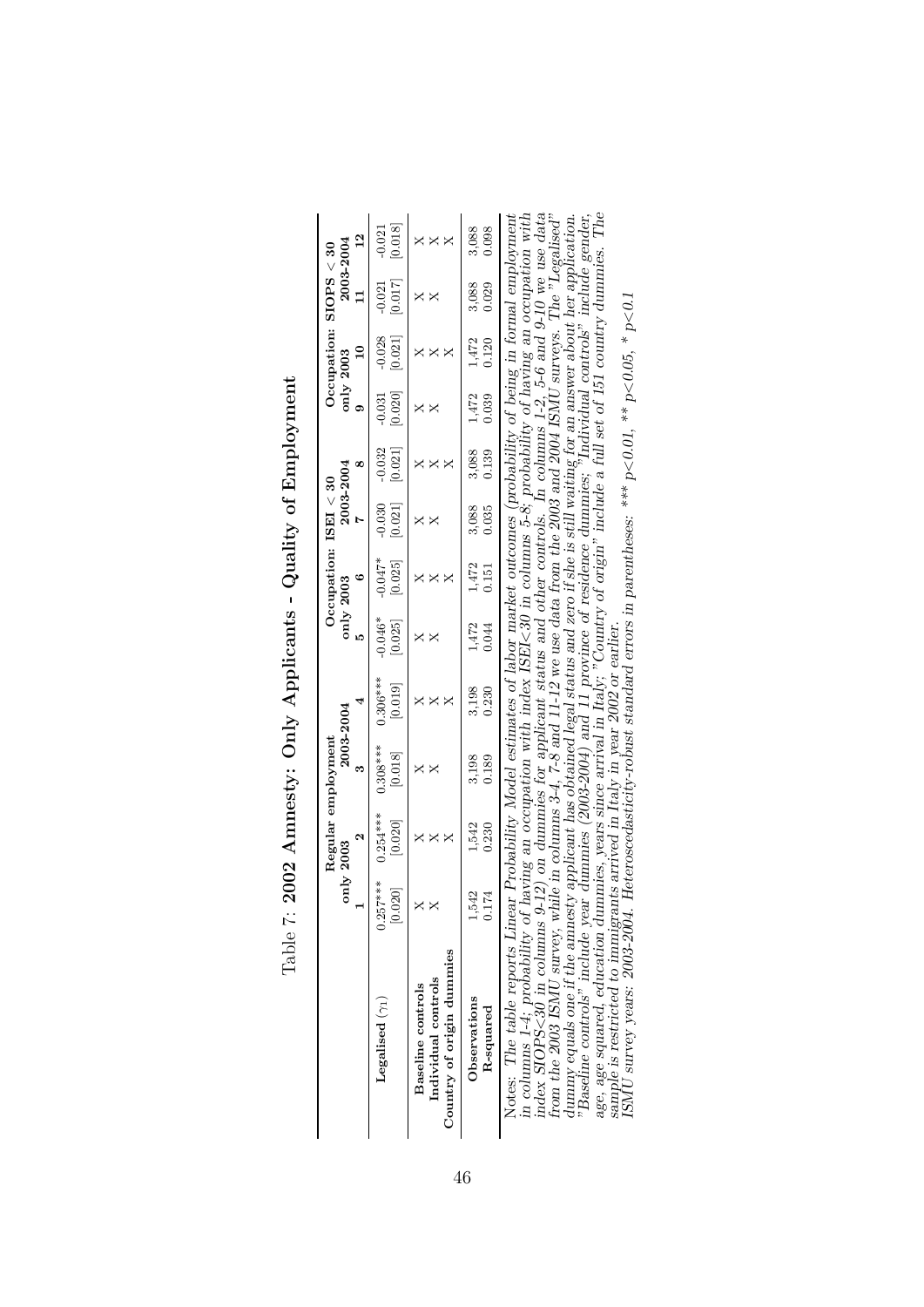| ١<br>$\frac{1}{2}$<br>Ī<br>Ĺ   |
|--------------------------------|
| ı                              |
| ֧ׅ֚֓֕֘֝֘֡֡֡֡֡֡֡֡֡֡֡֝<br>S<br>ţ |

| $\vdots$<br>I                                                                                                                                                                                                                                 |
|-----------------------------------------------------------------------------------------------------------------------------------------------------------------------------------------------------------------------------------------------|
| the conditation of control control on a control of the control of control of the control of control of control of control of control of control of control of control of control of control of control of control of control o<br>۱<br>I<br>ı |
| )<br>)<br>)                                                                                                                                                                                                                                   |
| ;<br>;<br>)<br>)<br>I                                                                                                                                                                                                                         |
| י<br>ו<br>י<br> }                                                                                                                                                                                                                             |
|                                                                                                                                                                                                                                               |

| Occupation (ISCO88)                                                                                                      | <b>ISE</b>                          | SIOPS                                  | Permanent<br>percent | cum. | Residence Status<br>Temporary<br>percent | cum.                                                                                             | Undocumented<br>percent                                                      | cum.                                                                               |
|--------------------------------------------------------------------------------------------------------------------------|-------------------------------------|----------------------------------------|----------------------|------|------------------------------------------|--------------------------------------------------------------------------------------------------|------------------------------------------------------------------------------|------------------------------------------------------------------------------------|
| Professionals (2000)                                                                                                     |                                     |                                        | 0.07                 |      | 0.02                                     |                                                                                                  | 0.00                                                                         | $\partial$ .                                                                       |
| restaurants and hotels (1315) [incl. Owner]<br>(Small enterprise) General managers wholesale and retail trade $(1314)$ , | <b>្រ</b> ូី មិនទំនង និង មិនខេត្ត ម | ន មាន យុន ន ម ដូ ម ដ ន ដ ដ ច ន ន ន ដ ដ |                      |      |                                          | 8 8 6 6 8 7 8 9 9 9 9 9 9 7 4 6 8 7 8 7 8 9 9<br>8 9 6 6 8 7 8 9 9 9 9 9 9 9 0 0 0 0 0 0 0 0 0 0 |                                                                              |                                                                                    |
| Clerks (4000)                                                                                                            |                                     |                                        |                      |      |                                          |                                                                                                  |                                                                              |                                                                                    |
| Nursing & midwifery professional [incl. Registered Nurses, Registered Midwives, Nurse nfs] (2230)                        |                                     |                                        |                      |      |                                          |                                                                                                  |                                                                              |                                                                                    |
| Shop salesperson & demonstrators [incl. Shop Assistant, Gas Station Attendant, Retail Assistant] (5220)                  |                                     |                                        |                      |      |                                          |                                                                                                  | 8 3 8 8 5 8 8 8 8 8 9 9 9 8 8 9 8 9<br>8 3 8 9 5 8 9 8 9 8 9 9 9 9 8 9 8 9 9 | 8 8 8 8 1 8 9 8 5 5 8 5 5 6 7 8 7 8 9 8 9 8<br>6 6 6 6 6 6 6 6 6 6 6 6 6 6 6 6 6 6 |
| $Craft /$ Trades workers $(7000)$                                                                                        |                                     |                                        |                      |      |                                          |                                                                                                  |                                                                              |                                                                                    |
| Waiters, waitresses and bartenders (5123)                                                                                |                                     |                                        |                      |      |                                          |                                                                                                  |                                                                              |                                                                                    |
| Freight handlers (9333) / Heavy truck and lorry drivers (8324)                                                           |                                     |                                        |                      |      |                                          |                                                                                                  |                                                                              |                                                                                    |
| Stock clerks (4131) / Doorkeepers, watchpersons, etc. workers (9152)                                                     |                                     |                                        |                      |      |                                          |                                                                                                  |                                                                              |                                                                                    |
| Personal care work (5130)                                                                                                |                                     |                                        |                      |      |                                          |                                                                                                  |                                                                              |                                                                                    |
| Child-care workers [incl. Nursemaid, Governess] (5131)                                                                   |                                     |                                        |                      |      |                                          |                                                                                                  |                                                                              |                                                                                    |
| ttendant (5133)<br>Home-based personal care workers [incl. A                                                             |                                     |                                        |                      |      |                                          |                                                                                                  |                                                                              |                                                                                    |
| (9313)<br>Building construction laborers                                                                                 |                                     |                                        |                      |      |                                          |                                                                                                  |                                                                              |                                                                                    |
| Manufacturing laborers (9320)                                                                                            | $\Omega$                            |                                        |                      |      |                                          |                                                                                                  |                                                                              |                                                                                    |
| Other personal services workers [incl. Escort, Dancing Partner, Prostitute] (5194)                                       | $\overline{5}$                      |                                        |                      |      |                                          |                                                                                                  |                                                                              |                                                                                    |
| Farm-hands and laborers (9211)                                                                                           | $\frac{6}{1}$                       |                                        |                      |      |                                          |                                                                                                  |                                                                              |                                                                                    |
| Housekeeper nfs (9131)<br>Domestic helpers and cleaners [incl. Housemaid,                                                | $\frac{6}{1}$                       |                                        |                      |      |                                          |                                                                                                  |                                                                              |                                                                                    |
| Domestic, helpers, cleaners and launderers (9130)                                                                        | 16                                  |                                        |                      | 9.99 |                                          |                                                                                                  |                                                                              |                                                                                    |
| Other occupation                                                                                                         |                                     |                                        | 0.01                 | 00.1 |                                          | 00.1                                                                                             | 0.02                                                                         | $\widetilde{so}$                                                                   |
| Observations                                                                                                             |                                     |                                        | 5714                 |      | 15165                                    |                                                                                                  | 3715                                                                         |                                                                                    |

Notes: ISMU survey years: 2001-2007. Notes: ISMU survey years: 2001-2007.